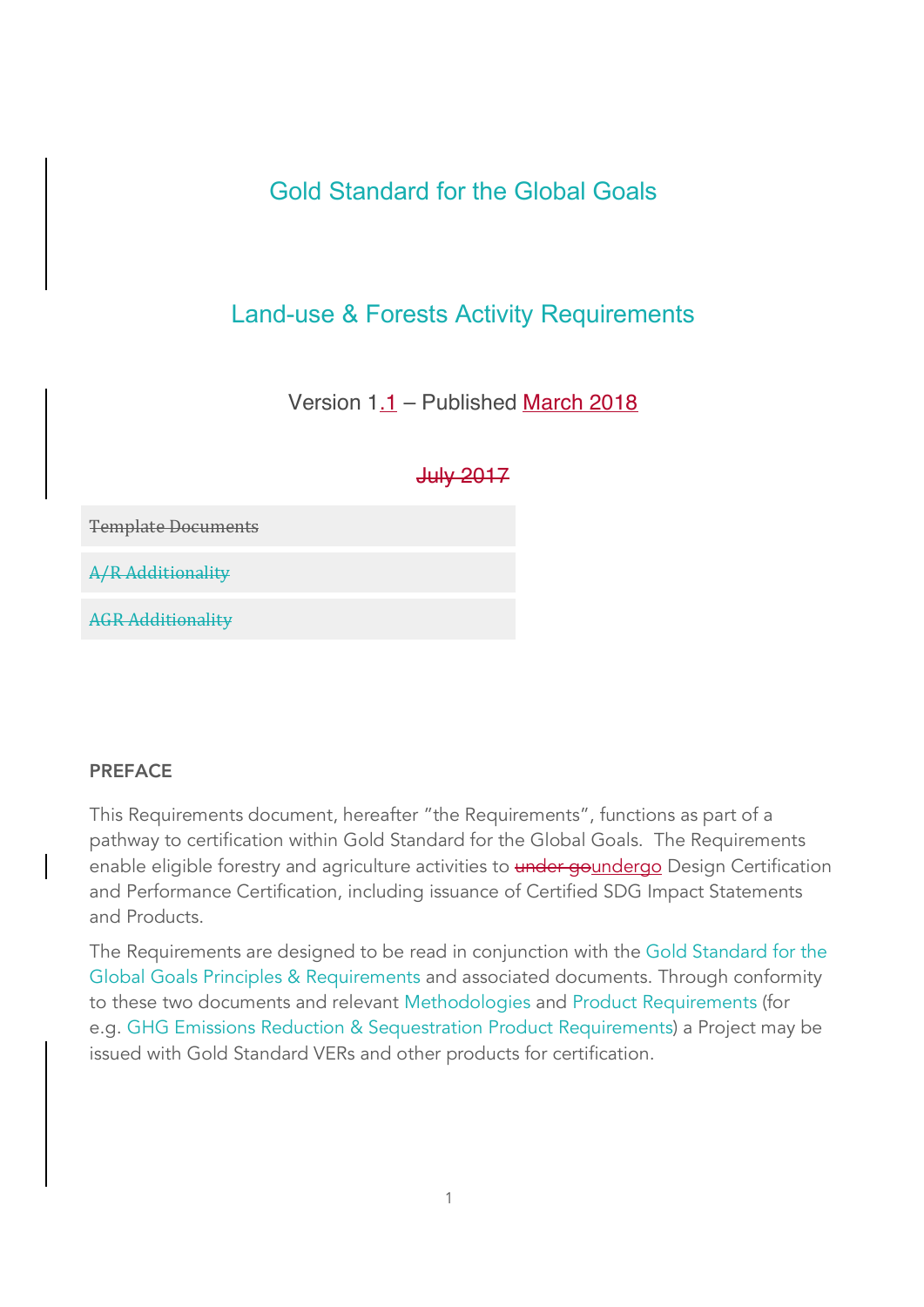Table of Contents

PREFACE

HOW TO READ THIS DOCUMENT

TERMS AND DEFINITIONS

1.0 SCOPE AND APPLICABILITY

2.0 ELIGIBILITY PRINCIPLES & CRITERIA

3.0 Principle 1 – Contribution To Climate Security & Sustainable Development

4.0 Principle 2 – Safeguarding Principles & Requirements

5.0 Principle 3 – Stakeholder Consultation & Engagement

6.0 Principle 4 – Demonstration of Real Outcomes

7.0 Principle 5 – Additionality Assessment

8.0 Retroactive Issuance

98.0 Technical Requirements

ANNEX A – Uncertainty of LUF Parameters

ANNEX BA – A/R Smallholder & Microscale Guidelines

ANNEX CB – LU&F Input & Grievance Mechanism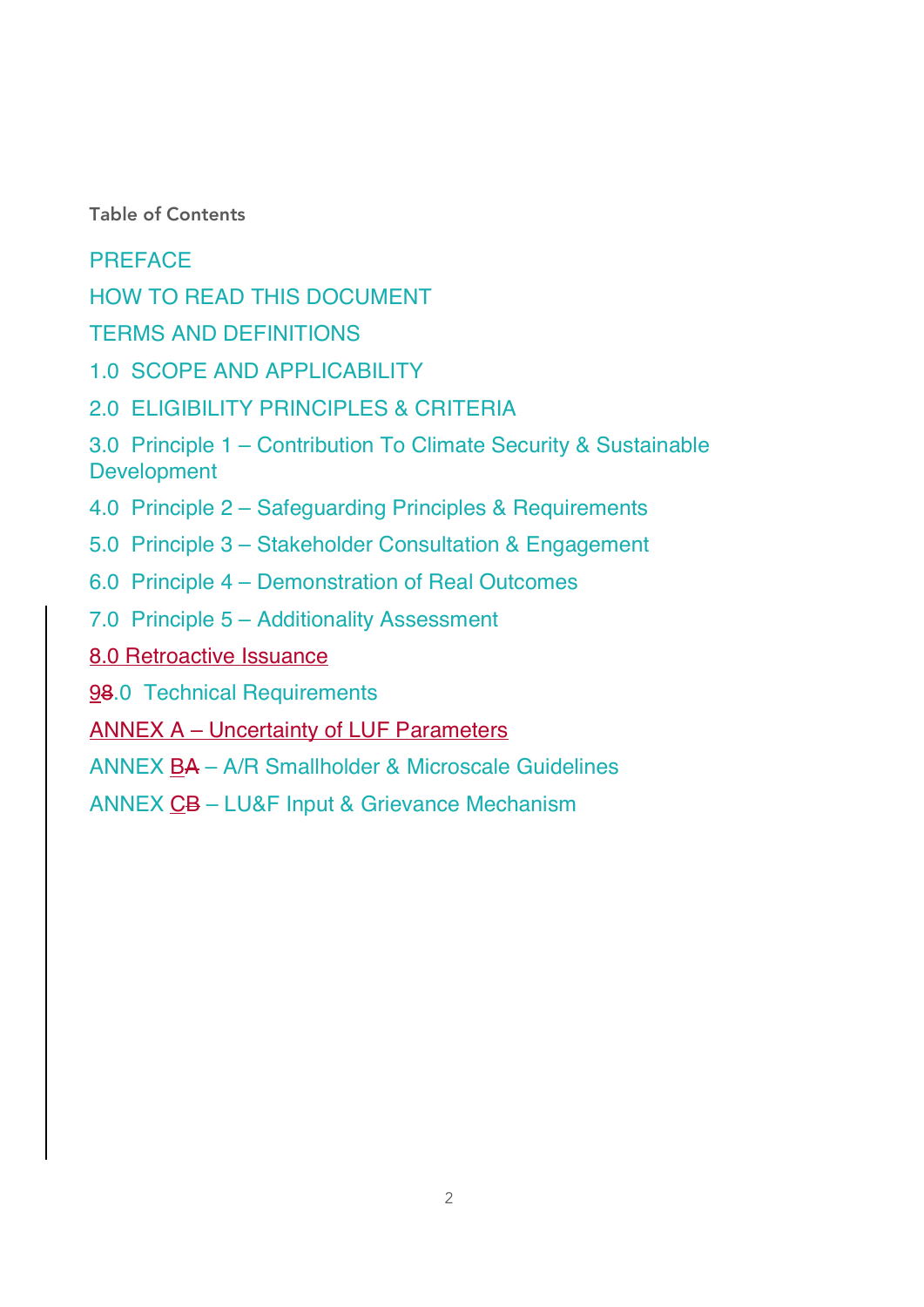#### HOW TO READ THIS DOCUMENT

This document presents the Requirements that Gold Standard Land-use & Forest Projects, including Afforestation/Reforestation  $(A/R)$  and/or Agriculture  $(AGR)$  shall apply in conjunction with the Gold Standard for the Global Goals Principles & Requirements.

The 'Land Use & Forests Requirements' include sections or items within sections that apply only to A/R or to AGR projects. Sections/items labelled "A/R **sSpecific**" apply only to A/R projects. On the other hand, sections/items labelled "**AGR SpecificAGR specific**" apply only to AGR projects. Sections/items without any specific label apply to both A/R and AGR projects.

The Requirements for Smallholder and Microscale Projects are included in Annex A. These simplifications to the requirements provide better access to carbon markets for smallholders.

The specific Sections that incorporate particular considerations for A/R and for AGR projects are summarised summarized in the table below Table 1:

### Table 1: Sections of the 'Land Use & Forests Requirements' that apply specifically to A/R or AGR projects

Table 1: Sections of the 'Land Use & Forests Requirements' with specific requirements for A/R or AGR projects

| $A/R$ sspecific                                   | <b>AGR SpecificAGR specific</b>                   |
|---------------------------------------------------|---------------------------------------------------|
| Definition - Project Area                         | Definition - Project Area                         |
| Definition - Modelling Unit                       | Definition - Modelling Unit                       |
| Definition – Tree Planting                        | Definition - Project Start                        |
| Definition - Project Start                        | Definition - Stakeholders                         |
| Definition - Tree                                 | Definition - Workers                              |
| 2.0 Eligibility Principles & Criteria: Item 1     | 2.0 Eligibility Principles & Criteria: Item 1     |
| 2.0 Eligibility Principles & Criteria: Item 2 (i) | 2.0 Eligibility Principles & Criteria: Item 2 (i) |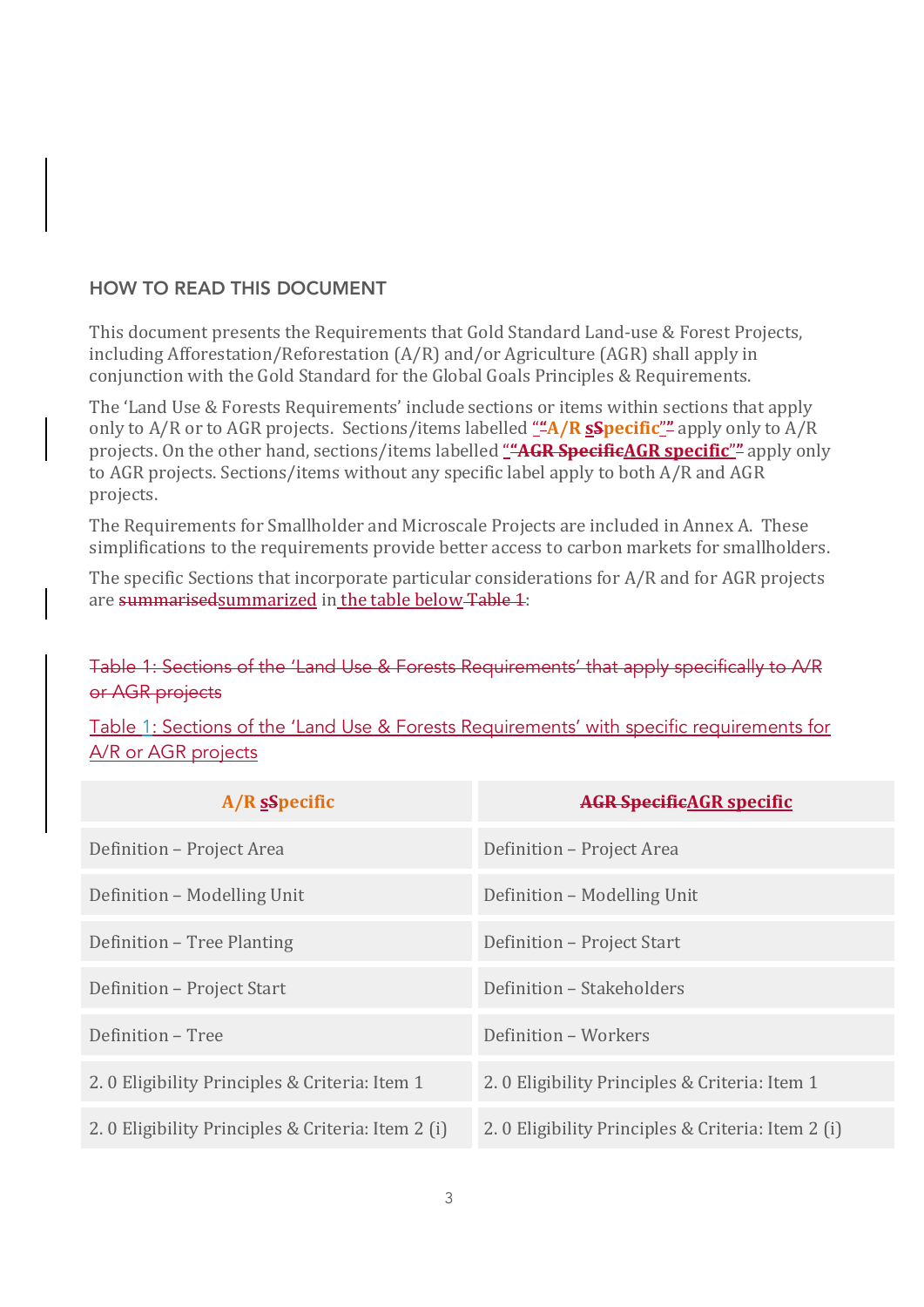| 2.0 Eligibility Principles & Criteria: Item 2 (ii)                                      |
|-----------------------------------------------------------------------------------------|
| 2.0 Eligibility Principles & Criteria: Item 4                                           |
| 3.0 Principle 1 - Contribution To Climate Security<br>& Sustainable Development: Item 1 |
| 4.0 Principle 2 – Safeguarding Principles &<br>Requirements: Item 5                     |
| 6.0 Principle 4 - Demonstration of Real Outcomes:<br>Item <sub>2</sub>                  |
| 6.0 Principle 4 - Demonstration of Real Outcomes:<br>Item 5                             |
| 7.0 Principle 5 - Additionality Assessment: Item 3                                      |
| 8.0 Technical Requirements: Item 1                                                      |
| 8.0 Technical Requirements: Item 2                                                      |
|                                                                                         |

## TERMS AND DEFINITIONS

Table 2: Land-use & Forest specific definitions

Table 2: Land-use & Forest specific definitions

| <b>Terms<del>TERMS</del></b> | <b>DefinitionsEFINITIONS</b>                                                                                                                                                                            |
|------------------------------|---------------------------------------------------------------------------------------------------------------------------------------------------------------------------------------------------------|
| Agriculture                  | The Gold Standard defines agriculture in accordance with the<br>FAO as agricultural activities that contribute to the achievement<br>of sustainable development goals:<br>www.fao.org/climatechange/en/ |
| Crop                         | A crop is a plant or fungus species that is purposefully cultivated<br>and/or harvested to satisfy human and livestock needs.                                                                           |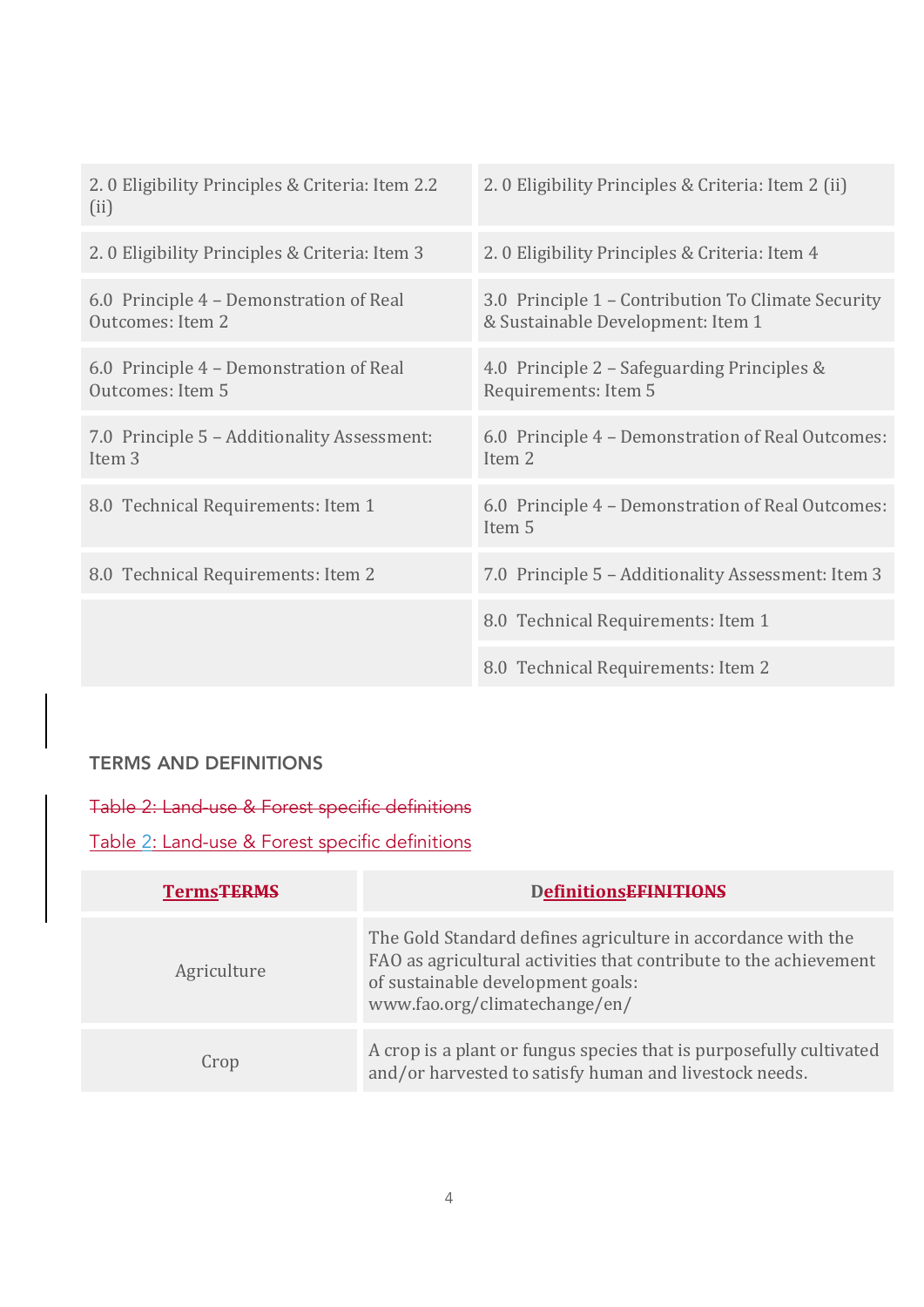| Forest                  | A forest is defined by the Designated National Authority (DNA) of<br>the project's host-<br>country: http://cdm.unfccc.int/DNA/index.html.<br>In case no forest definition is yet given by the DNA, the Project<br>Developer can take the forest definition of the<br>FAO: http://www.fao.org/docrep/003/x6896e/x6896e0e.htmor<br>the national forest definition of the project's host country.                                                                                                                                                                                                                                                                                                                                            |
|-------------------------|--------------------------------------------------------------------------------------------------------------------------------------------------------------------------------------------------------------------------------------------------------------------------------------------------------------------------------------------------------------------------------------------------------------------------------------------------------------------------------------------------------------------------------------------------------------------------------------------------------------------------------------------------------------------------------------------------------------------------------------------|
| <b>Invasive Species</b> | (adapted from IUCN and SAN) An organism introduced by man<br>into places out of its natural range of distribution, where it<br>becomes established and disperses, generating a negative impact<br>on the local ecosystems and species. An invasive species is likely<br>to cause economic harm or harm to human health.<br>Note that species which are already locally established and of<br>economic importance are excluded under this definition.                                                                                                                                                                                                                                                                                       |
| Livestock               | Source: (FAO) Livestock comprises all domestic animals. Non-<br>domestic animals are not included unless they are kept or raised<br>in captivity on agricultural holdings, including holdings without<br>land.                                                                                                                                                                                                                                                                                                                                                                                                                                                                                                                             |
| Modelling Units (MU)    | 1. - (A/R Specific A/R specific): Modelling Units are distinct parts<br>of the planting area where carbon stocks can be quantified based<br>on applying a forest growth-model or any SDG Impact can be<br>quantified and certified. To meet the precision level for the<br>carbon stocks estimation (see Gold Standard<br>Afforestation/Reforestation (A/R) GHG Emissions Reduction and<br>Sequestration Methodology chapter - CO2-Fixation'). MU areas<br>normally have homogeneous characteristics in their growth<br>patterns, silvicultural treatment and planting date<br>2. - ( <b>AGR SpecificAGR specific</b> ): Modelling Units represents<br>distinct areas with homogeneous characteristics to quantify a<br>certain SDG Impact |
| New Area                | New areas are project areas that are added to an existing project<br>after it achieves Design Certification and are included in<br>submission for Verification.                                                                                                                                                                                                                                                                                                                                                                                                                                                                                                                                                                            |

 $\overline{\phantom{a}}$ 

 $\begin{array}{c} \hline \end{array}$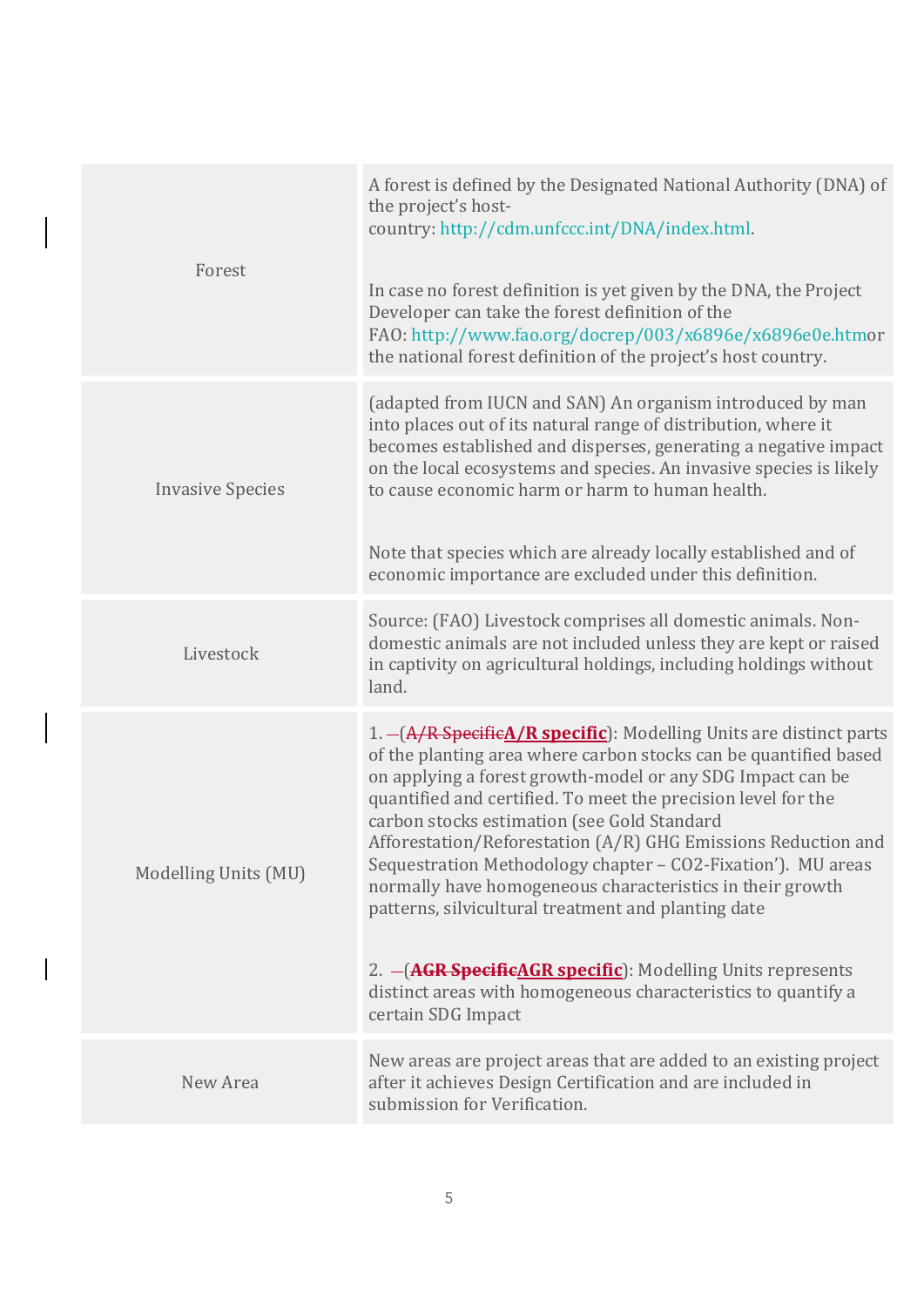| People Affected<br>(AGR SpecificAGR specific) | (Adapted from FSC where the term is 'affected stakeholder')<br>People affected are individuals or an entity that are, or are likely<br>to be, subject to the project activities.<br>Examples of people affected are local:<br>(a) Communities, indigenous peoples, neighbors, processors, and<br>local businesses, AND<br>(b) Organizations authorized or known to act on behalf of people<br>affected (e.g., NGOs, labour organizations).                                                                                                                                                                                                                                                                                                                                                                                                                                                                                                                                                                                                                            |
|-----------------------------------------------|-----------------------------------------------------------------------------------------------------------------------------------------------------------------------------------------------------------------------------------------------------------------------------------------------------------------------------------------------------------------------------------------------------------------------------------------------------------------------------------------------------------------------------------------------------------------------------------------------------------------------------------------------------------------------------------------------------------------------------------------------------------------------------------------------------------------------------------------------------------------------------------------------------------------------------------------------------------------------------------------------------------------------------------------------------------------------|
| Planting Area (A/R sSpecific)                 | The planting area is the part of the project area where tree<br>planting activities take place.<br>The eligible planting area is the part of the planting area which<br>meets the applicability conditions of any applied Gold Standard<br>Methodology.<br>Non-eligible planting area l The non-eligible planting area are<br>areas which do not meet the applicability conditions of any<br>applied Gold Standard Methodology.                                                                                                                                                                                                                                                                                                                                                                                                                                                                                                                                                                                                                                       |
| Project Area                                  | As per Gold Standard for the Global Goals Glossary, with further<br>definition as follows:<br>1. (Adapted from FSC, where the relevant term is 'Management<br>Unit') The project area is a spatial area or areas submitted for<br>certification with clearly defined boundaries managed to a set of<br>explicit long term management objectives.<br>2. New areas can be added or removed to an existing project<br>area after it has achieved Design Certification and submission for<br>Verification.<br>3. Under the Gold Standard the project area is divided in<br>Modelling Units (MU) for an efficient calculation of the amount of<br>Certified SDG Impact Statement or Product (for example GS-<br>VERs).<br>For clarification, 'project area' as the area of certification shall be<br>limited to planting areas, any riparian or other buffer zones<br>located within planting areas, and areas set aside for<br>conservation in accordance with GS requirements. All A/R<br>requirements referring to 'project area' shall pertain to these<br>areas only. |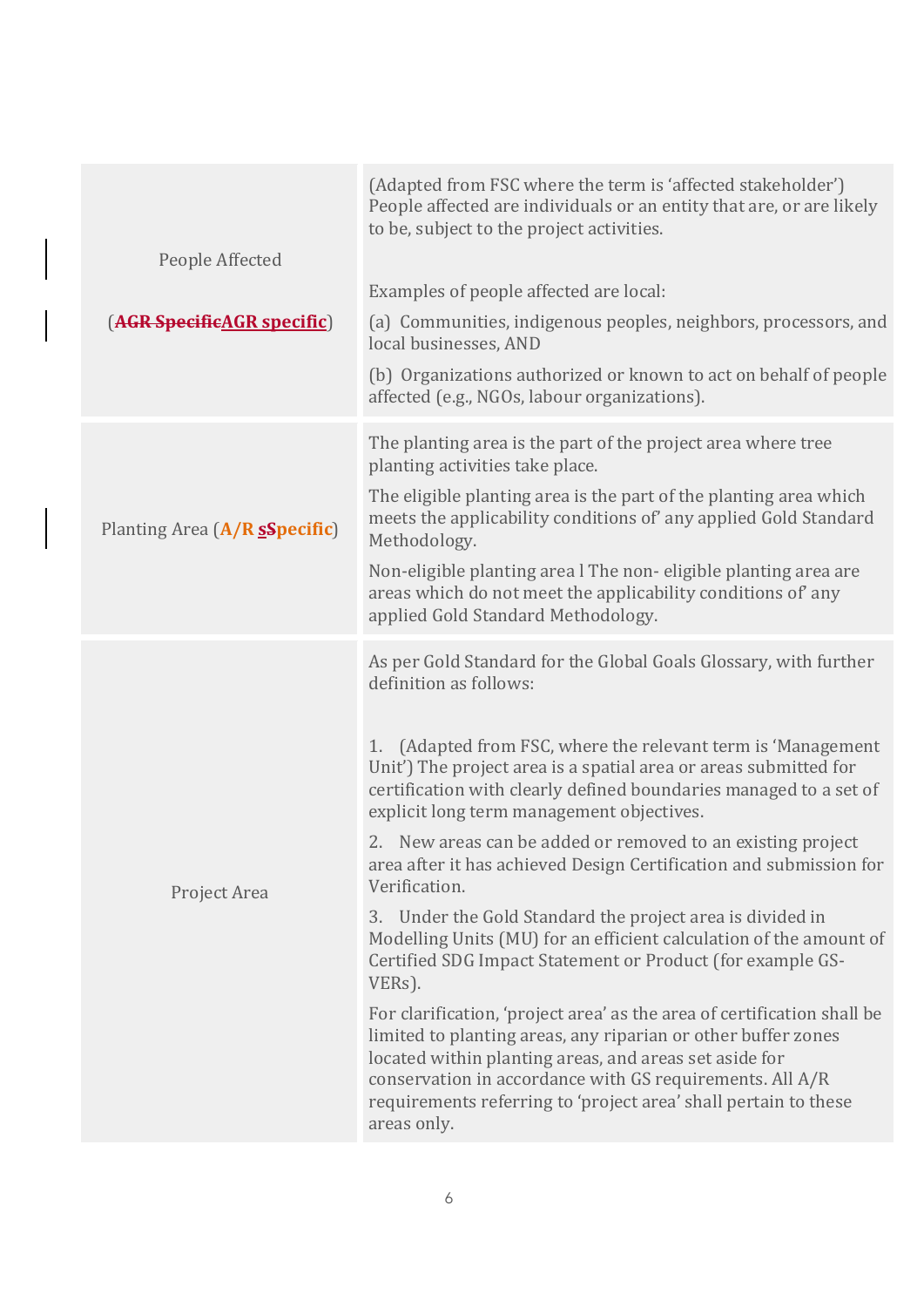All Requirements contained in this document and in Gold Standard for the Global Goals more broadly apply to the Project Area.

 $\frac{1}{1}$  Boundaries of the project area shall be clearly distinguishable in the field.

2. Project Types

• A grouped project encompasses several single area projects but applies the 'Land Use & Forests Requirements' in the same way as a single area project. Figure 1 illustrates a grouped project and Figure 2 a single area project. Grouped projects are similar to a Programme of Activities (PoA) under the Clean Development Mechanism (CDM), allowing for an unlimited number of new project areas to be added without undergoing the complete Gold Standard certification process.

At any time after achieving Design Certification and submission for Verification, the project owner can add new project areas to an existing project (grouped projects) or expand an existing project area (single area projects). To do this the Project Developer shall undertake the process as described for New Areas.

Figure 1: Grouped Project



Figure 2: Single Area Project



## Project Area (**AGRAGR** specific)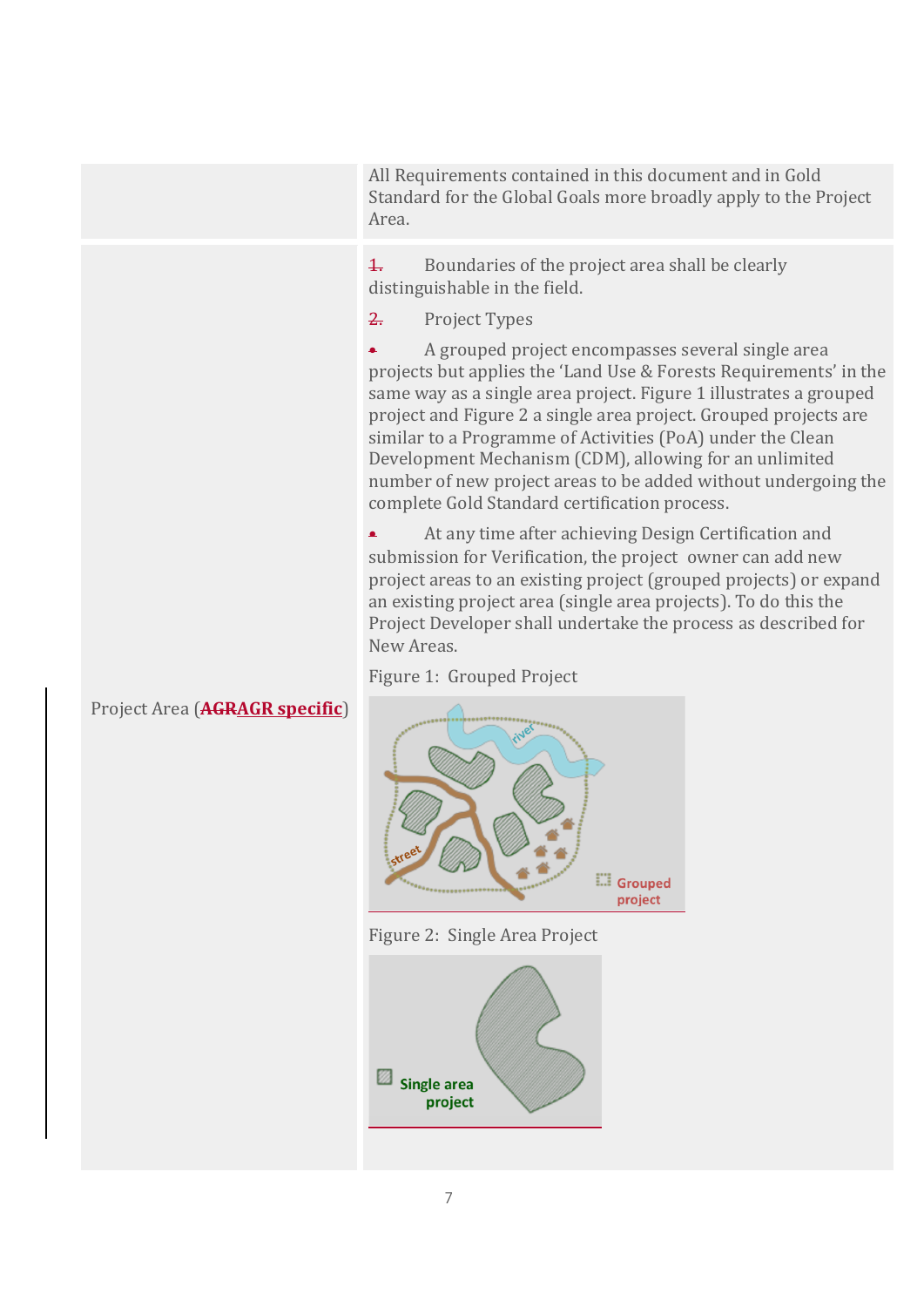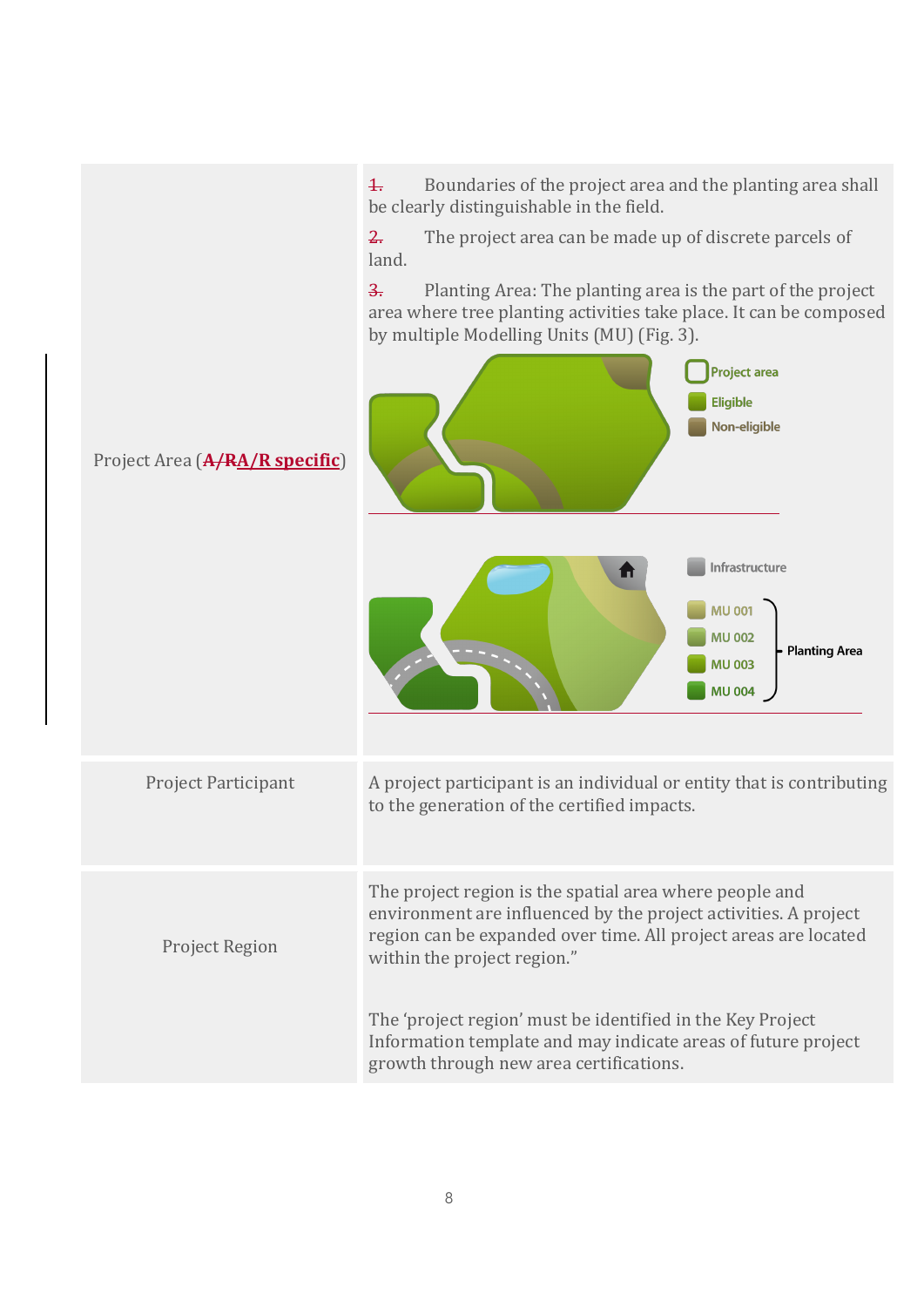| Project start                                           | 1. In addition to the requirements set in the latest applicable<br>version of "GS4GG Principles and Requirements" document, the<br>following also apply:<br>2. - (A/R SpecificA/R specific): The project start is considered<br>the same as the tree planting start, that is the date when the first<br>trees are planted.<br>3. - ( <b>AGR SpecificAGR specific</b> ): The project start is the date<br>when the project begins to implement project activities that lead<br>to the certification of Ecosystem Services and SDG Impacts                                                                          |
|---------------------------------------------------------|-------------------------------------------------------------------------------------------------------------------------------------------------------------------------------------------------------------------------------------------------------------------------------------------------------------------------------------------------------------------------------------------------------------------------------------------------------------------------------------------------------------------------------------------------------------------------------------------------------------------|
| SDG Impacts & Ecosystem<br>Services                     | Ecosystem services are benefits people obtain from ecosystems.<br>Examples include SDG Impacts such as:<br>(a) Carbon sequestration and greenhouse gas reduction (SDG<br>13), AND<br>(b) Water supply and purification (SDG 6), AND<br>(c) Biodiversity conservation and enhancement (SDG 15).                                                                                                                                                                                                                                                                                                                    |
| Smallholders                                            | Smallholders are farmers that have more than 50% of farm work<br>done by family members, cooperative members or neighbours.                                                                                                                                                                                                                                                                                                                                                                                                                                                                                       |
| <b>Tree</b>                                             | 1. A tree is a perennial woody plant with one or several<br>dominant sprouts that increase its circumference due to<br>secondary growth.<br>2. For a practical use of this document the definition of a tree<br>goes beyond the scientific definition of a tree and also includes<br>shrubs, palms and bamboo plants.<br>3. In any project, trees shall reach a minimum height of 2<br>meters.<br>$(A/R$ Specific $A/R$ specific): For forest inventories of these<br>4.<br>different types of trees additional guidance is provided by the<br>forest inventory guidelines of the BioCarbon Fund <sup>[1]</sup> . |
| <b>Tree Planting</b><br>$(A/R$ Specific $A/R$ specific) | Tree planting refers to the activity of putting trees in the ground<br>for growth; it also includes sowing or assisted natural<br>regeneration.                                                                                                                                                                                                                                                                                                                                                                                                                                                                   |

 $\overline{\phantom{a}}$ 

 $\begin{array}{c} \hline \end{array}$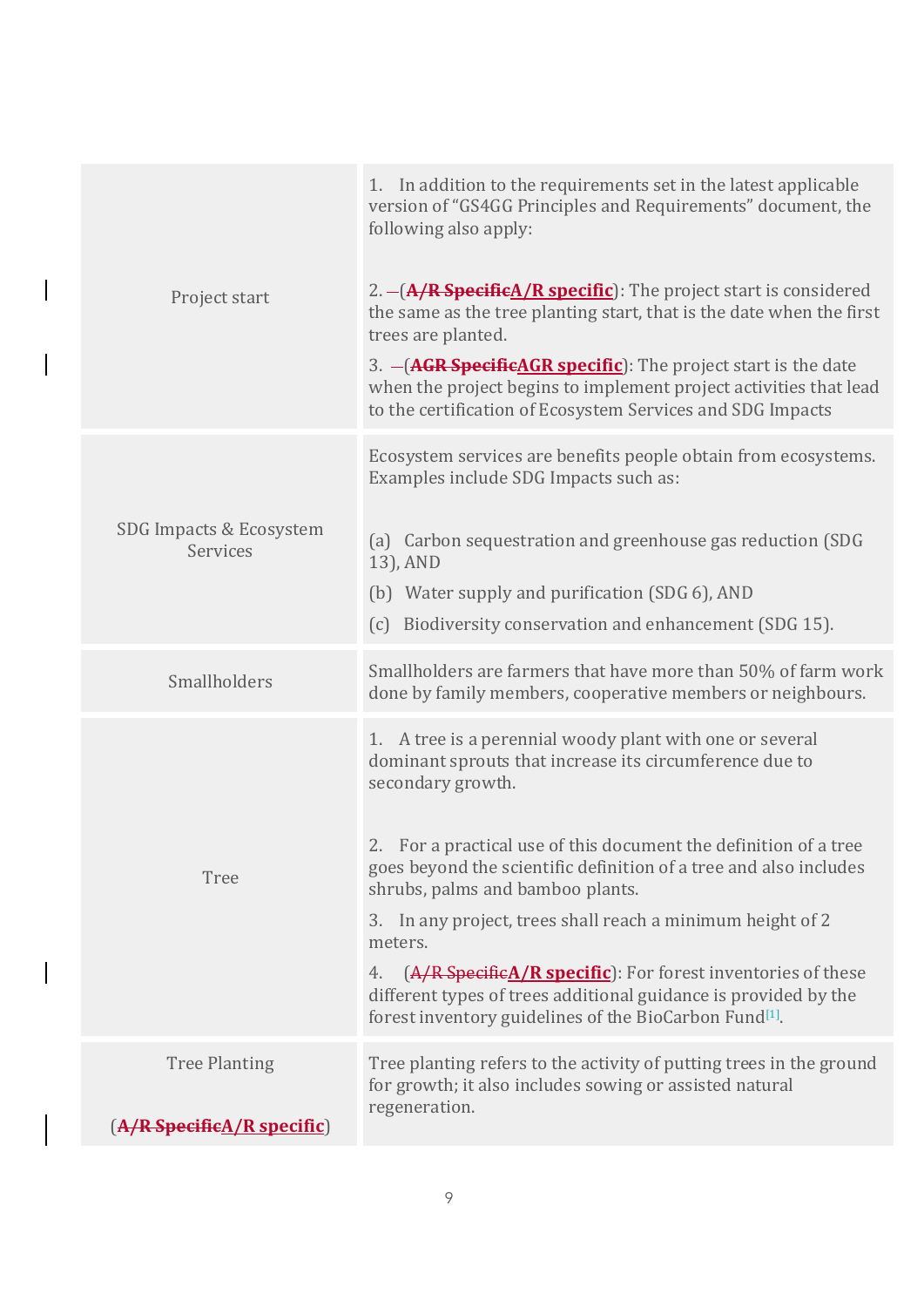| Verification & Performance<br>Certification | Review that may take place either alongside or after Project<br>Design Certification and must occur at least once during the 5-<br>year Certification cycle.<br>(AGR SpecificAGR specific) The first Verification shall be<br>completed either within two years of project implementation or<br>Project Design Certification, whichever is later.<br>(A/R SpecificA/R specific) Verification shall follow the Project<br>Design Certification and shall occur at least every 5 years until<br>the end of the crediting period.                                                                                                                             |
|---------------------------------------------|------------------------------------------------------------------------------------------------------------------------------------------------------------------------------------------------------------------------------------------------------------------------------------------------------------------------------------------------------------------------------------------------------------------------------------------------------------------------------------------------------------------------------------------------------------------------------------------------------------------------------------------------------------|
| Wetlands                                    | (According to Cowardin et al. 1979) Wetlands are lands that are<br>transitional between terrestrial and aquatic systems where the<br>water table is usually at or near the surface or the land is covered<br>by shallow water, and that have one or more of the following<br>attributes:<br>(a) At least periodically, the land supports predominantly plants<br>typically occurring in wetlands, AND<br>(b) The substrate is predominantly undrained and water<br>saturated soil, AND<br>(c) The substrate is non-soil and is saturated with water or<br>covered by shallow water at some time during the growing<br>season of each year.                 |
| Workers                                     | Workers are all persons that are employed by whom by a written<br>or verbal agreement. This includes permanent, migrant, part-<br>time and seasonal employees of all ranks and categories,<br>including field workers, artisans, labourers, administrators,<br>supervisors, executives, contractor employees as well as self-<br>employed contractors and sub-contractors.<br>(AGR SpecificAGR specific): Excepted from the definition above<br>are:<br>(a) Workers employed by a verbal agreement on smallholder<br>farms for less than 3 months per year, AND<br>(b) Smallholder farmers themselves, AND<br>(c) Family members of the smallholder farmer |

 $\begin{array}{c} \hline \end{array}$ 

 $\overline{\phantom{a}}$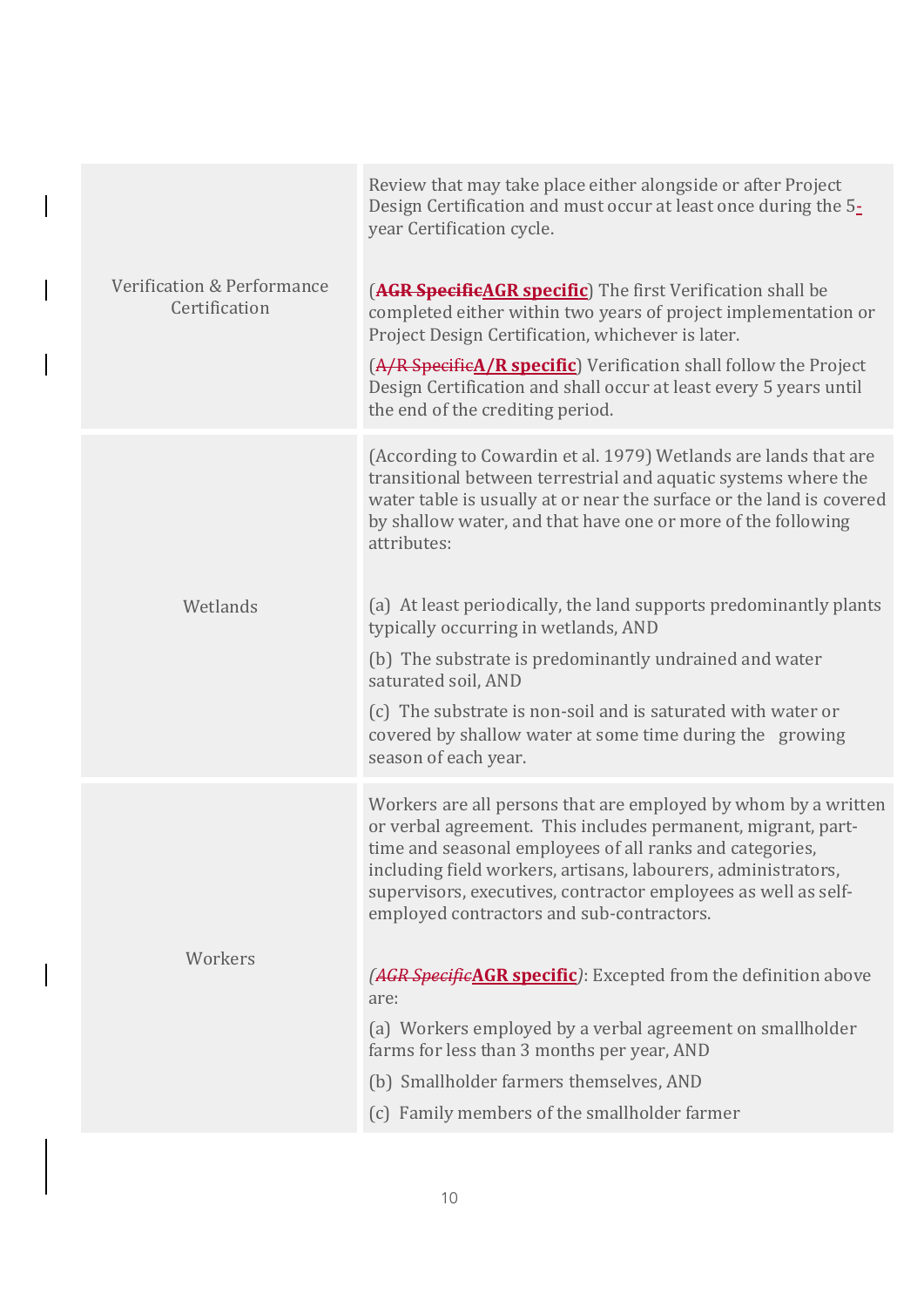### 1.0 Scope and applicability COPE AND APPLICABILITY

1.1. All Afforestation or Reforestation (A/R) Projects and all Agriculture (AGR) Projects for which Gold Standard certification is being sought shall fulfill the Gold Standard for the Global Goals Principles & Requirements as well as the Requirements as set out in this document and those referenced or associated. New methodologies and certification products involving Land-use & Forests may be submitted to Gold Standard for approval as per the Gold Standard for the Global Goals Principles & Requirements.

1.2. In order to maintain the integrity of the standard, Gold Standard reserves the right to issue updates and changes, clarifications or corrections to its requirements. Typically, this will involve a notice period and guidance will be provided on how to apply the new rules and requirements. Likewise, the Gold Standard reserves the right to require additional information and evidence to be supplied by the Project Developer.

1.3. The Requirements are organized in line with the Gold Standard for the Global Goals Principles, as set out in the Gold Standard for the Global Goals Principles & Requirements. Each section explains the specific applicability and/or any further Requirements that apply specifically to A/R projects  $(A/R$  Specific $A/R$  specific) and/or AGR Projects (AGR SpecificAGR specific).

#### 2.0 Eligibility Principles & CriteriaLIGIBILITY PRINCIPLES & CRITERIA

2.1 Eligible projects include:

- Afforestation & Reforestation Projects A/R
- •• Agriculture Projects AGR

2.2 In addition to the requirements stipulated in the Gold Standard for the Global Goals "Principles and Requirements',  $A/R$  and AGR projects shall comply with the following principles and criteria to be considered eligible:

(a) No Deforestation: The planting area (**A/R Specific**) **R** specific) or the project area (**AGR SpecificAGR specific**) shall not have been *forest* for at least 10 years prior to the project start.

(b) In case the that the planting area  $(A/R \text{ specific} / R \text{ specific})$  or the project area (**AGR** SpecificAGR specific) has been deforested during the last 10 years, the eligibility of the project shall be determined by Gold Standard as part of the Preliminary Review. The project developer shall provide evidence that the deforestation activity has not taken place with the intention to implement the project activities and generate Gold Standard Certified SDG Impact Statements and Products, such as GS-VERs.

(c) Projects can be implemented in all countries. If projects are located in a country or state that has an operational mandatory national or pan-national cap-and-trade scheme to reduce greenhouse-gas emissions, and hereby accounts for its own landbased activities under its national or subnational accounting, then projects. P rojects seeking GS-VERs shall follow the Gold Standard for the Global Goals 'GHG Emissions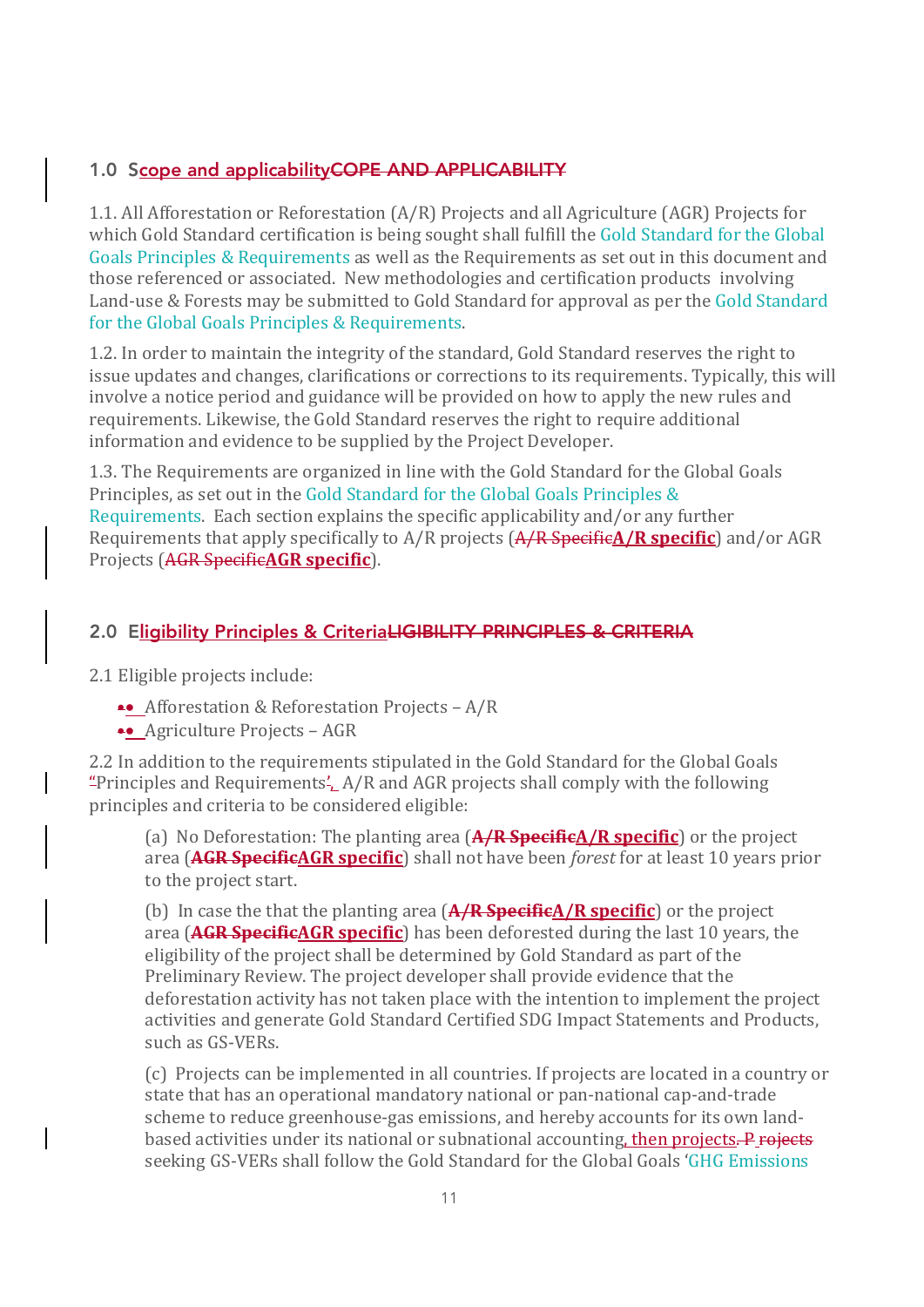Reduction and Sequestration Product Requirements'. In particular, Annex A (Double Counting Guidelines) is highlighted.

### 2.3. (A/R Specific**A/R specific**):

2.3.1 Projects include planting trees

#### 2.3.2Projects can include single-species plantations

2.3.32 Projects can apply all silvicultural systems. For example:

- (a) Conservation forests (no use of timber)
- (b) Forests with selective harvesting
- (c) Rotation forestry

2.3.44 All projects can include agriculture (agroforestry) or pasture (silvopasture) activities.

#### 2.4 FSC Dual Certification

2.4.1 The Gold Standard and FSC are in partnership to promote environmentally appropriate, socially beneficial and economically viable management of the world's forests. It will be possible for projects to obtain a dual certification (Gold Standard and FSC) in a parallel process. Projects seeking dual certification will need to comply with all the FSC requirements.

2.4.2 With respect to potential dual certification The Gold Standard recognises that FSC certification can be used to demonstrate conformity with the Requirements of the Safeguarding Principles Assessment as well as the Annual Reporting Requirements. In such cases the GS-VVB is not required to re-check the FSC documentation.

2.4.3 In the event of a grievance being raised against a Gold Standard Land-use  $\&$ Forests Project then all Gold Standard Requirements shall apply for the purpose of assessing Non-conformity and any response/redress.

2.4.4 The Project shall demonstrate conformity to Gold Standard Safeguarding Principle 4.2.1 (Water). FSC Certification is not deemed as evidence that this Principle is met.

2.4.5 When applying a dual certification, the Project Developer shall provide the 'FSC Audit Report' alongside the PDD (which may reference the FSC Audit Report for relevant sections but is not required to duplicate) and the 'FSC Annual Surveillance Report' instead of the template for 'Annual Report'. For dual certification, FSC certification is required to be valid throughout the crediting period.

2.5 (**AGR SpecificAGR specific**): Eligible projects are those whose project activities are covered by an approved Gold Standard for the Global Goals "Agriculture Methodology".

2.6 Secured Titles

### 2.6.1 (A/R SpecificA/R specific):

For all project participants, the following information and evidence shall be provided:

Name and contact details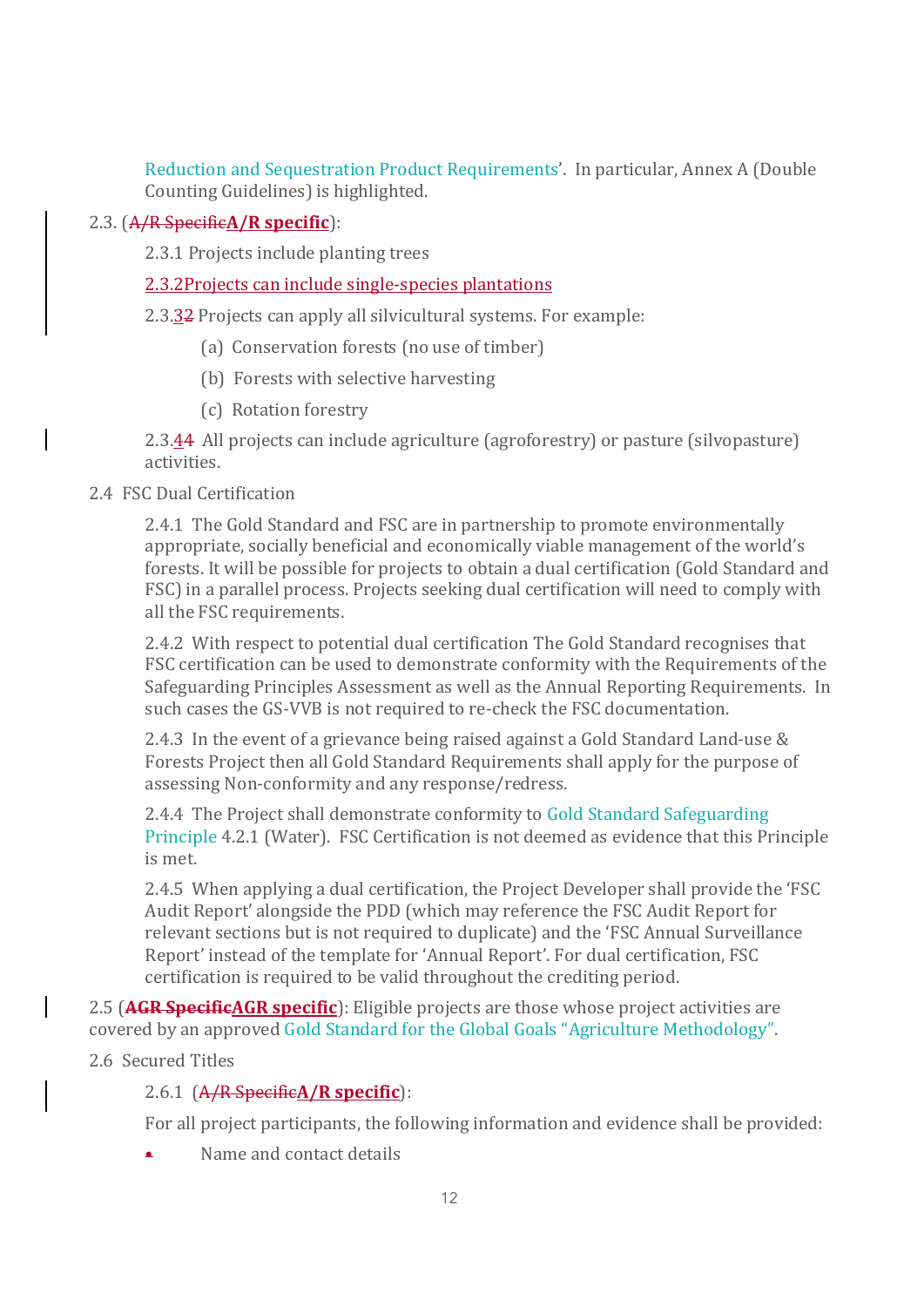Each entity's legal registration number and documentation by the governing jurisdiction that proves that the entity is in good standing.

AND for the duration of the crediting period the Project Developer shall:

≏ (where sought as a GS Certified Statement or Product (e.g. GS-VERs) own the CO2 user rights<sup>[17]</sup> or carbon sequestration rights for the project area, AND

≏ hold an uncontested legal land title for the Project Area, AND

 $\rightarrow$  own the rights for timber and non-timber forest products for the project area, AND

**△** hold all necessary permits to implement the project (planting permits, infrastructure permits, harvesting permits, etc.), AND

 $\overline{a}$  participate in the financing of the project.

2.6.2 If the Project Developer does not meet all of the above requirements, the persons or legal entities that do meet those respective requirements shall endorse the expected project being undertaken by the Project Developer through an agreement that aligns with the duration of the crediting period.

2.6.3 The Project Developer shall define the authorities of all project participants with respect of:

(a) instructing The Gold Standard secretariat, AND

(b) requesting or communicating the addition or edits of project participants, AND

(c) receiving all information from The Gold Standard Secretariat on matters related to the project.

### 2.6.4 (AGR Specific**AGR specific**)

Depending on the structure of the project, the Project Developer shall fulfil requirement 1 or 2:

Requirement 1: The Project Developer acts on behalf of project participants. In this case each project participant shall sign an *agreement* with the Project Developer, which confirms that:

(a) The project participant holds the  $CO2$  user rights<sup>[18]</sup> that are associated with the project activities and passed these on to the Project Developer, AND

(b) The project participant holds all necessary rights to implement the project activities (e.g., rights to harvest), AND

(c) The legal land title or similar entitlement<sup>[19]</sup> for the land on which the project activities are implemented is uncontested.

These *agreements* shall include the:

(e) Contact details of the project participants, AND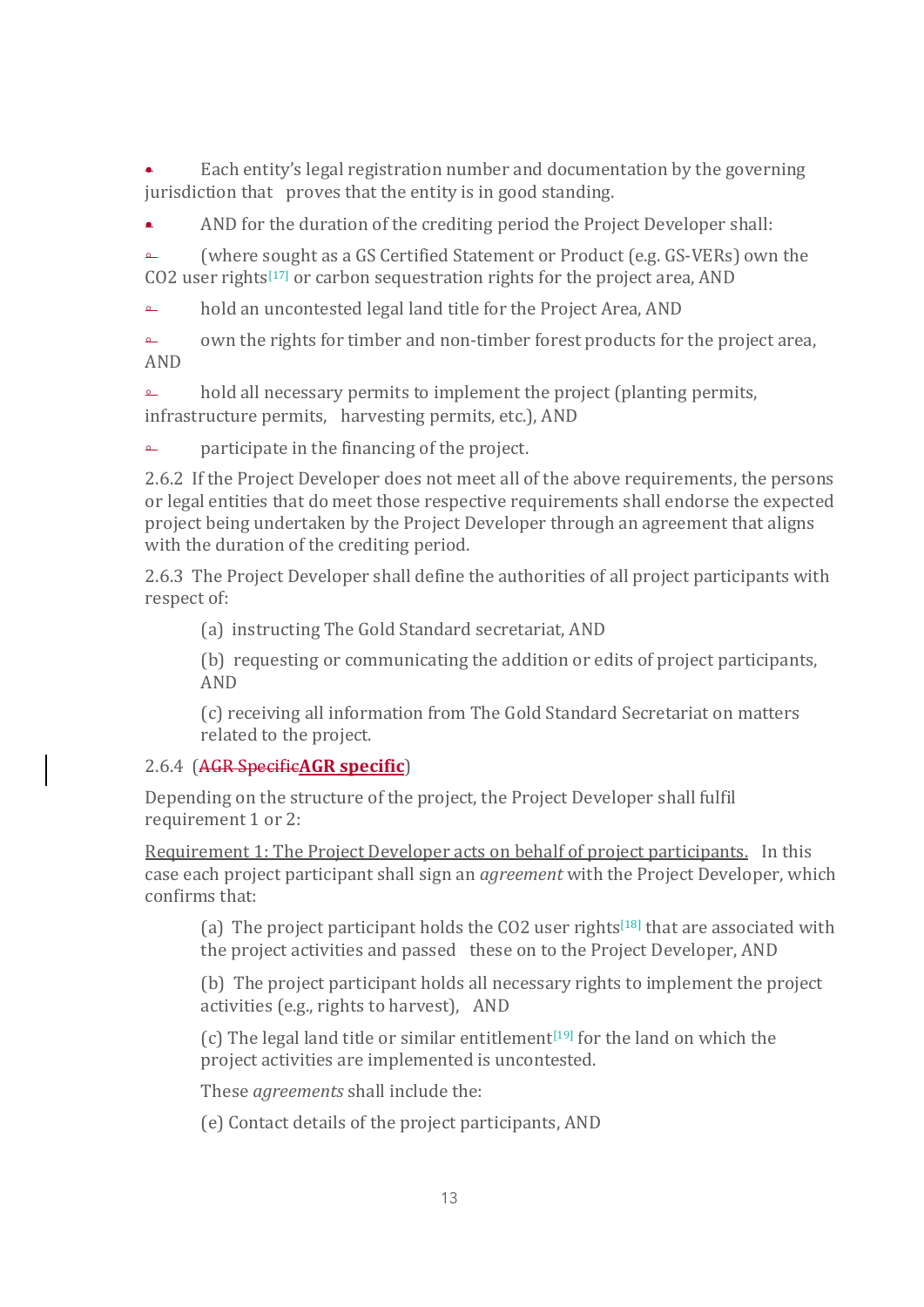(f) The legal registration number and documentation by the governing jurisdiction that proves that the entity is in good standing (in case of an organisationorganization), AND

 $(g)$  Contact details of the land owner (if differing), AND

(h) Length of lease contract (if applicable), AND

(i) The liabilities and benefits for the person or entity to implement the project activities (e.g., switch to another crop and get access to the seeds).

Requirement 2: The Project Developer acts on its own. The Project Developer shall provide evidence that:

(a) It holds the CO2 user rights<sup>[20]</sup> and the rights for any other Certified SDG Impact Statement or Product as applicable that are associated with the project activities, AND

(b) It holds all necessary rights to implement the project activities (e.g., rights to harvest), AND

(c) The legal land title or similar entitlement<sup>[21]</sup> for the land on which the project activities are implemented is uncontested.

#### 2.7 New Area Certification

2.7.1 New Areas can be added or removed to an existing project area after it has achieved Design Certification and submission for Verification.

2.7.2 The Project Developer should assess the New Areas that present material differences from the Preliminary Review and update the Gold Standard Safeguarding Principles & Requirements assessment accordingly.

2.7.3 To add new areas to its exiting project. For this the following requirements are set:

(a) The new areas shall meet ALL applicable requirements of the Gold Standard for the Global Goals as well as the Land Use & Forests Activity Requirements according to the processes outlined for New Area Certification

(b) The new areas shall follow the process described for Validation and Project Design Certification under the Gold Standard for the Gold Standard Principles and Requirements

(c) The crediting period of new areas cannot go beyond the crediting period of the existing project, as by the Design Certification.

(d) The Project Developer shall update, if necessary, the existing Monitoring  $&$ Reporting Plan template with the information from the new areas added. The new information shall be clearly distinguishable, e.g., by the use of a different color.

2.7.4 New Areas added to retroactive projects must follow the requirements for retroactive issuance in the Gold Standard Principles and Requirements, Gold Standard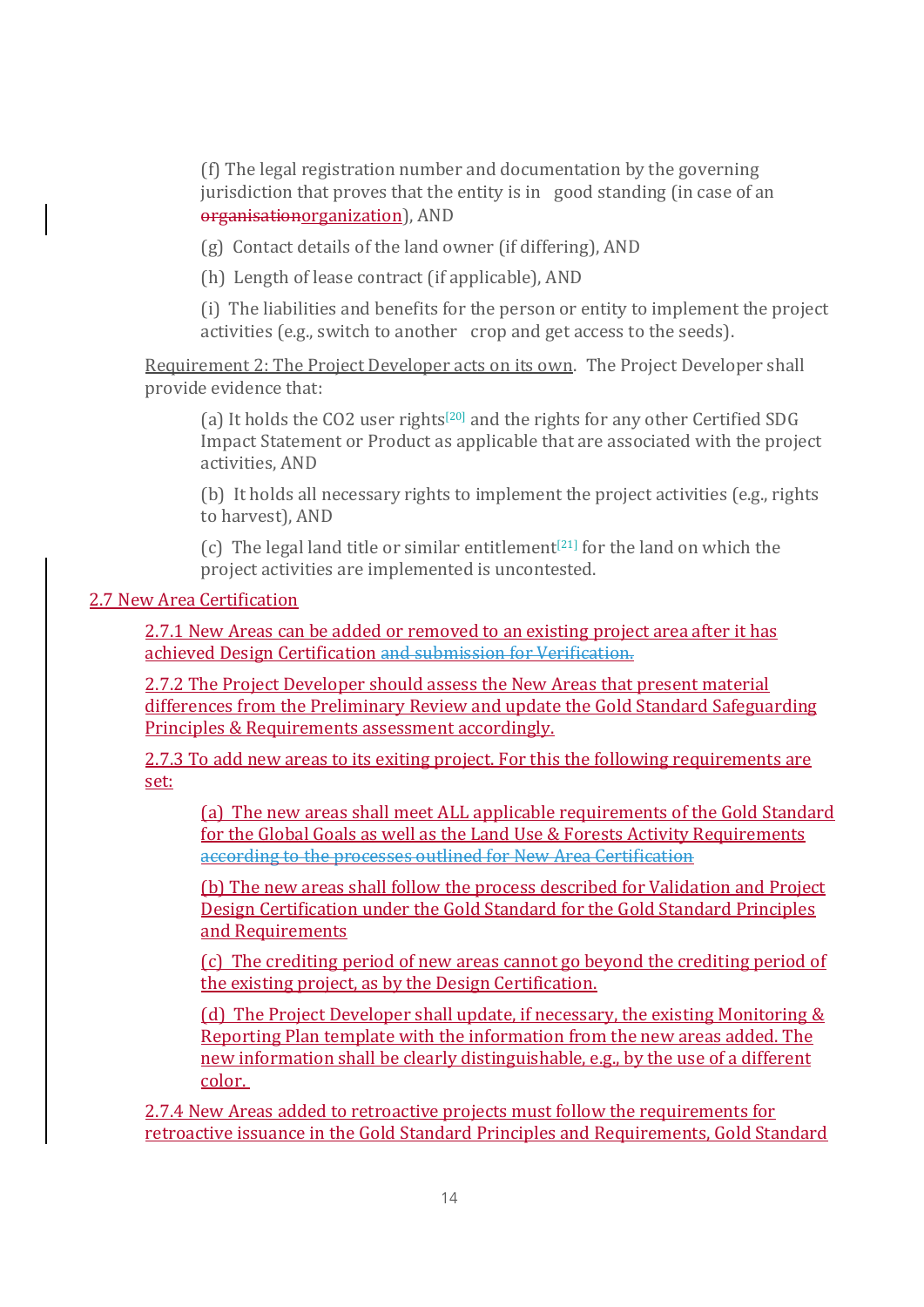GHG Emissions Reductions & Sequestration Product Requirements, and the Gold **Standard Use & Forests Activity Requirements** 

## 3.0 PRINCIPLE 1 – CONTRIBUTION TO CLIMATE SECURITY & SUSTAINABLE DEVELOPMENT

3.1. **(AGR SpecificAGR specific)**: Increasing resilience to be able to deal with impacts of climate change is crucial for achieving income stability, food security and long-term development. Hence, preserving and increasing adaptive capacity for project participants must be an integral element of every project. Specifically:

(a) The Project Developer shall identify the current and predicted variability in climate/weather for the project region.

(b) Based on the current and predicted variability in climate/weather, the Project Developer shall analyze the possible effects on the project within the ceritification periodcrediting period.

(c) The Project Developer shall implement adaptation activities appropriate to the context and need of the respective project. Adaptation activities may include:

- Practices that increase the resilience of farming systems, OR
- $\bullet$  Measures to improve the efficiency of water use, OR
- Crops (crop breeds) with improved characteristics, OR
- Crop rotation schemes, OR
- Sharing of existing farmers' knowledge as well as knowledge on new agriculture practices, OR
- Diversification of livelihoods, e.g., through increased agricultural productivity, increased variety of cultivated crops, identification of other income streams than form agriculture, OR

Measures to improve soil fertility.

•

### 4.0 PRINCIPLE 2 – SAFEGUARDING PRINCIPLES & REQUIREMENTS

4.1 In addition to the Gold Standard Safeguarding Principles & Requirements the Project Developer shall follow the process as set out in the Risks & Capacities Guideline for 'Land Use & Forest' projects. The assessments for each shall be submitted for Preliminary Review and updated as required for Validation and Project Design Certification and at each Verification and Performance Certification.

4.2 The Safeguarding Principles & Requirements as well as the process as set out in the Risks & Capacities Guideline for 'Land Use & Forest' projects shall be assessed for the Project Area, taking into account any issues in the Project Region. In the case of New Areas added after achieving achieved Design Certification and submission for Verification, the Project Developer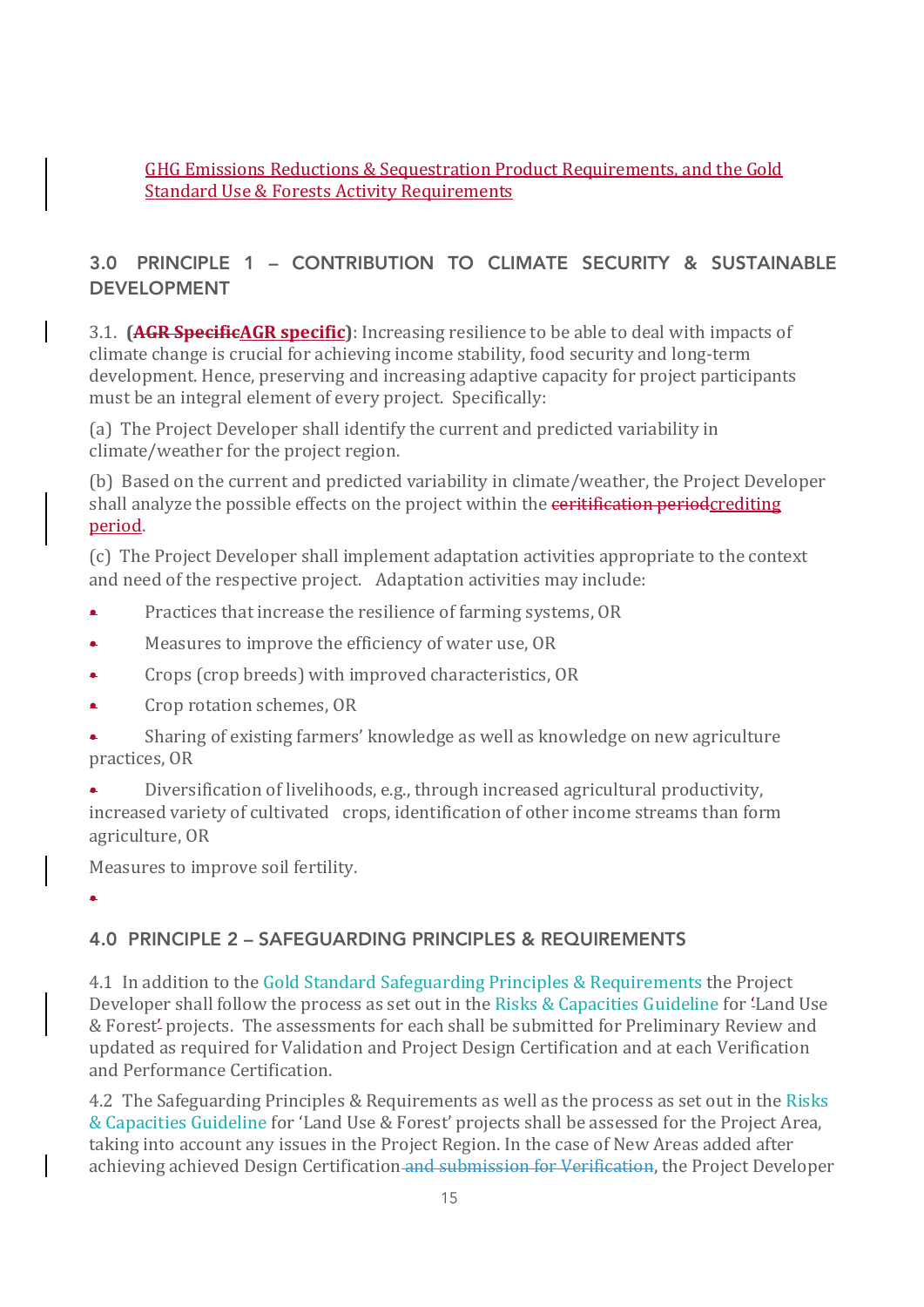should assess the New Areas that present material differences from the Preliminary Review and update the Safeguarding Principles & Requirements accordingly.

4.3 A minimum of 10% of the total Project Area shall be identified and managed to protect or enhance the biological diversity<sup>[2]</sup>. For this, the HCV<sup>[3]</sup> approach should be followed. This area has to be located within the Project Area and managed by the Project Developer. The area can also include the areas of buffer zones for water bodies. To protect or enhance biological diversity, the following shall be identified and managed.

- •• Existing patches of native tree species $[4]$ , AND
- •• Single solitary stems of native tree species<sup>[5]</sup>, AND
- •• Habitats of rare, threatened and endangered species<sup>[6]</sup>, AND
- Areas relevant for habitat connectivity

4.4 Buffer Zones for Water Bodies: On both sides of permanent or temporary *water bodies* (lakes, streams, rivers, wetlands, etc.) buffer zones of 15 meters shall be implemented. Irrigation channels are excluded from this requirement. In these buffer zones:

- $\bullet\bullet$  All existing native trees<sup>[7]</sup> shall be kept, AND
- •• No fertiliser and pesticides shall be used, AND
- •• No logging activities shall take place, AND
- No heavy machinery shall be used, AND
- •• No cropping is allowed, AND
- •• In case trees are being planted, these shall be *native*<sup>[8]</sup>.

4.5. **(AGR SpecificAGR specific, not applicable to Smallholder projects)** For the case of Agriculture projects or project areas managed by smallholders the following Safeguarding Principles & Requirements **do not** need to be fulfilled (Table 3):

#### *Table 3: Safeguarding Principles & Requirements that do not apply to smallholder projects*

Table 3: Safeguarding Principles & Requirements that do not apply to smallholder projects

| <b>Safeguarding Principles &amp;</b><br><b>Requirements</b>          | Specific sections that do not apply to<br>smallholders' projects |
|----------------------------------------------------------------------|------------------------------------------------------------------|
| 4.3.10 High Conservation Value Areas and<br><b>Critical Habitats</b> | Point 4, item b                                                  |
|                                                                      | Point 2                                                          |
| 4.3.6 Pesticides & Fertilisers                                       | All                                                              |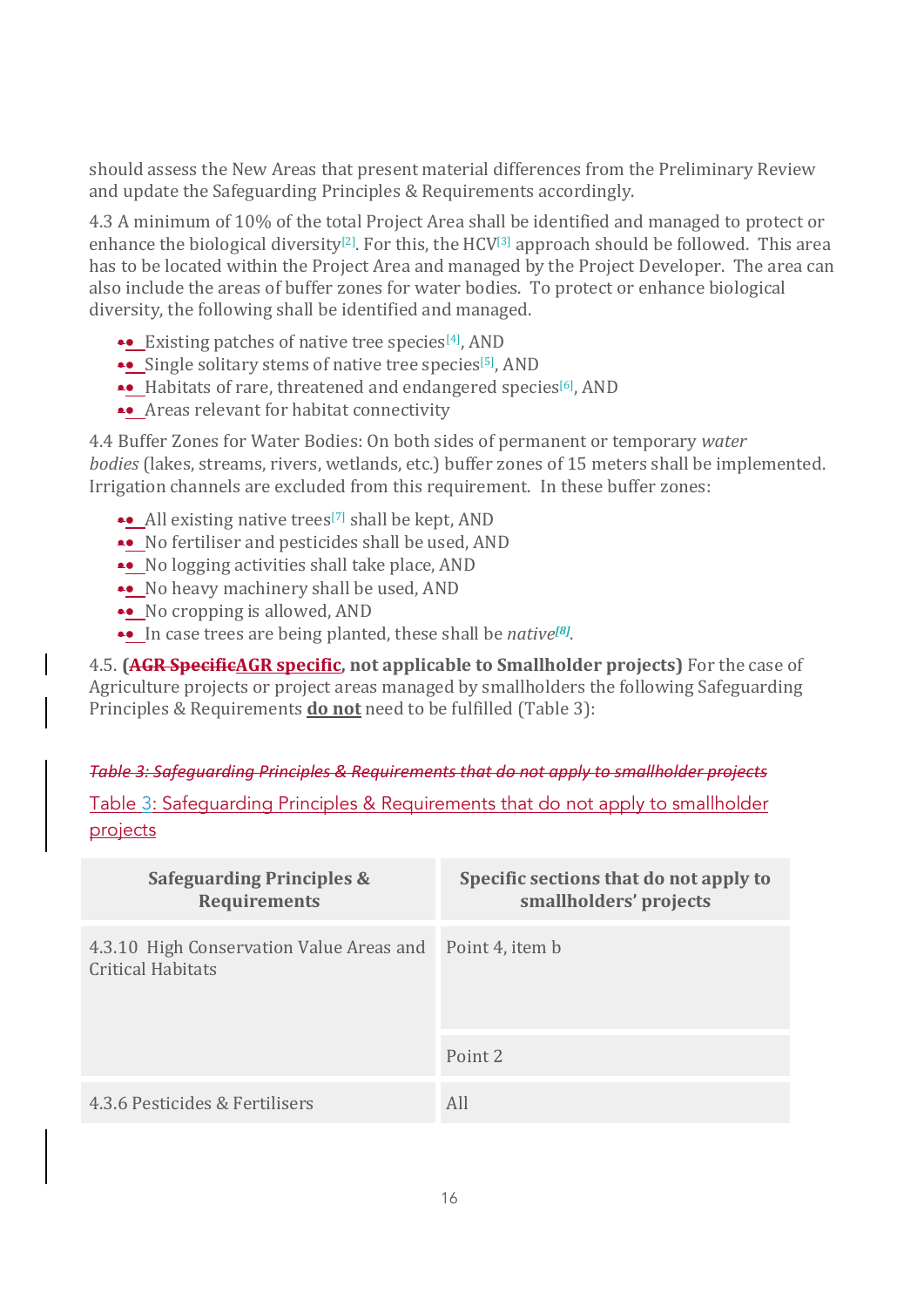### 5.0 PRINCIPLE 3 – STAKEHOLDER CONSULTATION & ENGAGEMENT

5.1 The Stakeholder Consultation should be conducted prior to the project start date (for  $A/R$ ) projects this is the planting start date and for Agriculture projects this is the date when project activities started). If the Stakeholder Consultation is conducted after the project start date, the Project Developer shall provide further explanation of how comments received during the Stakeholder Consultation are taken into account in the project.

5.2 The Stakeholder Consultation shall be conducted prior to the completion of Preliminary Review (meaning the report and any feedback received shall be documented and presented).

### 6.0 PRINCIPLE 4 – DEMONSTRATION OF REAL OUTCOMES

6.1 All Projects shall undergo a detailed Preliminary Review, as per Gold Standard for the Global Goals Principles & Requirements. The time period for Preliminary Review, Project Design Review and Performance Review for A/R Projects are adjusted to 6, 8 and 3 weeks, respectively.

6.2 The certification periodcrediting period is the time span in which SDG Impacts can be accounted for and are subject to monitoring:

#### 6.2.1 **(A/R SpecificA/R specific):**

(a) The certification period crediting period shall be minimum 30 years and maximum 50 years. The Project Developer shall select the certification periodcrediting period based on the characteristics of the project.

(b) The certification periodcrediting period starts with the planting start and may be up to 3 years prior to the date the project reaches the 'Design Certification' status for the purpose of issuing Certified SDG Impacts or Products such as GS-VERs.

### 6.2.2 **(AGR SpecificAGR specific)**

(a) The certification periodcrediting period shall be determined by the applicable Gold Standard for the Gold Standardlobal Goals "SDG Impact Ouantification MethodologyAgriculture Methodology".

(b) The certification periodcrediting period may be up to 3 years prior to the date the project reaches the 'Design Certification' status for the purpose of issuing Certified SDG Impacts or Products such as GS-VERs.

6.3 Gold Standard for the Global Goals requires Certification Renewal every 5 years. The following are exceptions for  $A/R$  and  $AGR$  projects:

6.3.1 The project baseline is not required to be updated unless otherwise stated in any applicableed Gold Standard SDG Impact Quantification Methodology.GS-Approved Methodology.

6.3.2 Ongoing Financial Need is not required to be proven at Certification Renewal unless otherwise stated in a specific Product Requirement.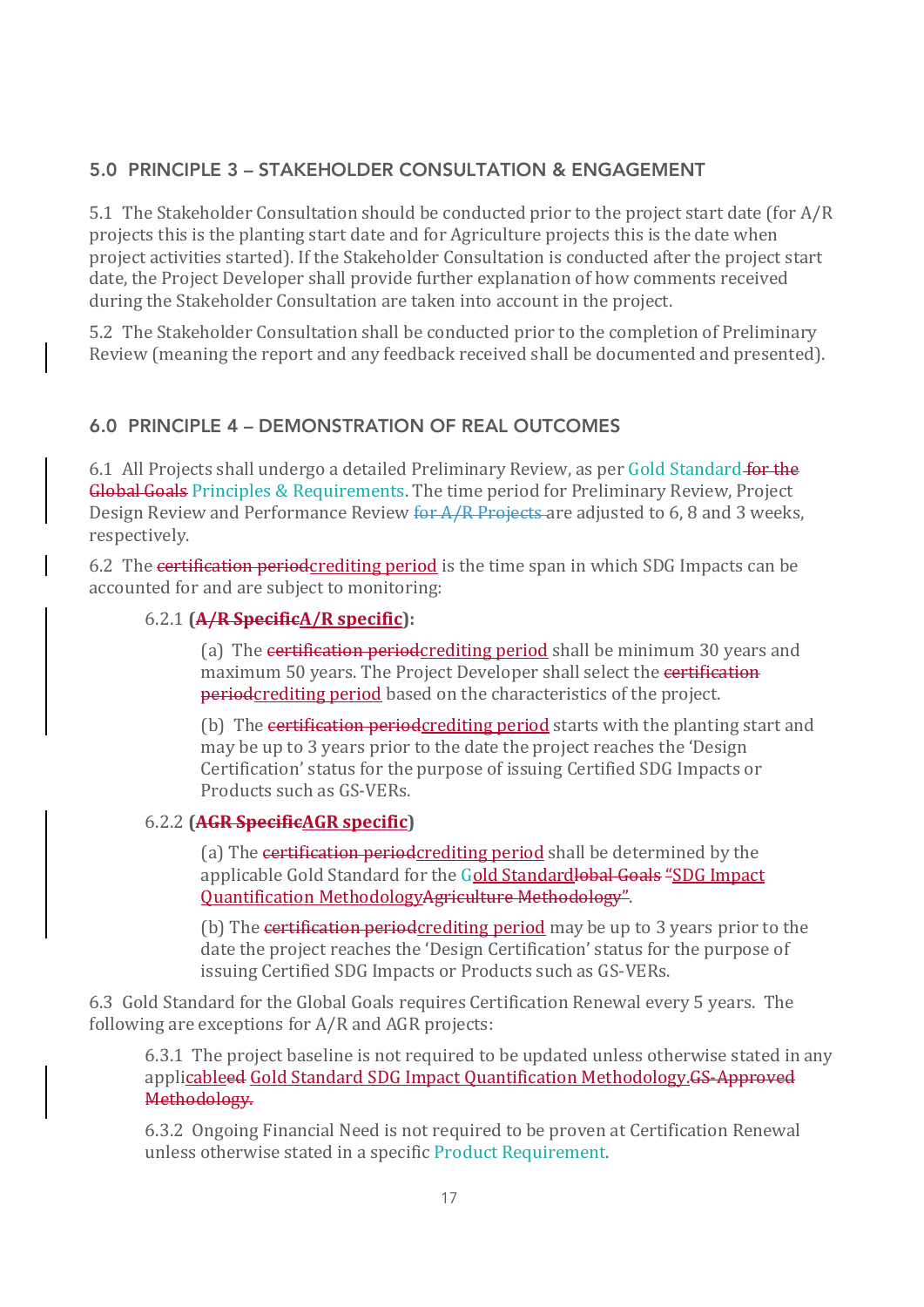6.4 In accordance with the above the process for Certification Renewal follows the same process as Performance Certification.

6.5 The Inputs & Grievance Mechanism (Annex B) shall apply. An updated Inputs  $\&$ Grievances table shall be included in the Annual Reports and in Verification.

6.6 At any time after the Design Certification and submission for Verification, the Project Developer can add new areas to its exiting project. For this the following requirements are set:

(a) The new areas shall meet ALL applicable requirements of the Gold Standard for the Global Goals 'Land Use & Forests Requirements' according to the processes outlined for New Area Certification

(b) The certification period crediting period of new areas cannot go beyond the crediting period of the existing project, as by the Design Certification.

(c) The Project Developer shall update, if necessary, the existing Monitoring & Reporting Plan template with the information from the new areas added. The new information shall be clearly distinguishable, e.g., by the use of a different colourcolor.

#### 7.0 Retroactive Issuance

7.1 A project may issue Gold Standard Certified SDG Impact Statements or Products, such as GS-VERs only within its certification period. The certification period cannot start before the project start, but may start after.

7.2 If a project has its Preliminary Review later than the project start, retroactive Issuance of SDG Impact Statements or Products of up to 3 years is possible. In the case that new areas are added to a project (New Area Certification), its crediting period may not be moved earlier to the date of the existing certification period.

7.3 These rules should apply in combination with the requirements set in the latest version of Gold Standard for the Global Goals 'Principles & Requirements and GHG Emissions Reductions & Sequestration Product Requirements.

#### 78.0 PRINCIPLE 5 – ADDITIONALITY ASSESSMENT

**78.1** These Requirements shall be implemented in line with the Gold Standard for the Global Goals Principles & Requirements, for projects seeking Gold Standard Certified SDG Impact Statements or Products. The requirements in this section ensure that projects can demonstrate that they would not have been implemented without the benefits of Gold Standard Certification.

Templates for the submission of Additionality for  $AGR$  and  $A/R$  Projects are provided and should be submitted along with PDD for Preliminary Review.

78.2 Retroactive Submission: If the submission to the Preliminary Review was after the project start, the Project Developer shall demonstrate that: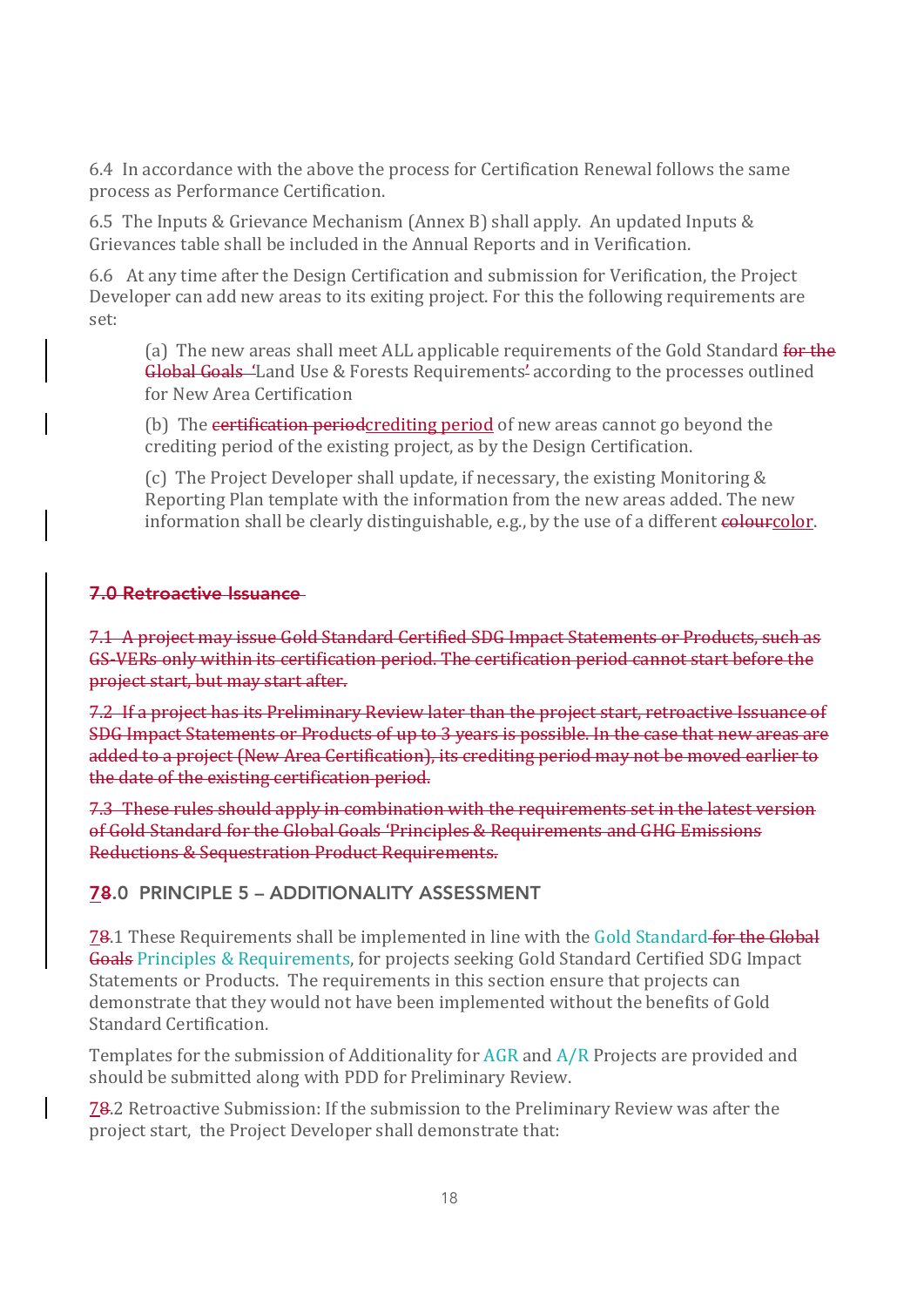(a) the revenues from Gold Standard Certified SDG Impact Statements or Products, such as GS-VERs, were seriously considered in the decision to implement the project, AND

(b) there was continuous interest in **CertifedCertified** SDG Impacts or Products for the project in parallel with its implementation.

Evidence to support this can include: contracts, draft versions of project information, correspondence with financial institutions or other stakeholders, minutes and notes of meetings, agreements or negotiations with auditors, publications in newspapers.

**78.3** Tools for demonstrating project additionality (A/R SpecificA/R specific):

#### 78.3.1 **Option 1 – A/R CDM Tools**

The project shall meet the additionality requirements of the latest version of the  $A/R$ CDM 'Combined tool to identify the baseline scenario and demonstrate additionality in *A/R CDM project activities'*.

Link: http://cdm.unfccc.int/methodologies/ARmethodologies/tools/ar-am-tool-02 v1.pdf

The CDM specific terms of the  $A/R$  CDM additionality tool (tCERs,  $A/R$  CDM project, etc.) shall be interpreted within The Gold Standard context. The '*Guideline on the* assessment of investment analysis' and the '*Guidelines for objective demonstration and assessment of barriers'* can be used.

Link (Investment): http://cdm.unfccc.int/filestorage/e/x/t/extfile-20150817153802500-

Reg\_guid03.pdf/Reg\_guid03.pdf?t=ck98b2Zwc3VvfDA61dZTwU2JCIMPBXDbi0o\_W

Link (Barriers): http://cdm.unfccc.int/Reference/Guidclarif/meth/meth\_guid38.pdf

#### 78.3.2 **Option 2 – Positive List**

The project shall meet all of the requirements  $(a)$ ,  $(b)$  and  $(c)$  in the list below and at least one of the requirements from  $(d)$  to  $(g)$  in order to be considered as additional under Option 2.

(a) The project is located in a Less Developed Country (LDCs) or in a region with a recent UNDP Human Development Indicator<sup>[9]</sup> below 0.8.

(b) The project shall have no intention of creating a forest for the commercial use of the timber or non-timber forest products.

(c) The project activities shall not be mandatory by any law or regulation, OR if it is mandatory, it shall demonstrate that these laws or regulations are systematically not enforced.

(d) The project area is located in a region with a mean annual precipitation of less than 600 mm

(e) The soil pH of the planting area is less than 4.0.

(f) The planting area is planted with minimum  $5$  different native tree species in mixed stands, covering at minimum 50% of the planting area.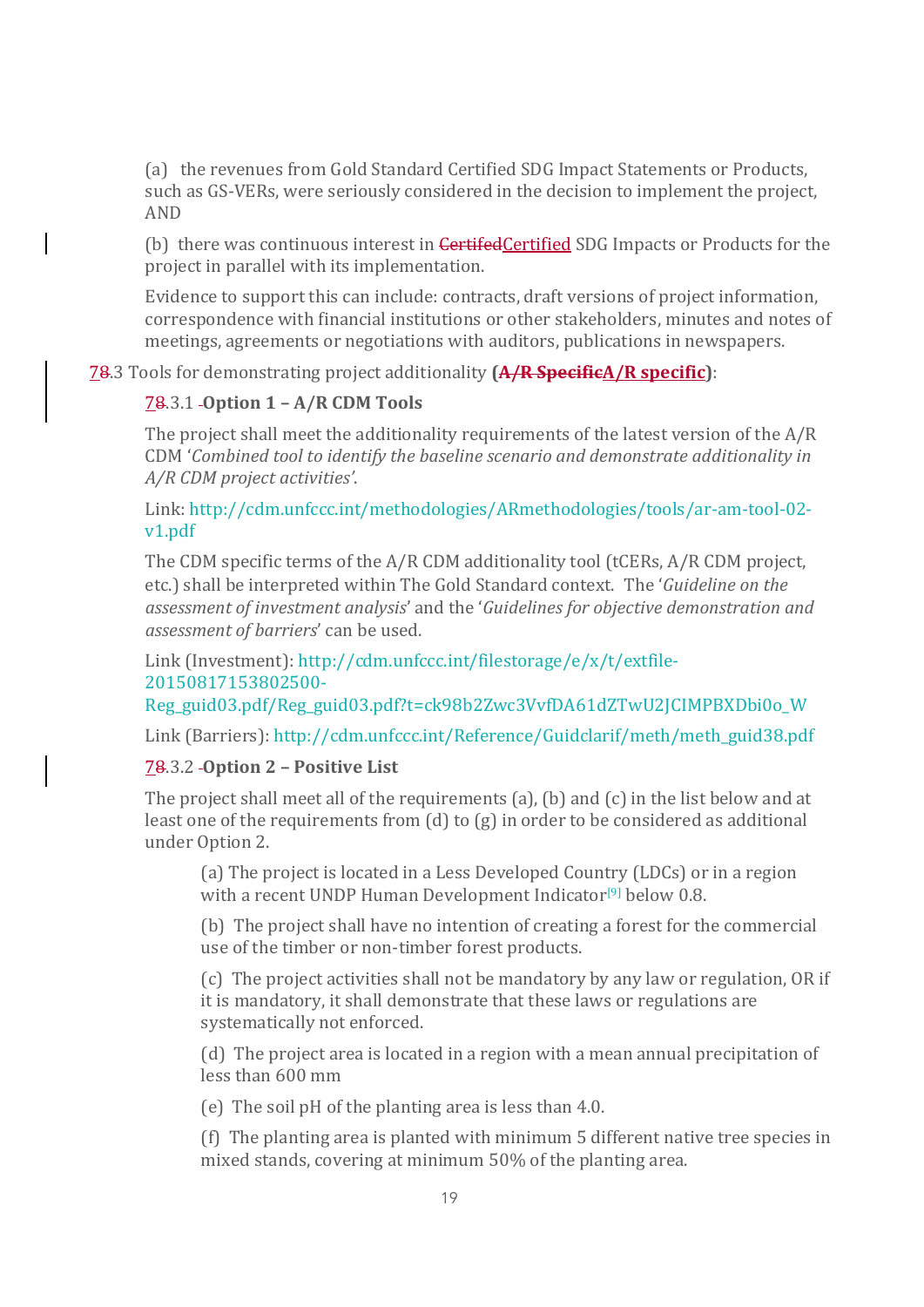(g) The project area is located in a country or region with a recent UNDP Human Development Indicator<sup>[10]</sup>below 0.5, OR In a Small Island Developing State (SIDS)<sup>[11]</sup>

**78.4** Tools for demonstrating project additionality (AGR SpecificAGR specific):

#### 78.4.1 **Option 1 – CDM Tools**

The project shall meet the additionality requirements of either:

- T<sub>the latest version of the CDM *'Guidelines for the establishment of sector specific*</sub> *standardized baselines',*
	- *(*http://cdm.unfccc.int/Reference/Guidclarif/index.html ) *or*
- *The latest version of the CDM 'Combined tool to identify the baseline scenario and demonstrate additionality' (*https://cdm.unfccc.int/methodologies/PAmethodologies/tools/am-tool-02 v2.2.pdf/history\_view*).*

The '*Guideline on the assessment of investment analysis'* and the '*Guidelines for objective* demonstration and assessment of barriers' can be used as assistance (http://cdm.unfccc.int/Reference/Guidclarif/index.html ).

Guidelines: http://cdm.unfccc.int/Reference/Guidclarif/index.html

### 78.4.2 **Option 2 – Activity Penetration**

This option shall only be applied by projects applying the Gold Standard GHG Emissions Reduction & Sequestration Product Requirements and that result in GS-VERs of less than 60,000 tCO2 annually. The project is deemed additional when the project activity is adopted by less than  $5\%$  of farmers in the Reference Area<sup>[12]</sup>:

The *'Number of farmers adopting the project activity'* represents the farmers participating in the project.

## 78.4.3 **Option 3 – Positive List**

The project shall meet requirements (a) and (b) in the list below and at least **one** of the requirements  $(c) - (f)$  in order to be considered as additional:

(a) The project area is located in a country or in a region with a recent UNDP Human Development Indicator<sup>[13]</sup>below or equal to 0.7.

(b) The project activities shall not be mandatory by any law or regulation, OR if they are mandatory, the Project Developer shall demonstrate that these laws or regulations are systematically not enforced.

(c) The mean annual precipitation in the project area is less than 600 mm.

(d) In the project area a minimum of 5 native crop species are being cultivated in a locally adapted agroforestry system $[14]$ .

(e) The project is a smallholder project and results in GS-VERs of less than 60,000 tCO2 annually.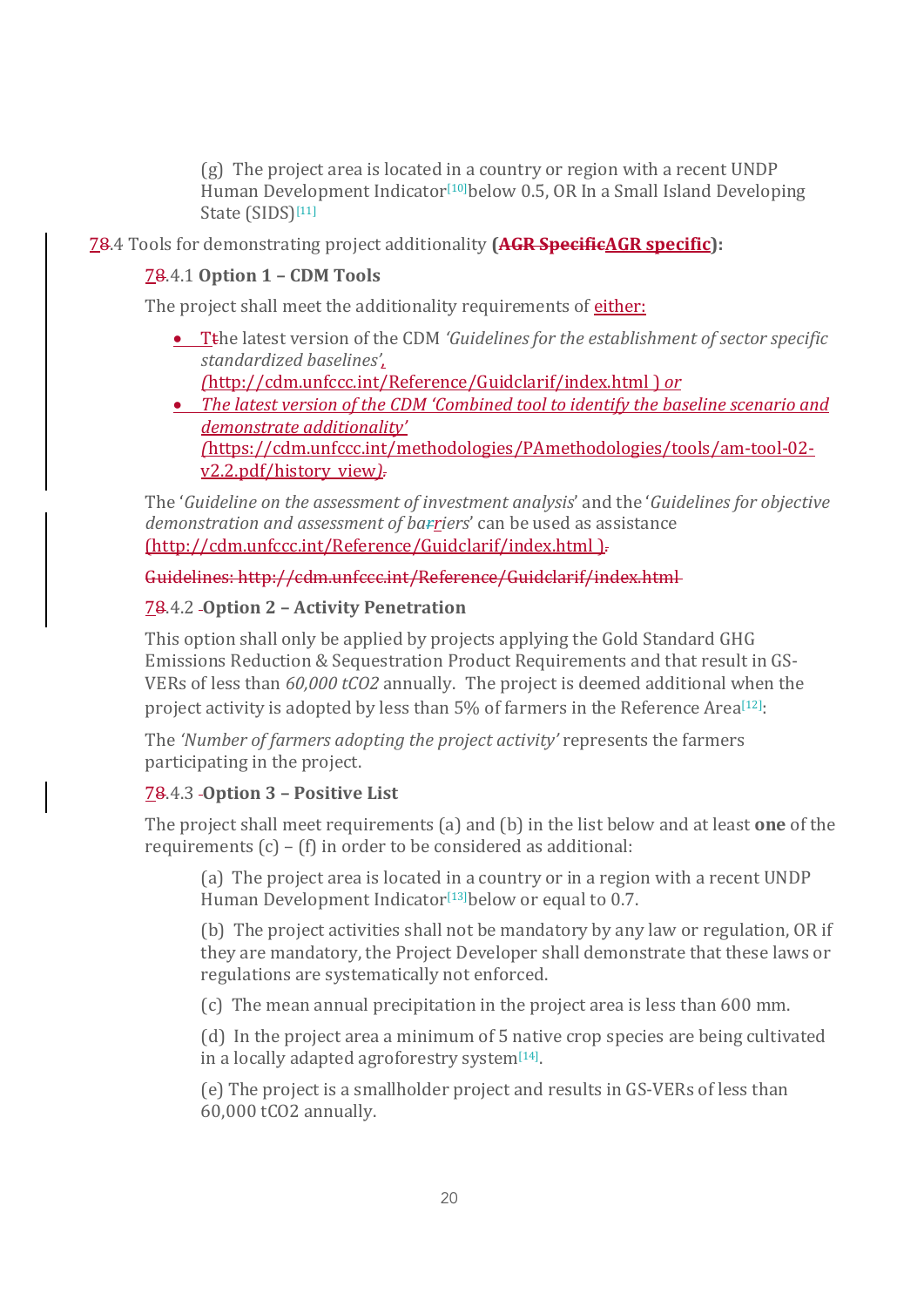(f) The project area is located: In a country or region with a recent UNDP Human Development Indicator<sup>[15]</sup>below 0.5, OR In a Small Island Developing State (SIDS).

### 8.0 RETROACTIVE ISSUANCE

8.1 A project may issue Gold Standard Certified SDG Impact Statements or Products, such as GS-VERs only within its crediting period. The crediting period cannot start before the project start, but may start after.

8.2 If a project has its Preliminary Review later than the project start, retroactive Issuance of SDG Impact Statements or Products of up to 3 years is possible. In the case that new areas are added to a project (New Area Certification), its crediting period may not be moved earlier to the date of the existing crediting period.

8.3 These rules should apply in combination with the requirements set in the latest version of Gold Standard Principles & Requirements and Gold Standard GHG Emissions Reductions & **Sequestration Product Requirements.** 

#### 9.0 Technical Requirements

9.1 In addition to the Gold Standard for the Global Goals Principles & Requirements The Project Developer shall undertake the following process based on the type of certification that is being pursued.

9.2 Key project information

For all projects involving A/R and/or Agriculture activities the following information shall be included in the Key Project Information:

- 1. General description and overview of Project activities
- 2.• Organisations Organizations that are involved in the project (project participants)
- 3.• Communities stakeholders involved in the project, as applicable
- 4.• Location of the project area and the planting area **(A/R SpecificA/R specific)**, as applicable
- 5.• Size of the project area and the planting area **(A/R SpecificA/R specific)**, as applicable
- $\overline{\mathbf{6.}}$  Risk of the project area to change (during the crediting period)
- $\overline{7}$ . Risk of the project activities to change (during the crediting period)
- 8.• Timeframe for the project activities
- 9.• Number of predicted CO2-certificates or other Certified SDG Impacts sought
- $10.•$  Land-use history and current situation of the project area
- **11.•** Socio-economic history and current situation
- 12.• Main social impacts (risks and benefits)
- 13.• Main environmental impacts (risks and benefits)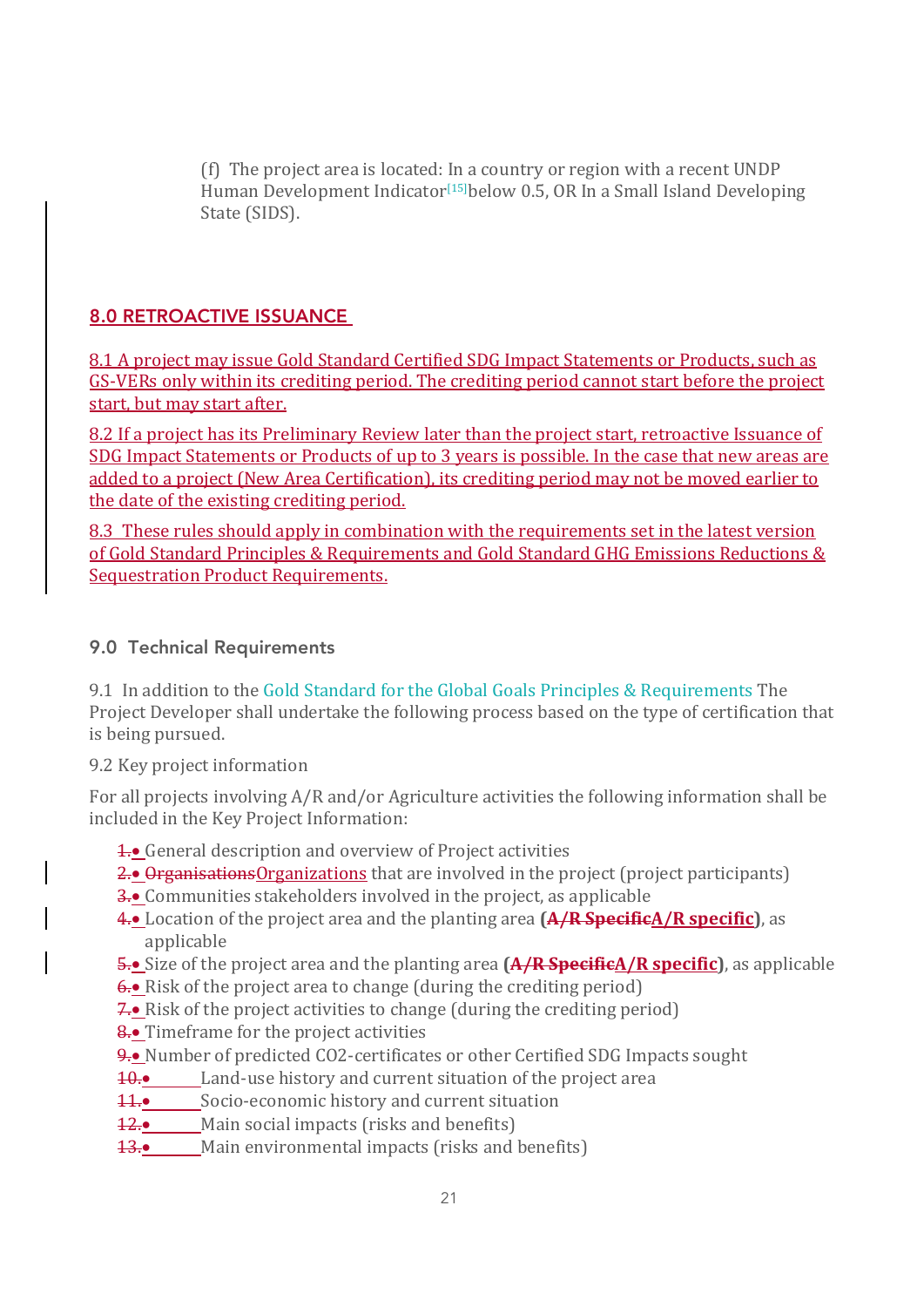14.• Financial structure

15.<sup>•</sup> **(A/R SpecificA/R specific)**: Forest management applied (past and future) 16.• **(A/R SpecificA/R specific)**: Forest characteristics (including main tree species planted)

17.• **(AGR SpecificAGR specific)**: Distribution of revenues (between the Project Developer and the smallholders), if applicable

**18.** The Project Developer shall define the project representatives who may have sole or joint authority on:

(a) Instructing and communicating with the Gold Standard secretariat, AND

(b) Receiving all information from the Gold Standard secretariat on matters related to the project.

(c) For all projects involving  $A/R$  and Agriculture activities the following information shall be submitted as GIS vector layers<sup>[16]</sup> (Table 4). The GIS vector layers shall be labelled comprehensively:

#### Table 4: Information that must be submitted as a GIS vector layer

### Table 4: Information that must be submitted as a GIS vector layer

| <b>ITEMS</b>                                                                              | A/R<br>projects | <b>AGR</b><br>projects |
|-------------------------------------------------------------------------------------------|-----------------|------------------------|
| Project Region                                                                            | Yes             | Yes                    |
| Project Area                                                                              | Yes             | Yes                    |
| <b>Planting Areas</b>                                                                     | Yes             |                        |
| <b>Modelling Units</b>                                                                    | Yes             |                        |
| Infrastructure (road, houses, etc.)                                                       | Yes             | Yes                    |
| Water bodies                                                                              | Yes             | Yes                    |
| <b>Protected Areas</b>                                                                    |                 | Yes                    |
| <b>Biodiversity Areas</b>                                                                 |                 | Yes                    |
| Where Affected People are situated                                                        |                 | Yes                    |
| Sites with special cultural, ecological, economic, religious<br>or spiritual significance |                 | Yes                    |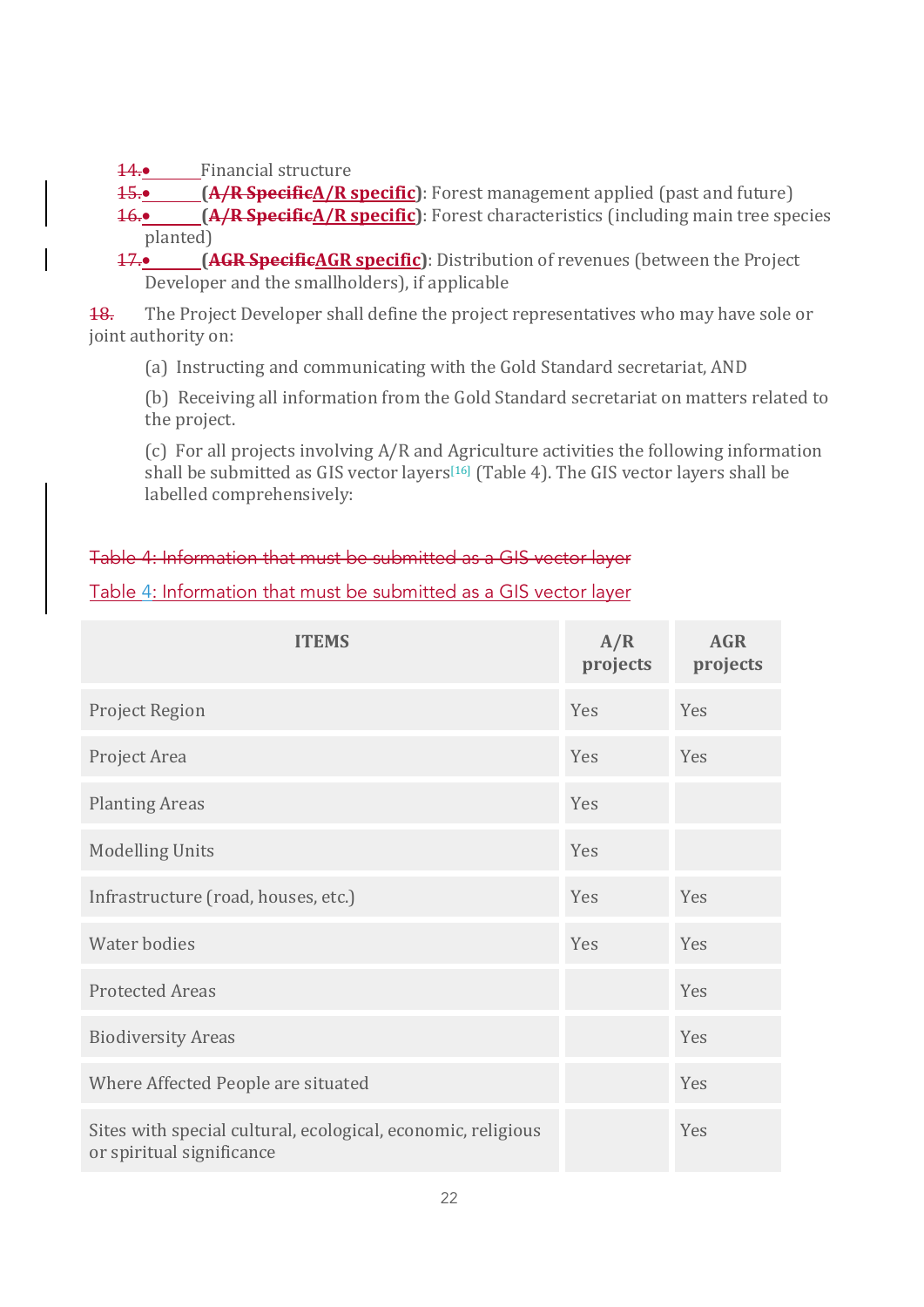| Sites with special significance for <i>indigenous people and</i><br>local communities - resulting from the Local Stakeholder<br>Consultation (LSC)                                 | <b>Yes</b> |  |
|------------------------------------------------------------------------------------------------------------------------------------------------------------------------------------|------------|--|
| Where indigenous people and local communities are<br>situated                                                                                                                      | Yes        |  |
| Where indigenous people and local communities have legal<br>rights, customary rights or sites with special cultural,<br>ecological, economic, religious or spiritual significance. | <b>Yes</b> |  |

**9.3 (9.3 (AGR SpecificAGR specific)** Special guidance on requirement (s) – for smallholder projects

(a) Project region: A map with a polygon reflecting the **boundaries** 

(b) Project areas: A map with one GPS point per project participant and each project participant shall have a hand- drawn map of its part of the project area

(c) Protected areas: A map with national parks (as by Google Maps) and UNESCO sites

(as by http://whc.unesco.org/en/interactive-map/)

(d) Biodiversity areas: A map with a polygon reflecting the boundaries

(e) Infrastructure and permanent water bodies: As by Google Maps

(f) Where people affected are situated: One GPS point per person, group of persons or community with a caption that described the effect

 $(g)$  Sites with special cultural, ecological, economic, religious or spiritual significance: One GPS point per site with a caption that describes the significance and effect

ANNEX A – Uncertainty of LUF Parameters

**Applicability**: This guideline is applicable to all GS LUF projects in all countries.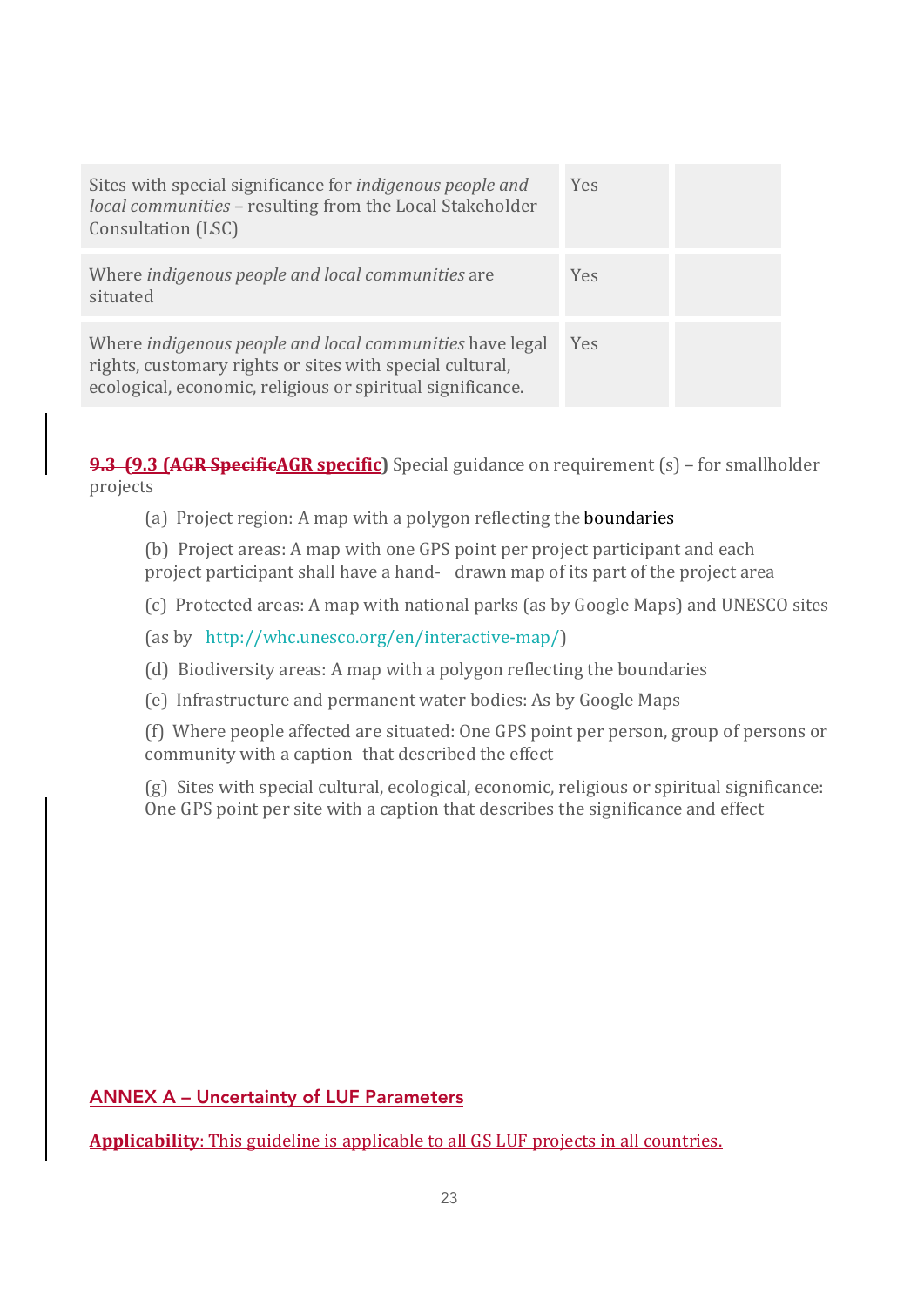Estimated greenhouse gas emissions and removals resulting from Land Use and Forestry (LUF) activities have uncertainties associated with the measurements/estimates of various parameters, especially area or other activity data, carbon stocks, biomass growth rates, expansion factors, emission factors and other coefficients.

This guideline provides a step-by-step approach on how to treat uncertainties in Gold Standard (GS) LUF projects and how to comply with the required GS target precision of 20% of the mean at a 90% confidence level.  $1$ 

This guideline does not provide requirements for the estimation of uncertainties. Rather, it is assumed that the uncertainties associated with the various input data are known, either as estimates based on sound statistical sampling/measurement or published values, or default values given in IPCC Guidelines (2006), IPCC GPG - LULUCF (2003).

To accommodate that measurements are not always available to projects, and IPCC default factors following tier 1 approach do not meet GS requirements for project data and precision level, this guideline incorporates three approaches for baseline and project activity quantification:

- **Approach 1:** Approach 1 requires on-site measurements to directly document preproject and project activity data.
- *Approach 2:* Approach 2 uses peer-reviewed publications to quantify baseline and project activity data. Project owners need to prove that the research results are conservative and applicable to the project site and management practice.
- *Approach 3:* Approach 3 applies default factors to quantify changes but a discounting factor (Uncertainty Deduction) must be applied if compliance with the GS uncertainty threshold of  $\pm 20\%$  at a 90% confidence interval is not satisfied.

Generally, the most specific approach possible with the data available must be chosen. A decision tree to determine an eligible approach is supplied in Figure 1 below.

<u> 1989 - Jan Samuel Barbara, politik eta politik eta politik eta politik eta politik eta politik eta politik e</u>

<sup>&</sup>lt;sup>1</sup> For parameters also applied in Gold Standard (GS) Energy such as fuel emission factors the GS precision of 10% of the mean at the 90% confidence level must be applied.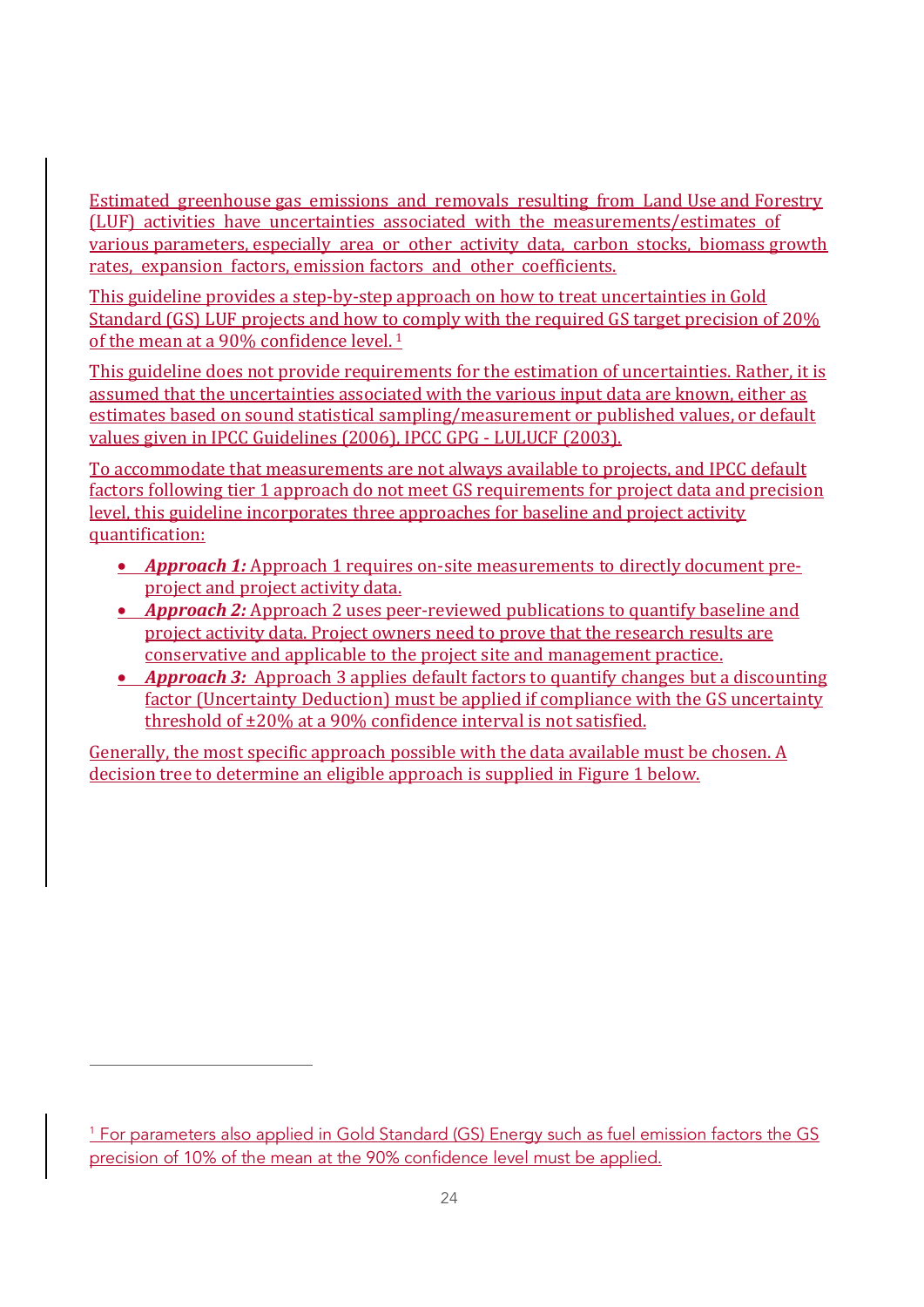

Figure 1: Decision tree for identification of appropriate approach (according to The Gold Standard Agriculture Methodology Increasing Soil Carbon through Improved Tillage Practices)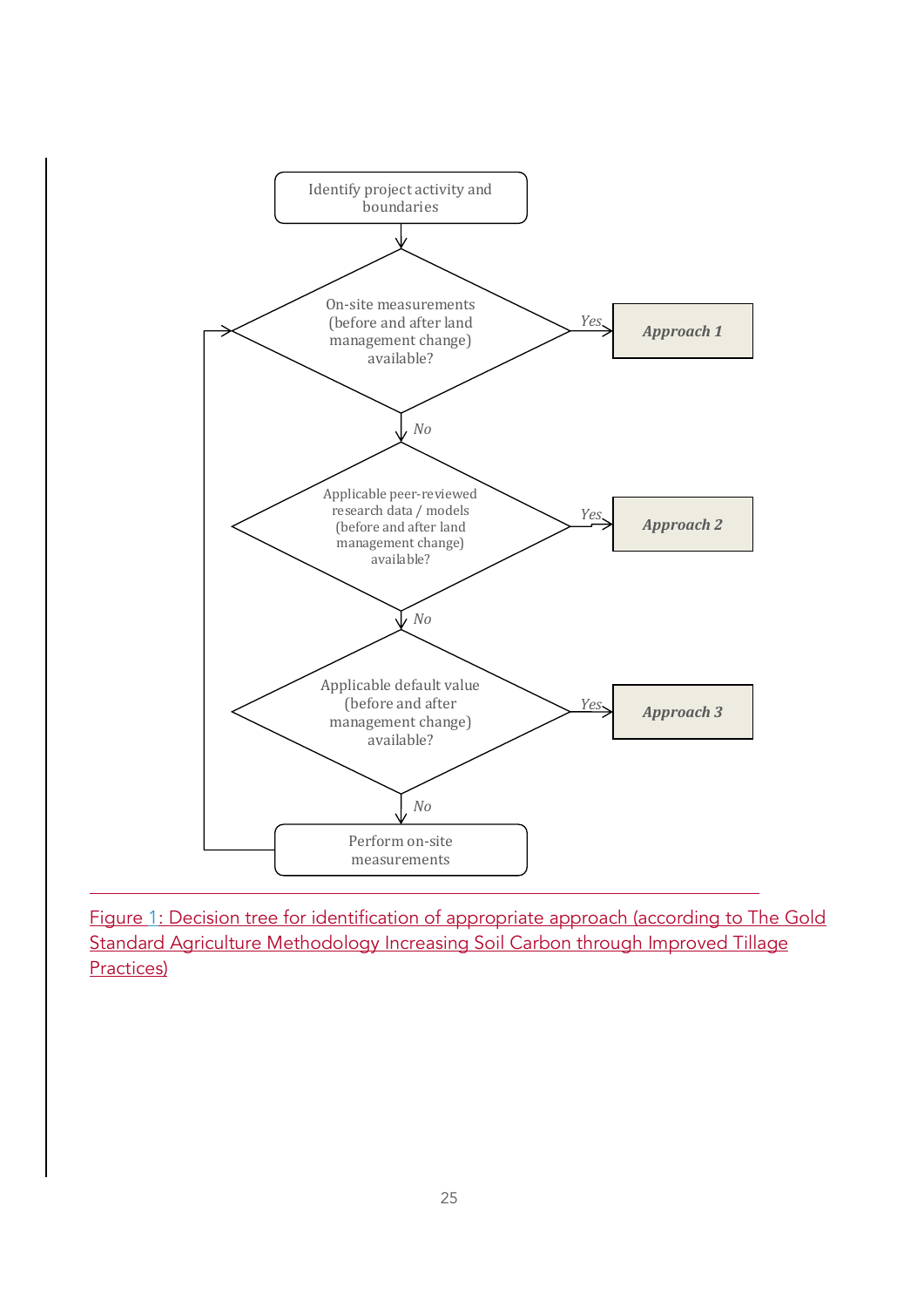## Approach 1

Data is measured within each stratum and shall follow accepted sampling and analysis protocols. The project owner shall use

Special Guidance for Smallholder Projects

Data is measured within each stratum and shall follow accepted sampling and analysis protocols. If the uncertainty of estimated value is less than or equal to 20% of the mean change value then the project owner may use the estimated value without any deduction for uncertainty, i.e.  $UD = 0$ . If the uncertainty is greater than 20% of the mean value, then the project owner shall either increase the sampling effort to achieve this target or the project owner shall use the estimated value subject to an Uncertainty Deduction (UD) in table 1 below (see approach 3).

## Approach 2

Data is derived from data published in peer reviewed literature. Evidence for applicability of the literature values to the project site has to be provided with respect to climate factors  $(e.g.,\)$ precipitation levels and seasonal distribution), soil and vegetation types as well as current and historic management systems (e.g. crops, tillage techniques, fertilization). Direct application of literature values is only permitted if the source conditions match the project environment, evidence of which shall be provided. Furthermore, literature values shall only be applied within the spatial and temporal dimensions analyzed in the original source  $(e.g.$ SOC depth, timespan for which changes are documented). If a range of parameter value s is given in a source or data is aggregated across various factor levels (e.g. average in a region, across a range of soil types), the most conservative value shall be used.

Alternatively, values from literature may be verified by comparing them to measurements in a set of sample sites within the respective project stratum to indicate conservativeness of the parameter values applied. Such measurements are required if evidence for applicability (as listed above) of literature values is deemed insufficient by an auditor.

The project owner shall use GS LUF precision of 20% of the mean at the 90% confidence level as the criteria for reliability of estimates

## *Special Guidance for Smallholder Projects*

Data is derived from data published in peer reviewed literature. Evidence for applicability of the literature values to the project site has to be provided with respect to climate factors  $(e.g.,\)$ precipitation levels and seasonal distribution), soil and vegetation types as well as current and historic management systems (e.g. crops, tillage techniques, fertilization). Direct application of literature values is only permitted if the source conditions match the project environment, evidence of which shall be provided. Furthermore, literature values shall only be applied within the spatial and temporal dimensions analyzed in the original source  $(e.g.,\)$ SOC depth, timespan for which changes are documented). If a range of parameter value s is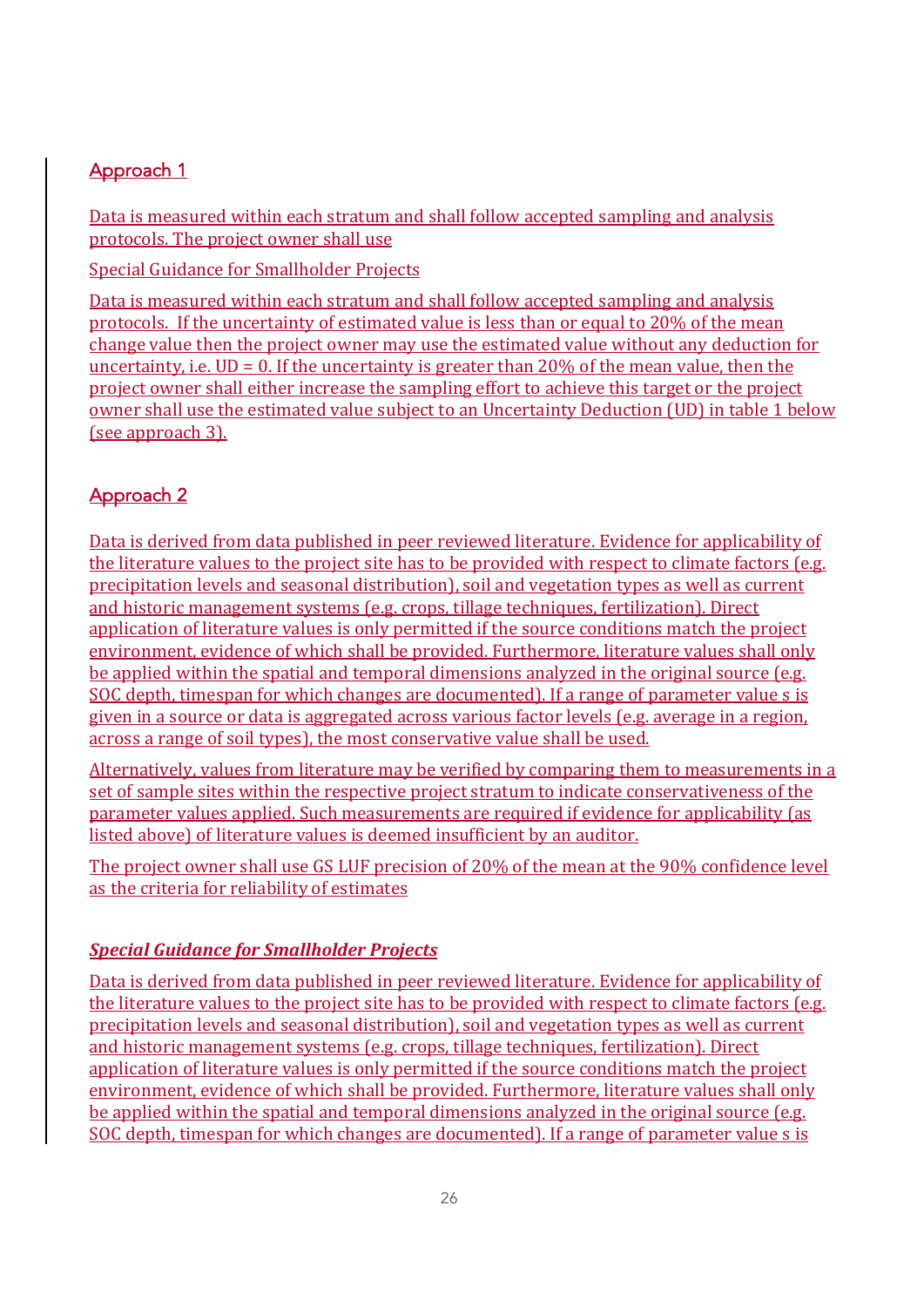given in a source or data is aggregated across various factor levels (e.g. average in a region, across a range of soil types), the most conservative value shall be used.

Alternatively, values from literature may be verified by comparing them to measurements in a set of sample sites within the respective project stratum to indicate conservativeness of the parameter values applied. Such measurements are required if evidence for applicability (as listed above) of literature values is deemed insufficient by an auditor.

If the uncertainty of estimates is less than or equal to  $20\%$  of the mean change value then the project owner may use the estimated value without any deduction for uncertainty, i.e.  $UD = 0$ . If the uncertainty is greater than  $20\%$  of the mean value, then the project owner shall use the estimated value subject to an Uncertainty Deduction (UD) in table 1 below ((see approach 3).

## Approach 3

Project owners may use published default factors such as IPCCs. However, as IPCC default factors are often available on tier 1 level only and are thus too generic for project level with high resulting errors for an individual site (or product), GS provides a discounting approach for those default factors which do not meet the GS uncertainty threshold of  $\pm 20\%$  at a 90% confidence interval.

If the uncertainty is less than or equal to  $20\%$  of the mean change value then the project owner may use the estimated value without any deduction for uncertainty, i.e.  $UD = 0$ . If the uncertainty is greater than 20% of the mean value, then the project owner shall use the estimated value subject to an Uncertainty Deduction (UD) in Table 1:

| <b>Uncertainty [U]</b>                 | <b>Uncertainty Deduction [UD]</b><br>(% of U) |
|----------------------------------------|-----------------------------------------------|
| 20 <u≤30%< td=""><td>50%</td></u≤30%<> | 50%                                           |
| $30 < U \leq 40\%$                     | 75%                                           |
| 40 < U ≤ 50%                           | 100%                                          |

Table 5: Uncertainty discounting approach

Example:

Estimated mean =  $60\pm30$  kgCO2e Calculate Uncertainty  $U = 30/60 = 50\%$ Resulting Uncertainty Deduction  $UD = 100\%$  \*30 = 30 kg CO2e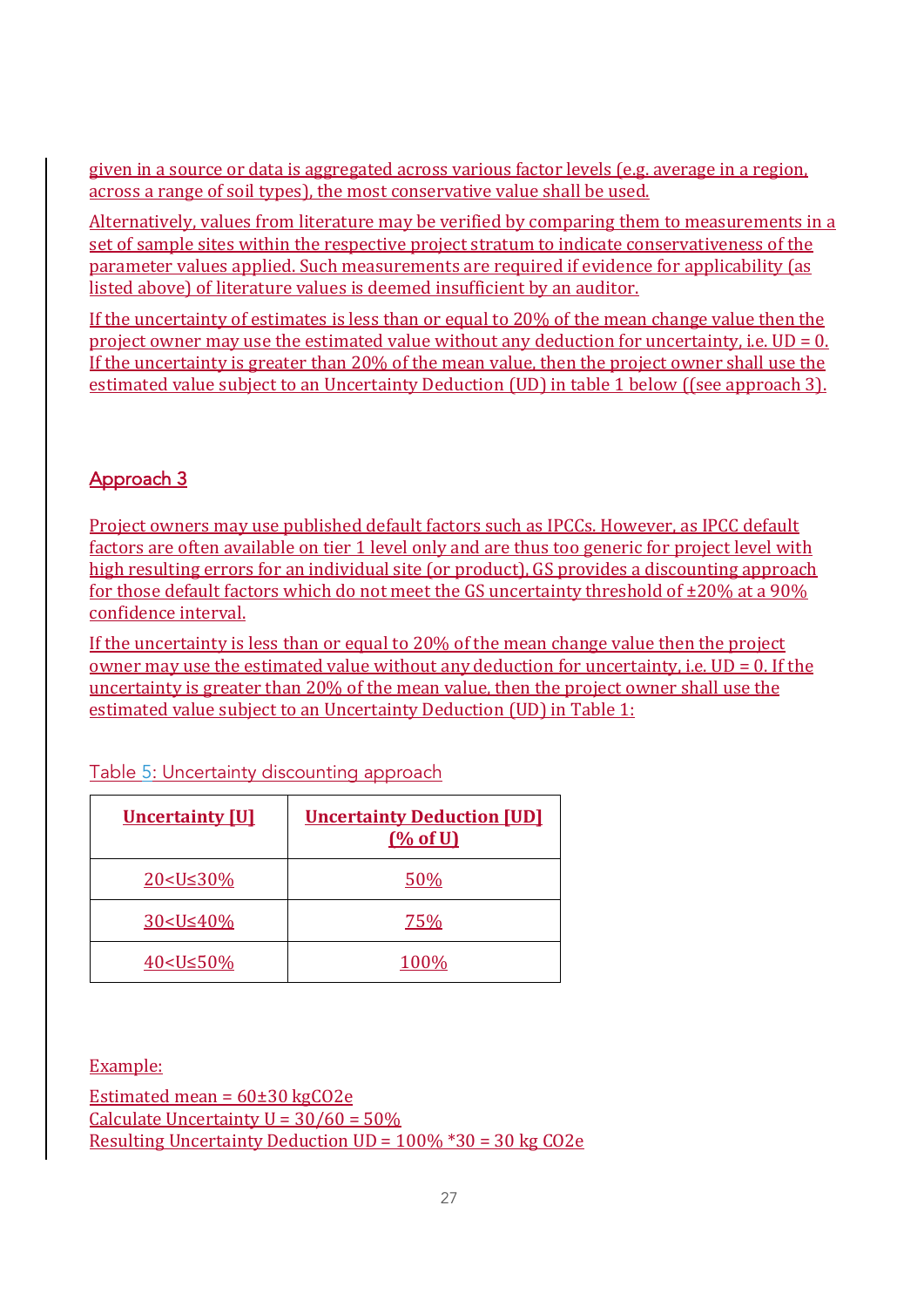The Uncertainty Deductions shall always be applied in the most conservative way, i.e. limiting the activities' GHG benefits to the lower end of the confidence interval.

Discounted conservative mean:

For stocks / GHG removals:

In baseline =  $60 + 30 = 90$  kgCO2e In project =  $60 - 30 = 30 \text{ kgCO2e}$ 

For GHG emissions:

In baseline =  $60 - 30 = 30 \text{ kg}$ CO2e In project =  $60 + 30 = 90$  kgCO2e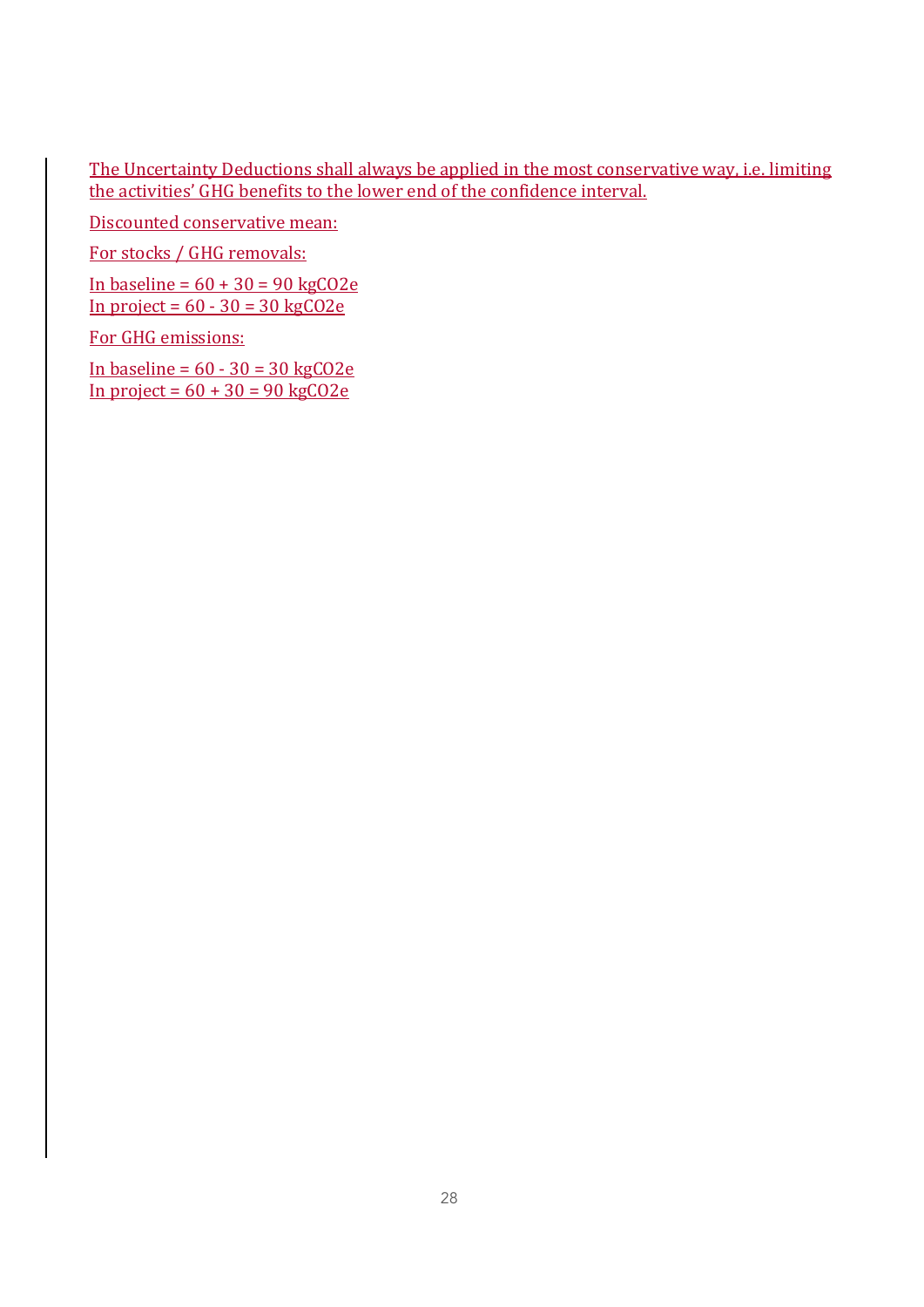### ANNEX BA – A/R Smallholder & Microscale Guidelines

### BackgroundACKGROUND

These guidelines are an add-on module for the 'Land Use & Forests Activity Requirements'.

The guidelines simplify the existing requirements and aim to a reduction of transaction costs. For this, certain requirements have been modified, simplified or waived. Furthermore, the use of a special class of auditors is possible.

If there is no mention of a particular requirement from the 'Land-use  $&$  Forest Activity Requirements' in these guidelines, it implies that the 'Land-use & Forest Activity Requirements' and/or Gold Standard for the Global Goals Principles & Requirements are unchanged.

Please note that the numbering of chapters is not always continuously within this guideline, as some chapters of the 'Land Use & Forests Activity Requirements' remain unchanged. This guideline aims to simplify the existing 'Land Use & Forests Activity Requirements'. In case a project intends to use in a particular case the original requirement of the 'Land Use & Forests Activity Requirements' instead of the adapted version by this guideline, it may do so.

#### How to read

The applicability of requirements for Microscale or Smallscale is indicated at the start of a specific chapter or subchapter.

### 1.0 APPLICABILITY / SCOPE

1.1 - Applicable for:

- Microscale Projects
- Smallholder Projects

1.2 -Applicability / Scope - To be added as new requirements:

(a) This guideline shall be applied in combination with the Gold Standard LU&F Activity Requirements..

(b) Smallholders I This guideline can be applied by 'smallholder projects' – project areas that are managed by smallholders.

(c) There is NO limit in size for such 'smallholder projects'.

(d) Projects that consist of areas, which are managed by a mix of smallholders and non-smallholders ('smallholders' as defined in 'Definitions') can use this guideline only for the project areas that are managed by smallholders.

(e) Combined certifications are possible and economically worthwhile.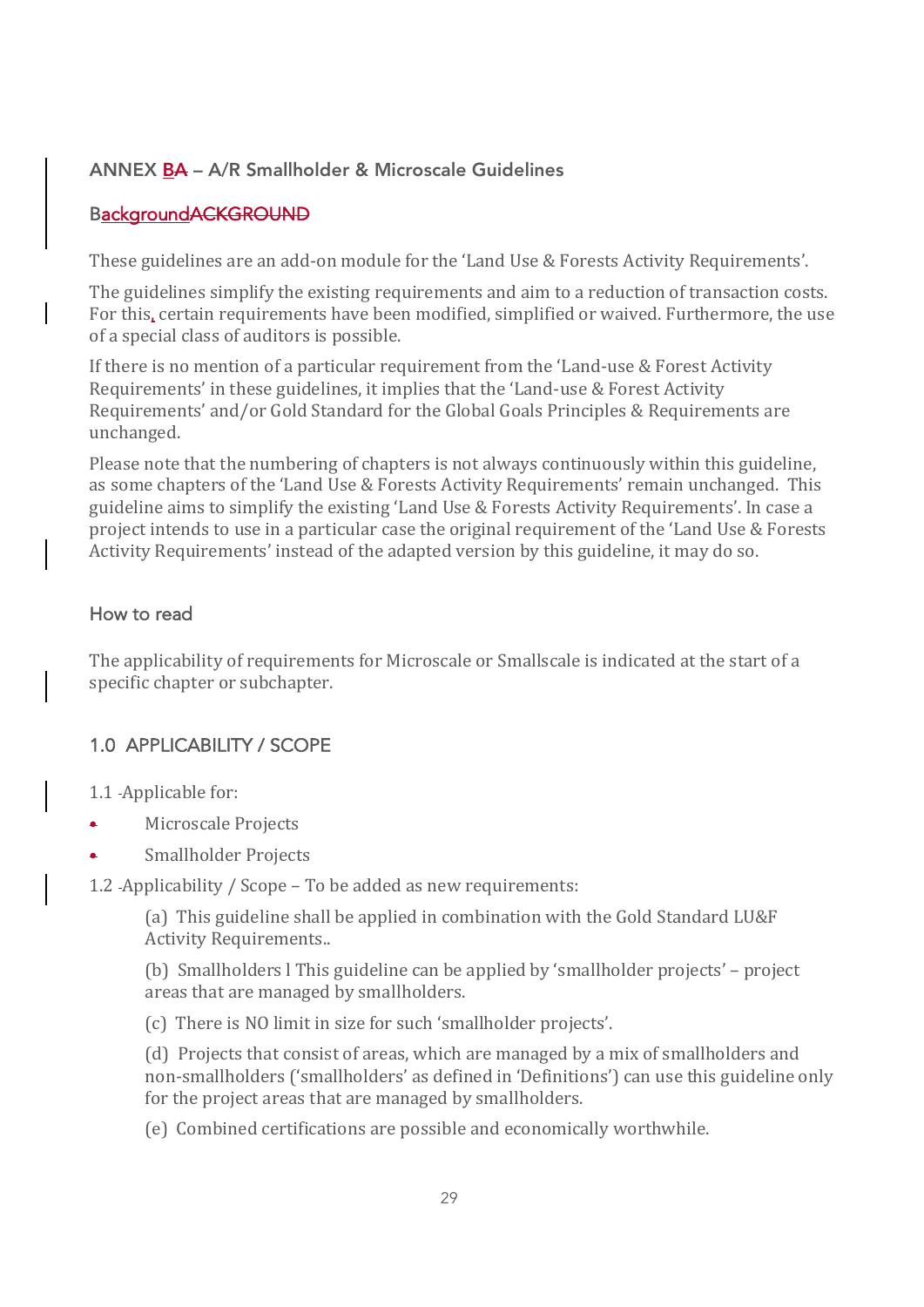(f) Mircoscale I This guideline can be applied by 'microscale projects' – projects with a project area of maximum 500ha.

(g) In order to avoid undermining the purpose of this guideline, Project Developer shall not register projects with similar characteristics as separate projects.

### 2.0 DEFINITIONS

2.1 Applicable for:

- •• Microscale Projects
- Smallholder Projects

2.2 -The 'A/R Smallholder & Microscale Guidelines' modify some of the existing definitions of the 'Land Use & Forests Activity Requirements'. Thus the 'Requirements' shall be interpreted accordingly.

2.3 When the Project Developer is uncertain about a particular interpretation, he shall contact the Land Use & Forest team of the Gold Standard Secretariat.

#### **2.4 Governance**

2.4.1 - To be added to the definition 'Auditor':

Auditors are individuals that have successfully completed the Gold Standard training for 'LUF Auditors' and are as defined in the Gold Standard Validation & Verification Body Requirements. Until than regular 'company auditors' shall be used.

These 'individual auditors' are limited to audit projects

(a) as New Area Certification

(b) as Performance Certification (except for the first Performance Certification)

The cumulative amount of GS-VERs (in the case of application of the Gold Standard GHG Emissions Reduction & Sequestration Product Requirements) issued through one or several certifications executed by 'individual auditors' cannot exceed 100,000. For other SDG Impact Statements sought please contact the Gold Standard for limitations.

Beyond this threshold a Performance Certification by a 'company auditor' can reinstate a project's eligibility for subsequent cumulative 100,000 GS-VERs - again issued through one or several certifications executed by 'individual auditors'.

### 2.4.2 Project 2.4.2 Project Actors

The term 'Worker' is adapted to:

- Workers (adapted from Fairtrade and FSC) Workers are all persons that are employed by a written or verbal agreement.
- This includes permanent, migrant, part-time and seasonal employees, of all ranks and categories, including field workers, artisans, labourers, administrators, supervisors, executives, contractor employees as well as self employedself-employed contractors and sub-contractors.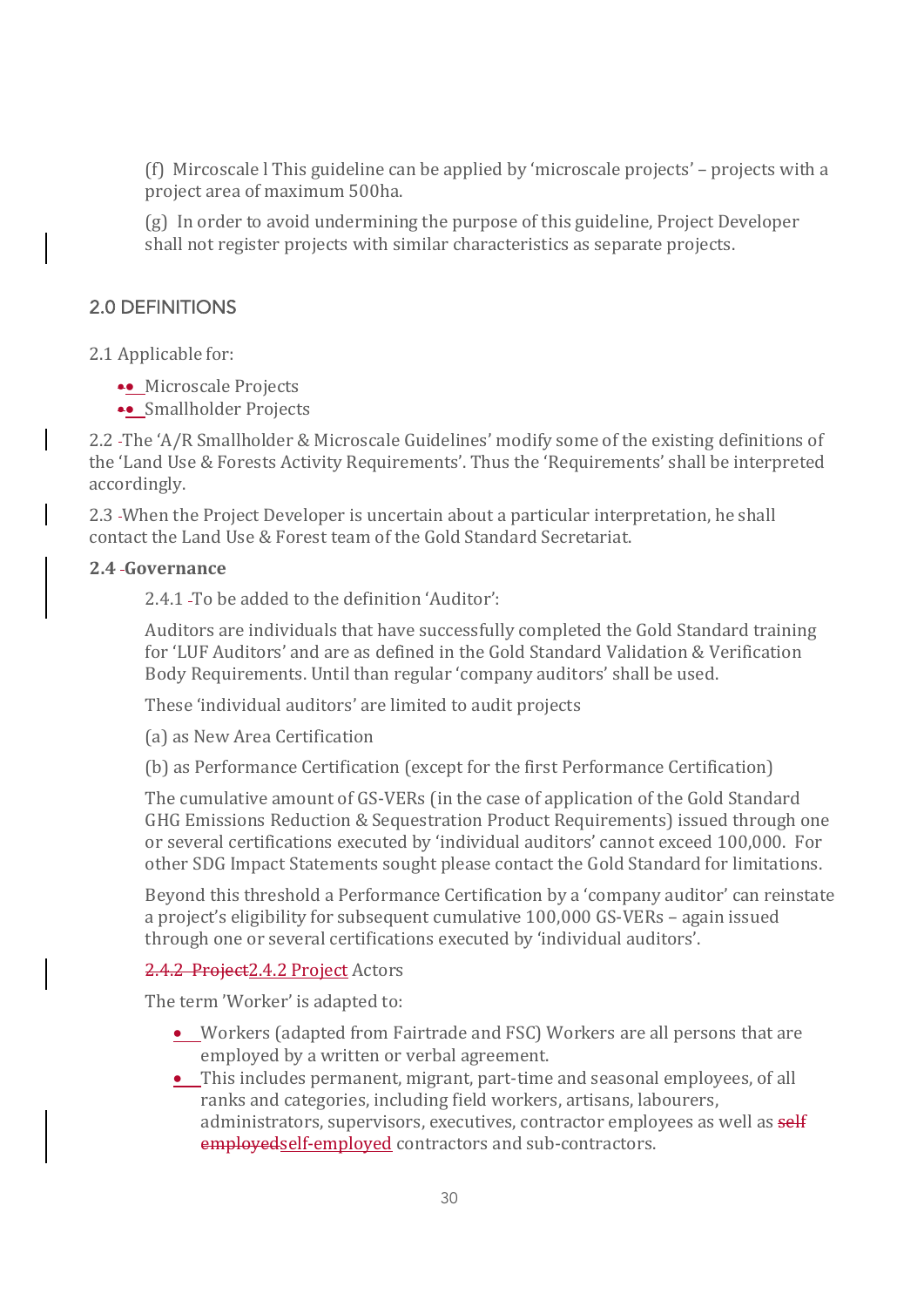Excepted from the definition above are:

- workers employed by a verbal agreement on smallholder farms for less than 3 months per year, AND
- smallholder farmers themselves, AND
- •• family members of the smallholder farmer
- Smallholder- Smallholders are farmers that have more than 50% of farm work done by family members, cooperative members or neighboursneighbors.

### **2.5 Areas2.5 Areas**

The term project area replaces/merges the definitions of 'Project area', 'Planting area' and 'Eligible Planting Area':

Project area I (Source: adapted from FSC, where the relevant term is 'Management Unit') The project area is a spatial area submitted for certification, managed to a set of explicit long-term management objectives.

For the efficient calculation of the amount of CO2-certificates or other accounted SDG Impacts  $(e.g., carbon reduction, removal and avoidance, biodiversity enhancement, water supply)$ under The Gold Standard, the project area is divided into the sub-unit of Modelling Units (MUs).

New project areas can be added and removed to an existing project area after its Initial Certification (see 'Land Use & Forests Activity Requirements' – New Area Certification').

To be added as new definition:

**2.6 Project 2.6 Project** activity: Project activities are activities (planning, implementation and management) undertaken with the objective to certify more than one Ecosystem Services and SDG benefit (e.g. emission reduction, removal and avoidance, biodiversity enhancement, water supply).

2.7 The 2.7 The term 'Project' is adapted to:

Project: A project is the realization of project activities.

2.8 The term '**Modelling Unit (MU)'** is adapted to:

Modelling Unit (MU) l A Modelling Unit (MU) represents an area with *homogeneous characteristics* to predict (model) and verify SDG Impacts

## *2.9 A2.9 A/R projects*

For A/R projects these *homogeneous characteristics* are usually defined by the:

- •• age cohorts, AND
- $\bullet\bullet\$  (mix of) tree species, AND
- •• silvicultural treatment, AND
- agro-ecological conditions (e.g. elevation, precipitation, soil type, etc.).

#### **2.10 Certificates2.10 Certificates**

The term 'Certification periodCrediting period' is adapted to: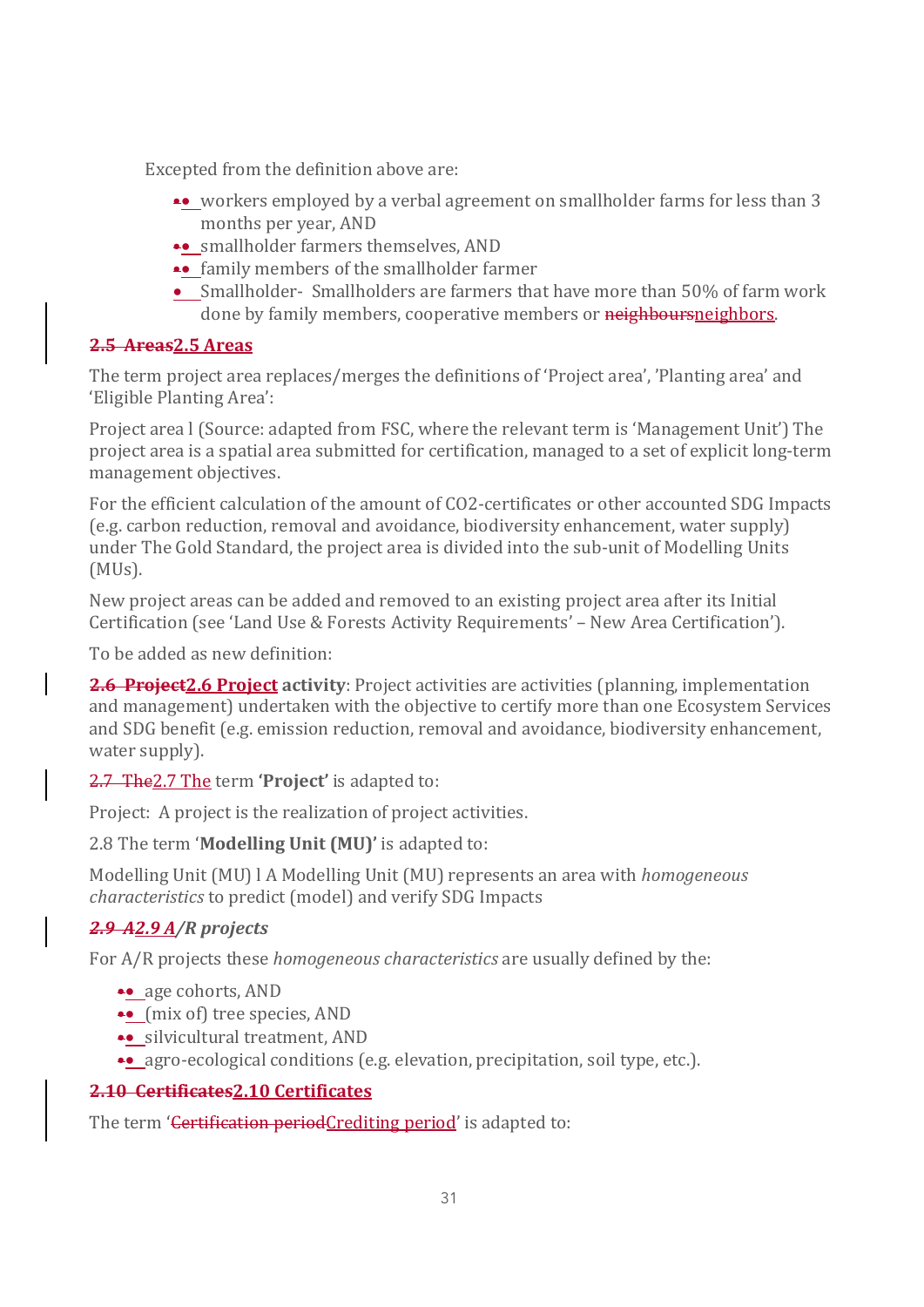**Certification period**Crediting period I The crediting period is the time span in which SDG Impacts, including the reduction, removal and avoidance of CO2 can be accounted for and is subject to monitoring.

#### 2.11 **Smallholder**2.11 **Smallholder projects**

Smallholders join and exit projects more frequently than participants in regular projects. Although a project always has only *one* crediting period, smallholders of a project can have different commitment periods to a project.

Overall, it is in the responsibility of the Project Developer to deliver the estimated SDG Impacts and GS-VERs (where applicable) within its crediting period, as outlined during the Initial Certification.

#### 2.12 **Smallholder**2.12 **Smallholder and microscale A/R projects**

For 'smallholder and microscale projects' the crediting period shall be minimum 30 years and maximum 50 years. The Project Developer selects the crediting period based on the characteristics of the project during the Design Certification.

#### The crediting period starts with the planting start.

An adaptation of the crediting period after the Design Certification is possible, as long as it stays within the timeframe of 30-50 years. For the procedures, please contact the Gold Standard secretariat.

### **3.0 -KEY PROJECT INFORMATION**

- 3.1 Applicable for:
	- Smallholder Projects
	- $\bullet\bullet\text{ Micro-scale Projects (Not applicable)}$
- 3.2 The following additional information is required to support Key Project Information:
	- (a)  $Q$ **rganisations** $Q$ rganizations involved in the project (including legal details of the Project Developer and its relationship to the *local communities* of the project)
	- (b) Target smallholder groups that will be invited to participate
	- (c) Location of the project area
	- (d) Size of the project area
	- (e) Distribution of revenues (between the Project Developer and the smallholders)

3.3 - The Project Developer shall have a digital map with the location of all project areas All A/R projects involving smallholders and using the Smallholder and Microscale Guidelines shall be required to submit digital polygons of each plot area (as by Google Earth or other online tools, on-site GPS or Llidar measurements).

3.4 - Each smallholder participating in the project shall:

(a) know during any field visit what area of his land is part of the project activity (project area), AND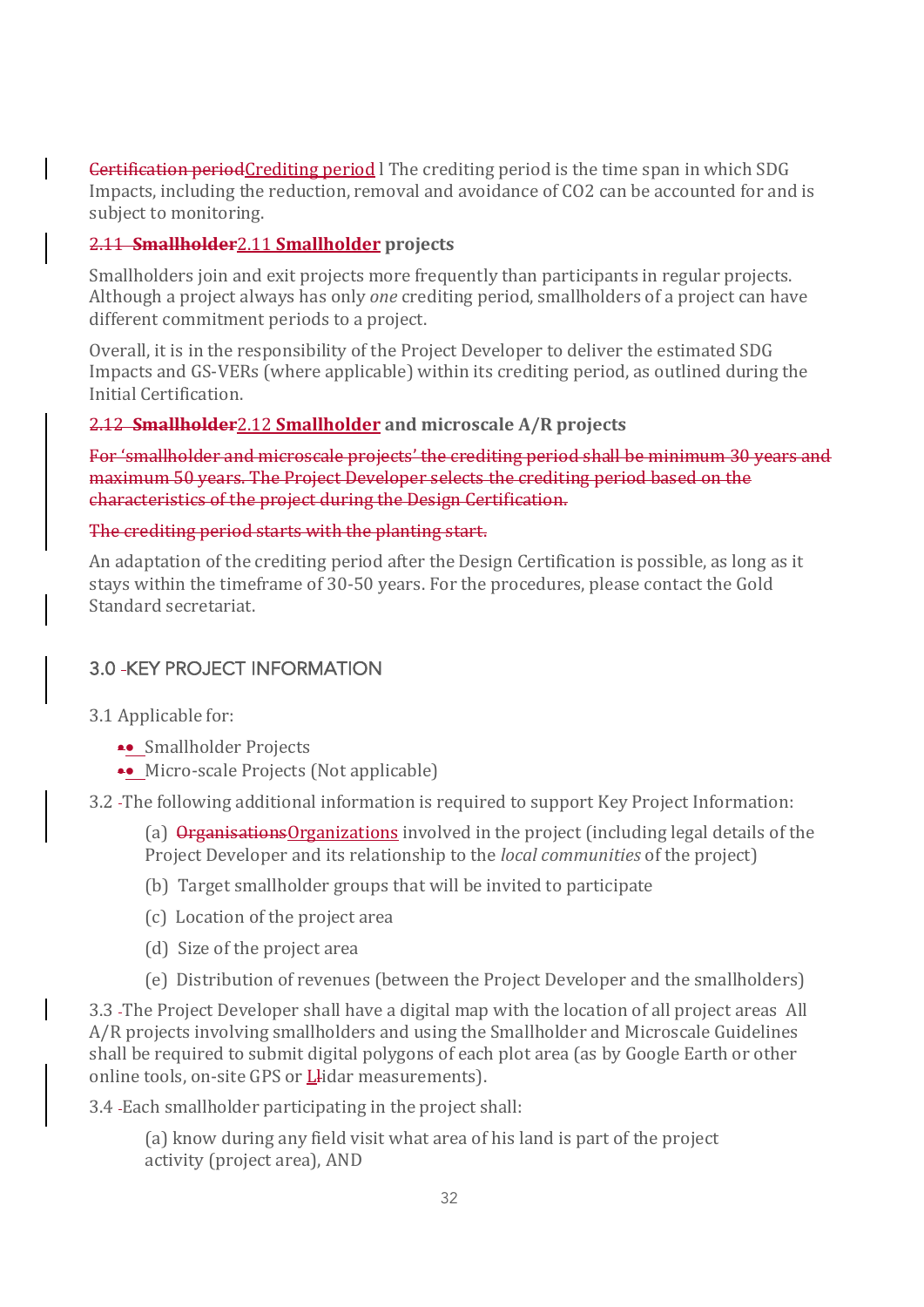(b) have a hand-drawn (or digital) map of this area that contains the size of his land and/or the number of trees.

### 4.0 SUSTAINABILITY

- 4.1 Applicable for:
	- Smallholder Projects
	- •• Micro-scale Projects

#### 4.2 **Safeguarding Principles Assessment**

#### 4.2.1 **Social**

Note that the requirements for Working Conditions and for Occupational Health  $\&$ Safety are limited to 'workers' of the project.

#### 4.2.2 **Environmental**

The following Requirements are removed:

(a) Through a smart mosaic of the planting areas, buffer zones and infrastructure habitat connectivity for flora and fauna should be enhanced.

(b) Minimum 10% of the project area shall be identified and managed to protect or enhance the *biological diversity<sup>[22]</sup>* of *native ecosystems<sup>[23]</sup>.* For this, the *HCV*<sup>[24]</sup> approach should be followed.

(c) On both sides of permanent or temporary *water bodies* (lakes, streams, rivers, wetlands, etc.) riparian buffer zones of 15 meters shall be implemented on each site. In these riparian buffer zones:

- •• only *native tree species<sup>[25]</sup>* may be planted, AND
- *invasive species<sup>[26]</sup>* shall be removed, AND
- •• all existing vegetation shall be kept, AND
- •• no timber harvesting activities shall take place, AND
- no use of fertilizer or chemical pesticides.

Requirements are further adapted to:

(e) Existing patches of trees or single solitary stems with a high degree of *biological diversity9*, AND

(f) habitats of *endangered species[27]* shall always be *identified* and *managed* to protect or enhance the *biological diversity*<sup>9</sup>.

(g) Workers shall transport, store, handle and apply chemical pesticides in a safe way.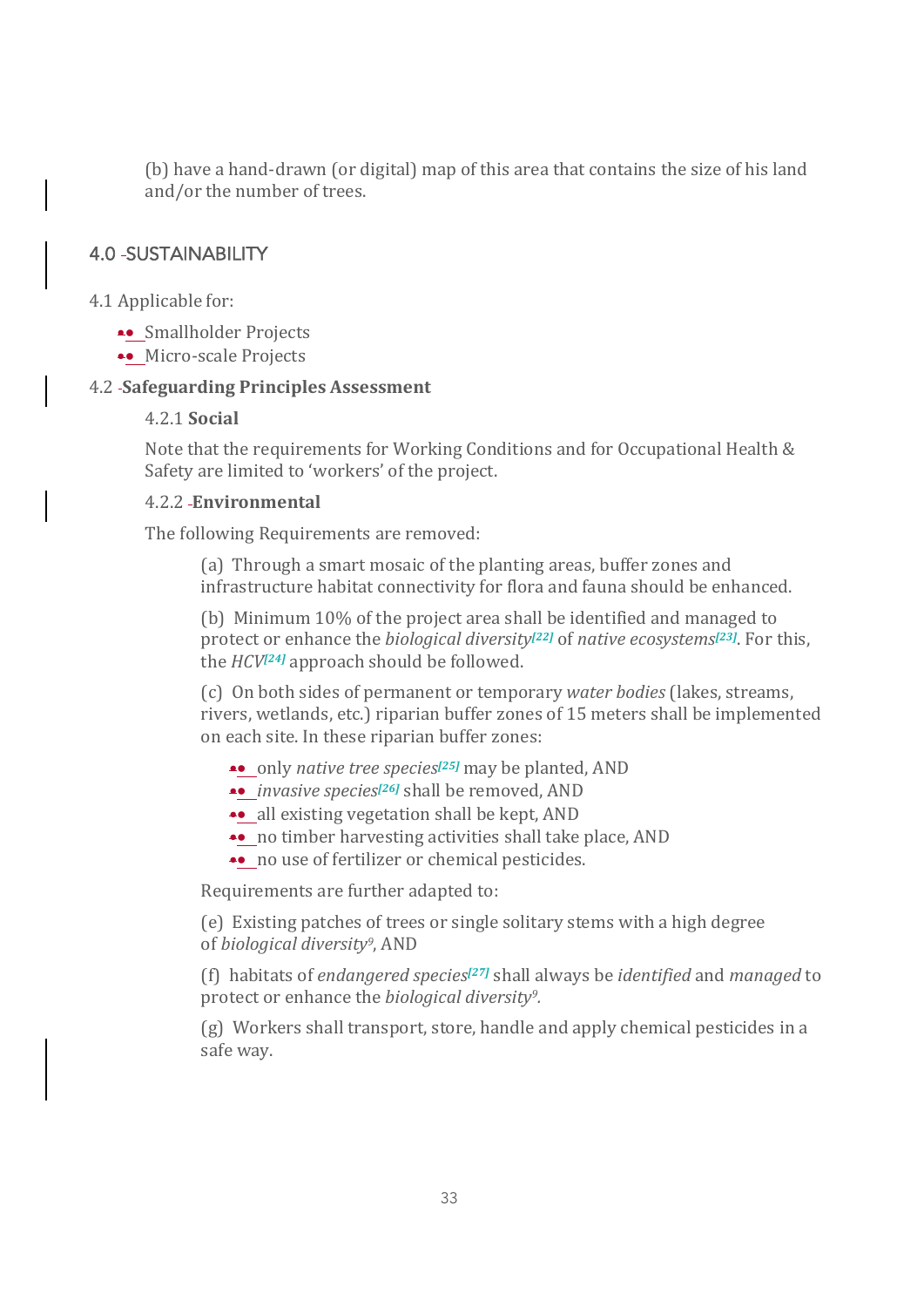## 5.0 STAKEHOLDER CONSULTATION (SC)

#### 5.1 The following requirements are removed.

According to the 'Gold Standard Safeguarding Principles & Requirements' which needs to be applied by all projects, all requirements of the Safeguarding Principles Assessment are subject to discussion during the stakeholder consultations – and need to be monitored in case any risk of future non-compliance is identified.

## 6.0 LEGAL RIGHTS

6.1 The requirement is adapted to:

Each smallholder shall sign an *agreement* with the Project Developer which confirms that the smallholder holds the 'CO2 user rights<sup>[28]'</sup> from the trees that are planted due to the project and passed these rights on to the Project Developer, AND the smallholder holds all necessary rights to implement the project (e.g. planting permits, right to harvest).

Such *agreements* shall include the:

- contact details of the smallholder, AND
- •• contact details of the land owner (if differing), AND
- length of lease contract (if applicable), AND
- a confirmation that the land tenure on which the trees are planted is uncontested, AND
- the liabilities and benefits for the smallholder.
- An example *agreement* is provided by the 'Smallholder agreement' template.. *Agreements* with comparable meaning may be used.

If a smallholder does not meet requirements  $(a)$  and  $(b)$ , the person or legal entity that does meet those respective requirements shall endorse the participation of the smallholder in a written form.

6.2 -All paragraphs within the *agreement* shall be explained and discussed with the smallholders in meetings. If helpful, the *agreement* should be translated to the local language and/or in an oral way.

6.3 - The Project Developer shall have a list with all:

- names and contact details from the participating smallholders, AND
- •• the locations (GPS points) and area (ha) of their project areas, AND
- the *end dates* of the lease contracts and frequency of renewal (if applicable), AND
- the *start* and *end dates* of the smallholders participating in the project.
- •

## 7.0 ADDITIONALITY

7.1 Additionality

7.1.1 -Please note that the 'Land Use & Forests Activity Requirements' contain two options for the proof of additonalityadditionality. Though, the adaptations made by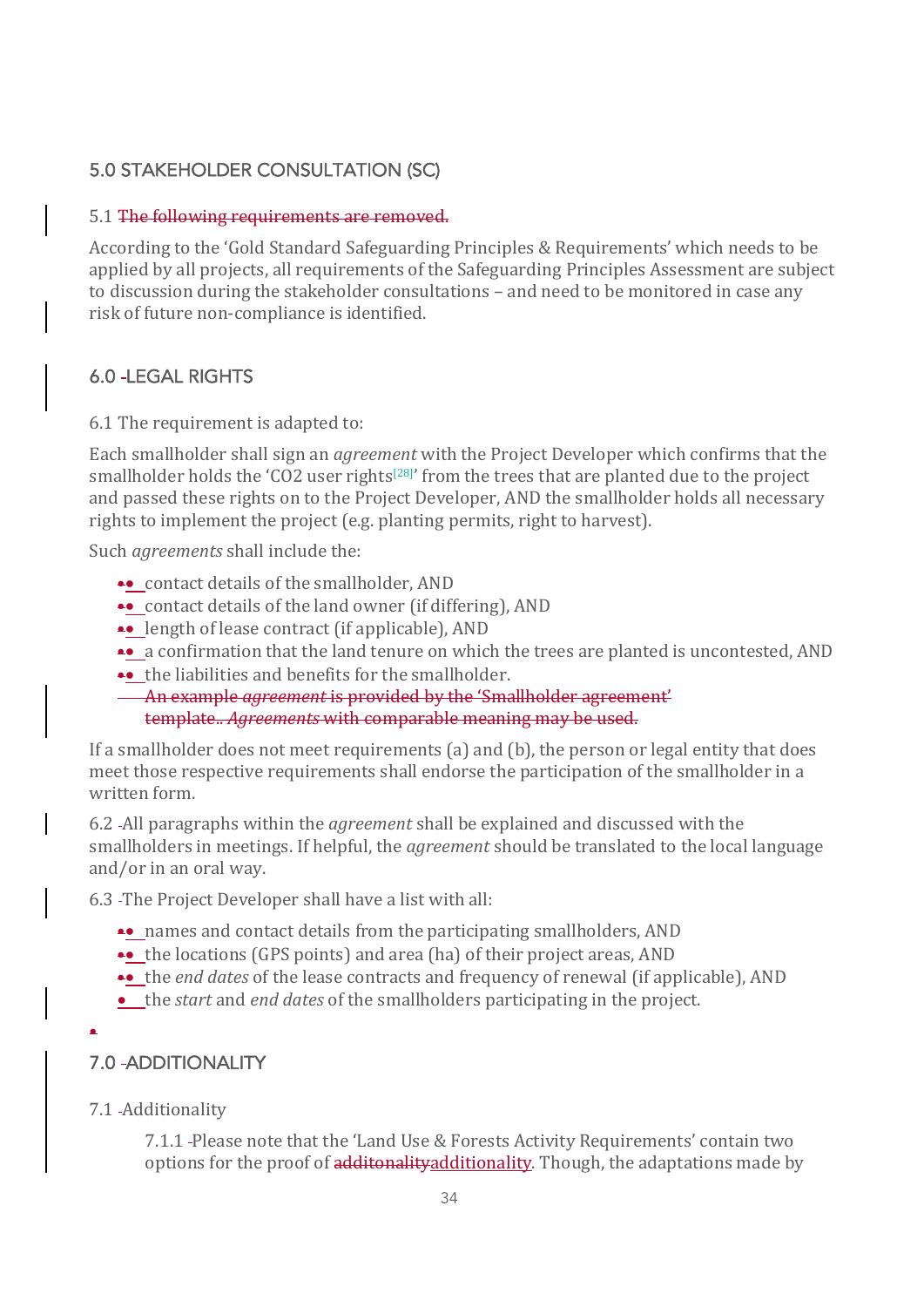this guideline only refer to 'Option 2', 'Option 1' can also be applied by the Project Developer.

7.2.2 - To be added to the 'Process for New Area Certification':

Process for New Area Certification

Option 2: The Project Developer may use the *UNDP Human Development Indicator*<sup>[29]</sup> of the Initial Certification.

7.2.3 - The requirement for eligibility is adapted to:

The project area shall not have been *forest<sup>[30]</sup>* for at least 10 years prior to the planting start.

In case the project area has been deforested during the last 10 years, evidence shall be given that the deforestation activity has not taken place with the intention to reforest the area and generate CO2-certificates

## 8.0 GHG EMISSIONS REDUCTION & SEQUESTRATION METHODOLOGY (A/R)

- 8.1 Applicable for:
	- •• Smallholder Projects
	- •• Micro-scale Projects

8.2 -Practical Approach where Gold Standard A/R GHG Emissions Reduction & Sequestration, or Gold Standard Agriculture GHG Emissions Reduction & Sequestration Methodologies are applied

8.2.1 - Many projects take place in countries where little scientific information is available for trees species, biomass in general and other land use related activities.

8.2.2 To provide cost-efficient estimations for the parameters 'Baseline', 'Leakage' and 'CO2-Fixation' it is thus *recommended* for the Project Developer not to execute expensive field research, but to use wherever possible existing national or international default values.

8.3 -Baseline: To be added as new requirement:

Applicability conditions for each Baseline scenario shall be set.

8.4 - The process for 'New Area Certification' is adapted to:

Process for New Area Certification

For the New Area Certification Certification, the Project Developer shall provide justification that the *new areas* meet the applicability conditions (see new requirement above) that were set during the Initial CertificationProject Design Certification.

In case 'new' *Leakage scenarios* are created, the process for **Project Design Certification Initial Certification** shall be followed.

The resulting figures of the 'Baseline' template shall be used to update the projects 'Modelling Units Report'. This can be a self-made spreadsheet by the project.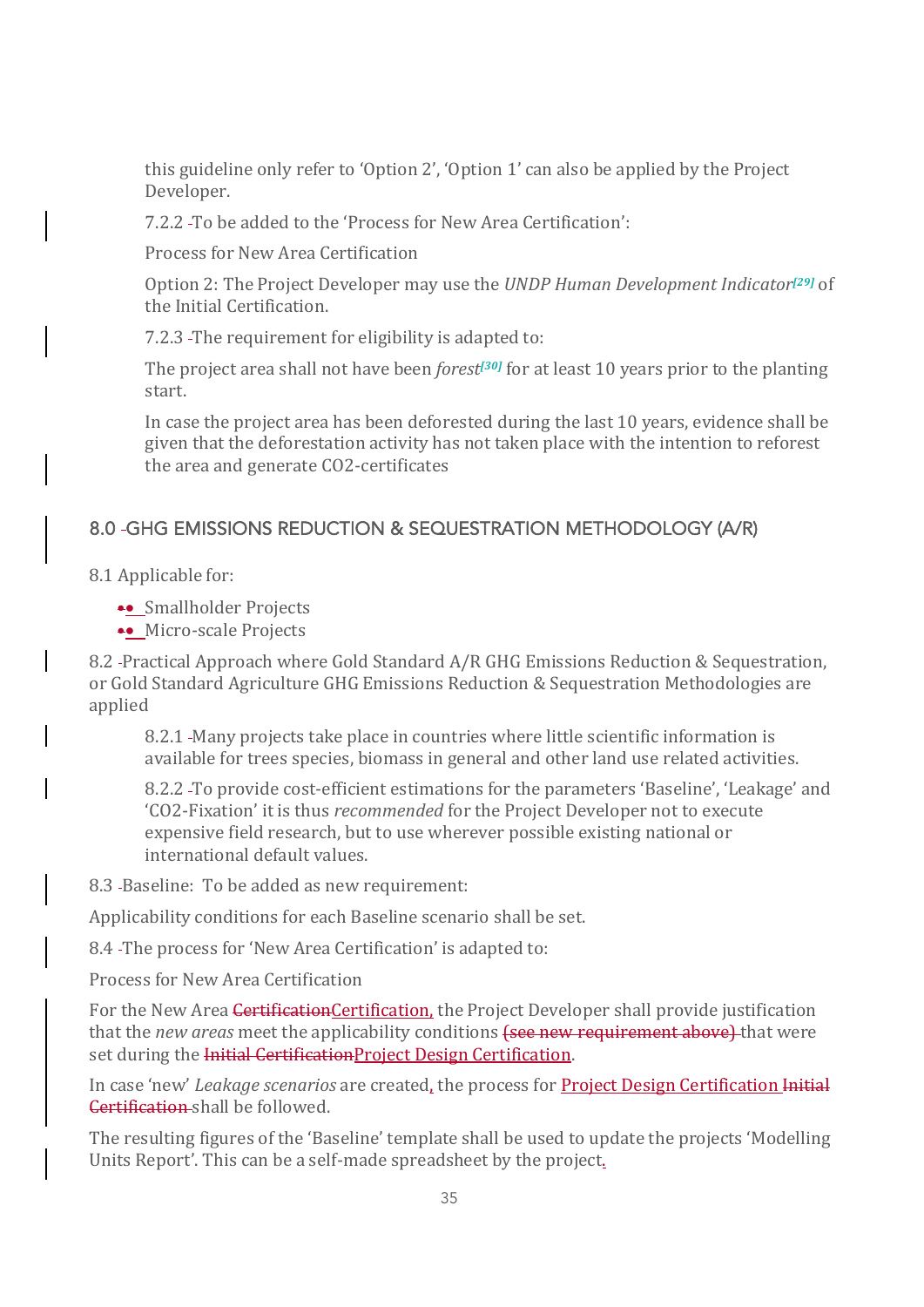The resulting figures of the 'Leakage' template shall be used to update the projects 'Modelling Units Report'. This can a self-made spreadsheet by the project.

In case 'new' *MU growth-models* are created the process for Initial Certification shall be followed.

The resulting figures of the 'CO2-Fixation' template shall be used to update the projects 'Modelling Units Report'. This can a self-made spreadsheet by the project. or a generated PDFspreadsheet by the *ClimateProjectssoftware*.

8.5 - Leakage: To be added as new requirement:

Applicability conditions for each *Leakage scenario* shall be set.

8.6 The process for 'New Area Certification' is adapted to:

Process for New Area Certification

For the New Area Certification the Project Developer shall provide justification that the *new areas* meet the applicability conditions (see new requirement above) that were set during the Design Certification.

In case 'new' *Leakage scenarios* are created the process for Design Certification shall be followed.

The resulting figures of the 'Leakage' template shall be used to update the projects 'Modelling Units Report'. This can a self-made spreadsheet by the project or a generated PDFspreadsheet by the *ClimateProjectssoftware*.

8.67 CO2-Fixation (for application of A/R GHG Emissions Reduction & Sequestration Methodology): To be added as new requirement:

Applicability conditions for each *MU growth-model* shall be set.

8.8 The process for 'New Area Certification' is adapted to:

Process for New Area Certification

For the New Area Certification the Project Developer shall provide justification that the *new* areas meet the applicability conditions (see new requirement above) that were set during the Initial Certification.

In case 'new' *MU growth-models* are created the process for Initial Certification shall be followed.

The resulting figures of the 'CO2-Fixation' template shall be used to update the projects 'Modelling Units Report'. This can a self-made spreadsheet by the project or a generated PDFspreadsheet by the *ClimateProjects* software.

8.78 Forest Inventory

The requirement is adapted to:

For *forest inventories* the 'Guidelines - Forest Inventory' should be followed.

8.109 The requirement is adapted to: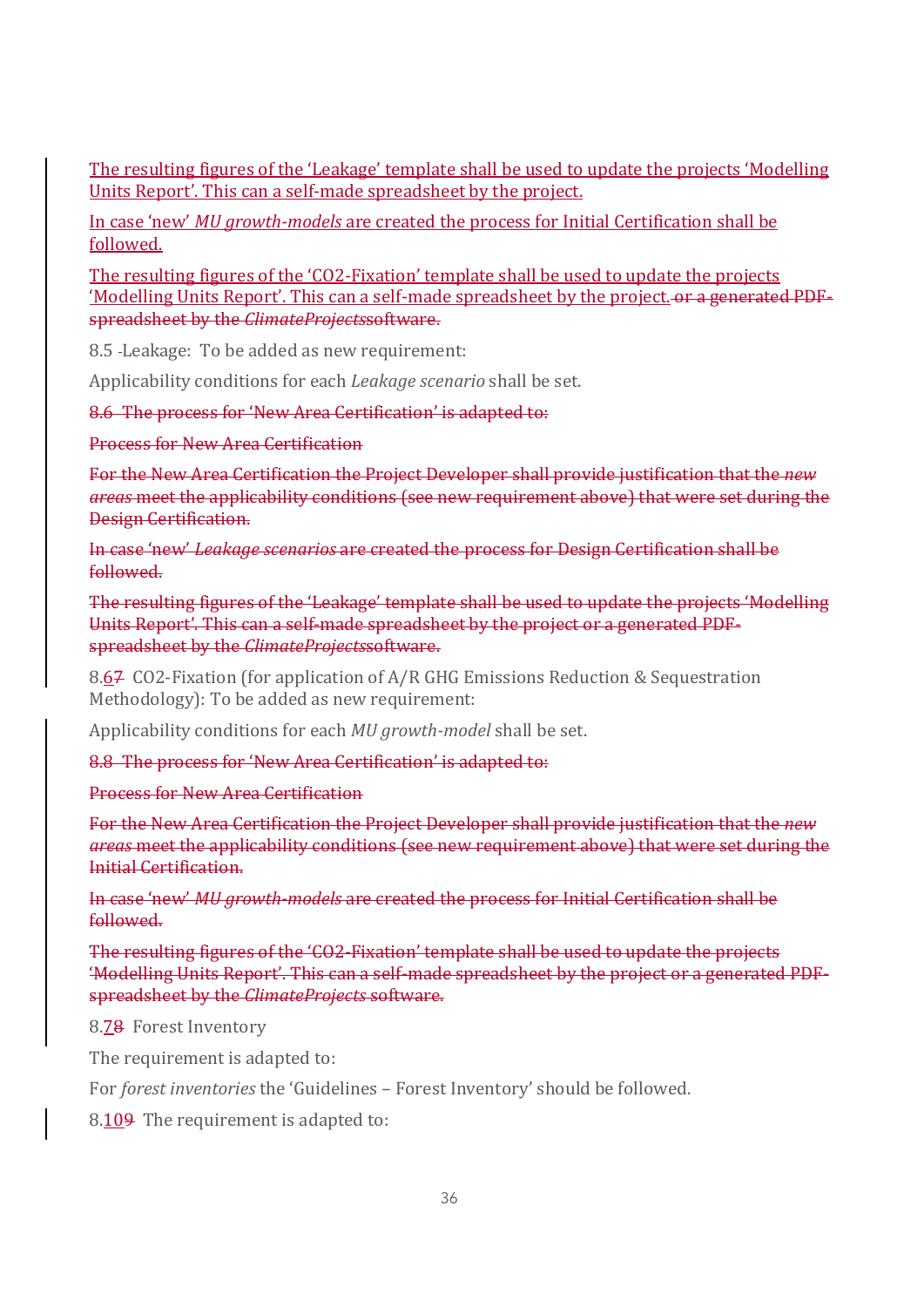The *forest inventory* shall be sufficient to meet a MU precision with a maximum error of  $\pm 20\%$ at a 90% confidence interval. Where the error is above 20%, the additional difference shall be deducted.

### 9.0 PROJECT CYCLE

9.1 Applicable for:

- •• Smallholder Projects
- •• Micro-scale Projects
- 9.2 New Area Certification

9.2.1 - To be added as information:

New Area Certification can also be executed by  $'$ ALUF auditors' as per Definitions, Section 4.02.4.

9.2.2 The requirement is adapted to:

The process for New Area Certification shall be followed, as outlined in the individual chapters.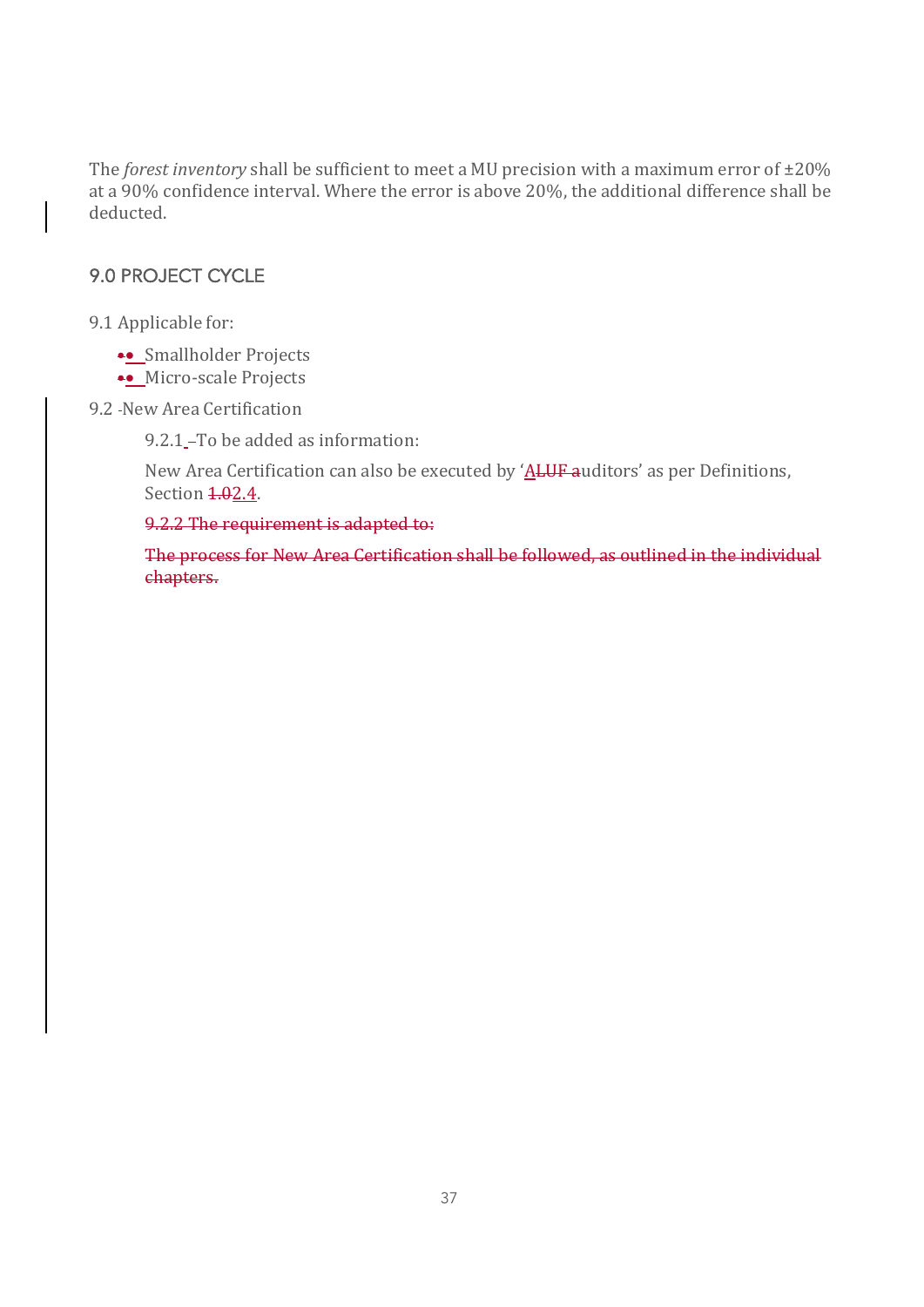## ANNEX CB – LU&F INPUT & GRIEVANCE MECHANISM

## 1.0 - PURPOSE

1.1 - To maintain a transparent communication channel with stakeholders throughout the crediting period of a project, in addition to the consultation conducted at the design stage (via two rounds of Stakeholder Consultation).

1.2 To address early in the crediting period, unforeseen issues that arise during the course of a project. Stakeholders can suggest improvements or modifications based on their direct experience with the project and their knowledge and understanding of local conditions.

1.3 -To further increase the robustness of The Gold Standard through more active and continuous stakeholder involvement, thereby adding value to the existing system of stakeholder feedback and monitoring.

1.4 -To increase mutual trust between the project developer and the local stakeholders, to the benefit of both parties.

## 2.0 - REQUIREMENTS

2.1 The project developer shall establish methods a-c (below) of *input & grievance* expression for each project. Method d (below) is optional and may be chosen in agreement with local stakeholders (as part of the SC meeting). The project developer shall also demonstrate that they regularly monitor and respond to the comments that are made through each of the methods for continuous *input & grievance* expression.

Methods for continuous *input & grievance* expression

- (a) Continuous 'Input & Grievance Expression Process Book'
- (b) Telephone access
- (c) Internet and email access
- (d) Nominated Independent Mediator (NIM)

2.2 -Comments received through any of the methods shall be documented using the table template below. This table is part of the 'Annual Reports' and thus part of every third-party audit and Gold Standard review.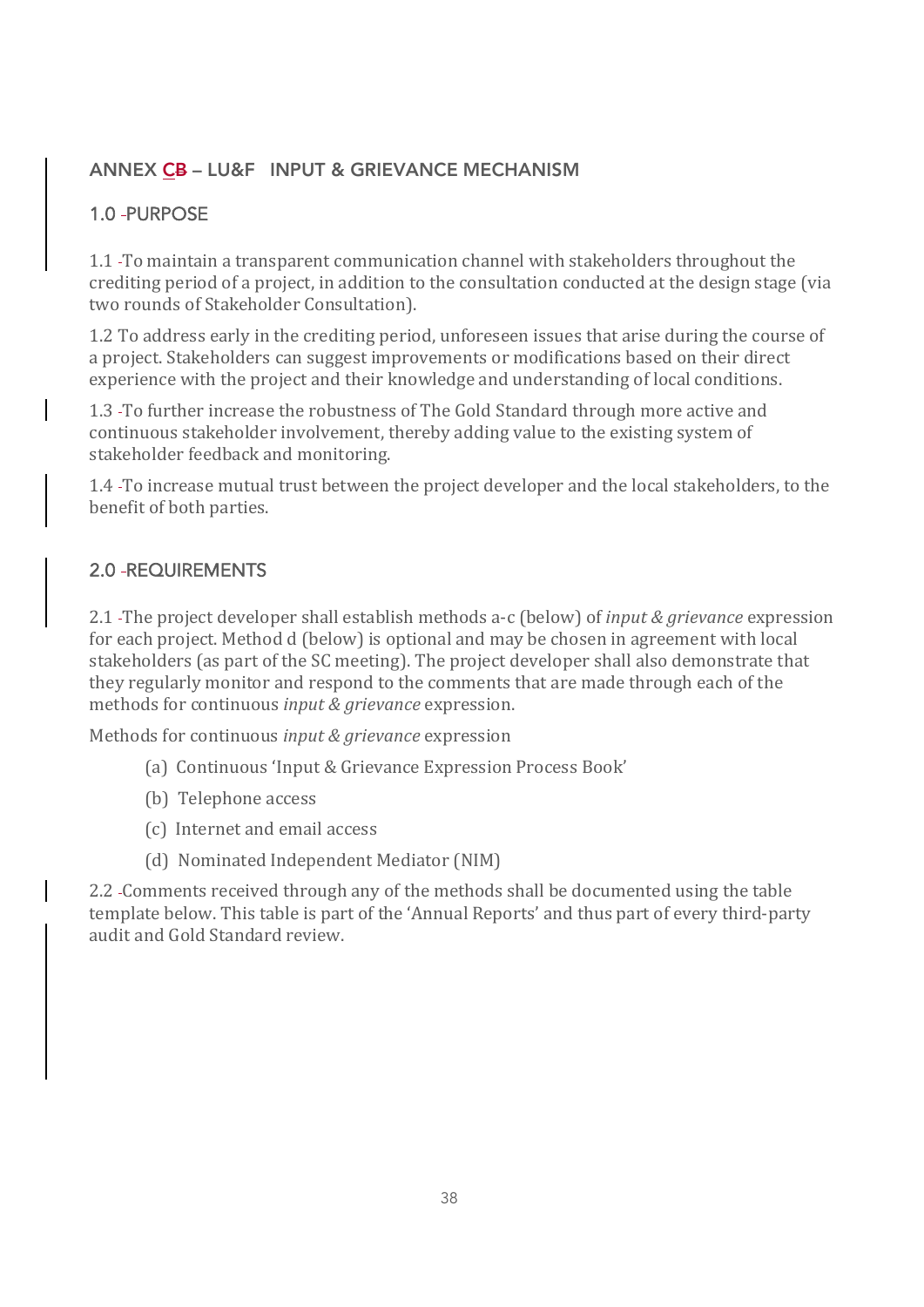| Table 6: Template table for recording input & grievance expressions |  |  |
|---------------------------------------------------------------------|--|--|
|                                                                     |  |  |

| <b>Date</b> | <b>Comment</b>                           | <b>Action</b><br>requested<br>from Project<br><b>Developer</b>              | <b>Response from</b><br>project developer                                                                                                                                                                                        | <b>Person</b><br>designated<br>with<br>responsibility<br>by project<br>developer                             | <b>Issue</b><br>resolved?                                                                                   |
|-------------|------------------------------------------|-----------------------------------------------------------------------------|----------------------------------------------------------------------------------------------------------------------------------------------------------------------------------------------------------------------------------|--------------------------------------------------------------------------------------------------------------|-------------------------------------------------------------------------------------------------------------|
|             | Explanation<br>of problem<br>or comment. | What would<br>the<br>stakeholder<br>like to see<br>change/stay<br>the same. | Explanation from the<br>project of what they<br>will do in response to<br>the comment. This<br>may be an explanation<br>as to why the project is<br>unable to<br>respond/does not see<br>the problem as<br>necessary to address. | Identification<br>of who will<br>take<br>responsibility<br>for responding<br>AND<br>monitoring the<br>issue. | This could<br>be<br>confirmatio<br>n from the<br>person who<br>made the<br>complaint,<br>or the<br>project. |

### Method 1 – Input & Grievance Expression Process Book

A comment book shall be made available on the project site or in the most appropriate, publicly accessible location (e.g. a local community centre, at the local council, a local library or school), so that local stakeholders can provide feedback on the project.

The book is important to allow for continuous inputs in regions with high literacy rates but which have minimal access to the internet. The location of the book shall be explained and discussed at the SC meeting and then justified in the project documentation.

At a minimum, the book shall be formatted to include the five sections from the table template on page 2. If the project developer feels that additional columns are necessary then these can be included. The table shall be formatted to allow for stakeholders to make anonymous comments should they wish.

The project developer shall check the comments in the book on a regular basis and record responses. The project developer may record changes that are made to the project, acknowledge problems and explain their causes, or explain why the comment cannot be addressed by the project, or if it is irrelevant. Even where the desired outcome of the stakeholder cannot be achieved, the project developer shall use their response to show that they are respectful of the views of stakeholders and suggest alternative solutions or compromises wherever possible.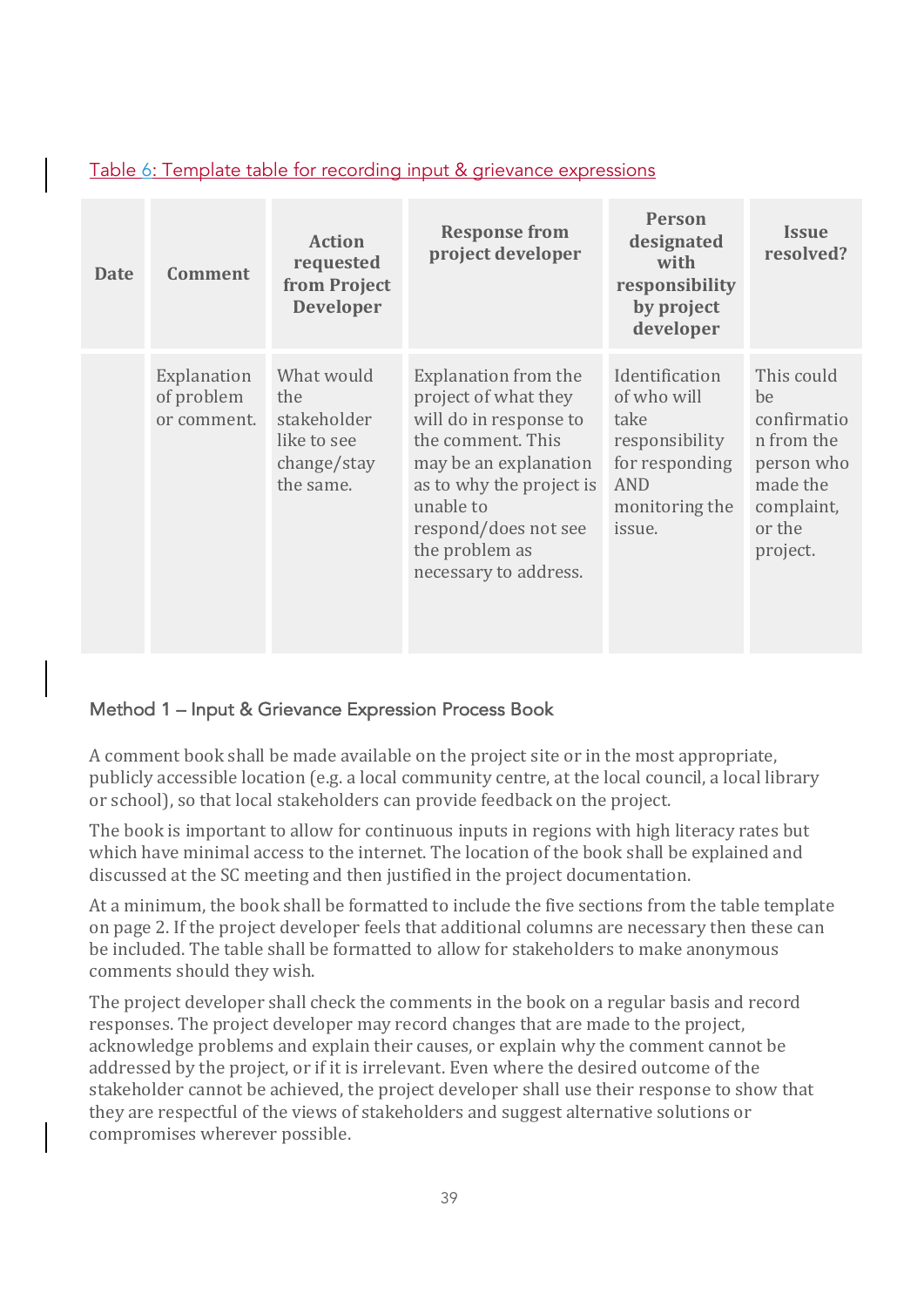### Table 7: Pros and cons of Method 1

| <b>Pros</b>                                                                                                                                                                      | Cons                                                                                                                                                                                                                                                                                                                                                                                                                                                                                                                                                         |
|----------------------------------------------------------------------------------------------------------------------------------------------------------------------------------|--------------------------------------------------------------------------------------------------------------------------------------------------------------------------------------------------------------------------------------------------------------------------------------------------------------------------------------------------------------------------------------------------------------------------------------------------------------------------------------------------------------------------------------------------------------|
| Simple to use – does not require access<br>$\bullet$<br>to technology or associated costs for<br>stakeholders<br>Cheap, efficient to manage<br>Simple to explain to stakeholders | Assumes literacy (they are still able to<br>$\bullet$<br>communicate through other input mechanisms)<br>Requires small geographical spread of<br>$\bullet$<br>stakeholders (or possibly more than one book)<br>Potential loss/theft of the book (ensure that a<br>$\bullet$<br>secure place is chosen and daily checks are<br>carried out)<br>Could result in complaints from individuals,<br>$\bullet$<br>but little space for constructive discussions with<br>wider community (encourage discussing these<br>complaints in the local governance meetings) |

### Method 2 – Telephone access

In regions where stakeholders may be spread over a large geographical area, telephone contact may be more practical than a physical book. The telephone contact details shall be explained and discussed at the SC meeting and then justified in the project documentation.

The telephone number could be that of the project site office or another location. However, in countries where local or national calls, or calls to mobiles, have different pricing, the project developer shall try to offer the least expensive option and justify the choice. The contact details of The *Gold Standard Regional Manager* located closest to the project shall also be provided for stakeholders.

The project developer shall ensure that the phone is answered by someone (or has an answer phone message) in a language(s) appropriate to the stakeholders of the project.

Calls received shall be logged and recorded in the same way as in the book, with the date, comment, action requested and project developer response recorded for each call. As with all of the methods, stakeholders are not required to give their personal details when they wish to make a comment.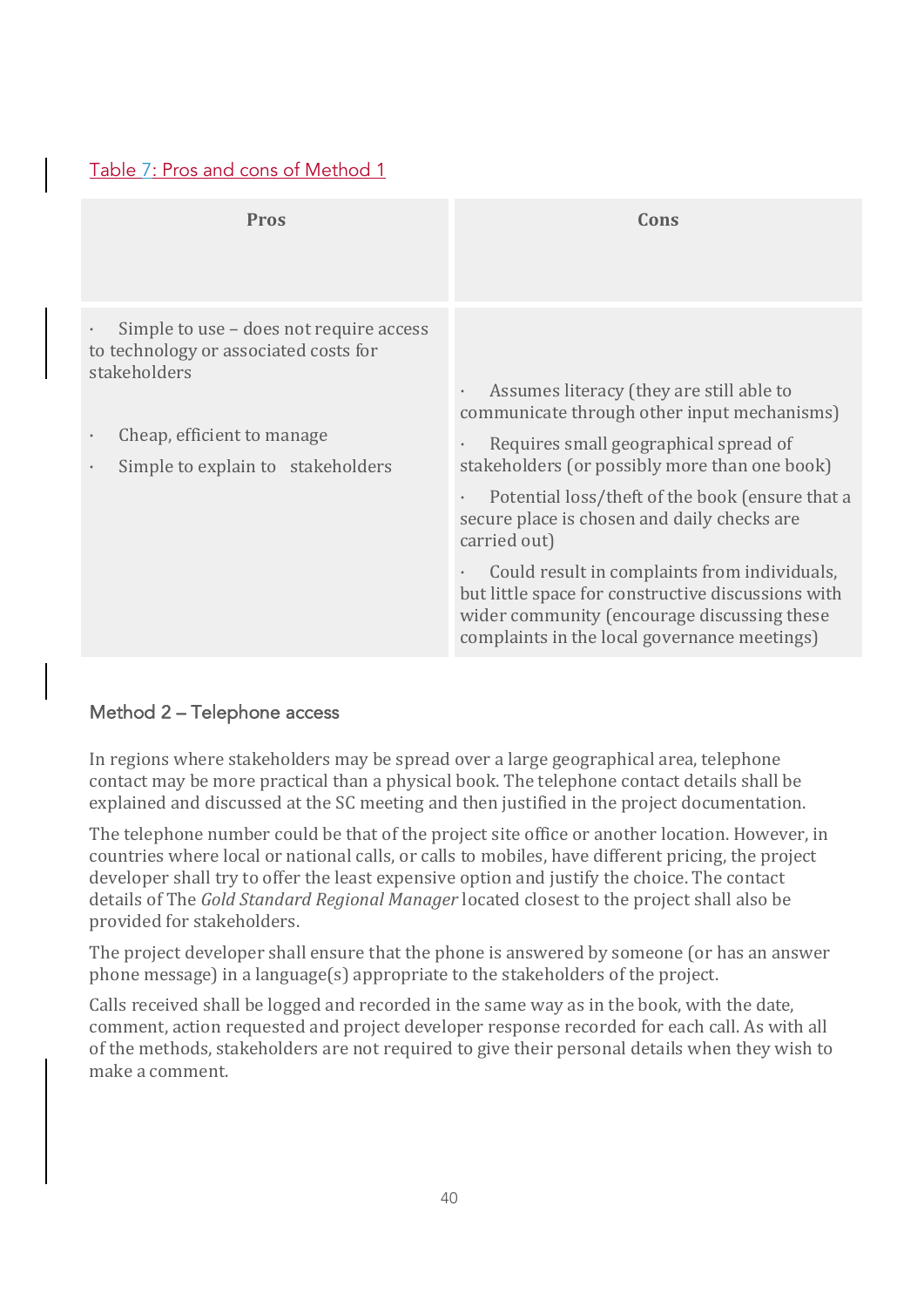



#### Method 3 – Internet access

In regions with widespread internet access an email address or comments section on a website established by the project developer could be the easiest way of receiving input from stakeholders. The email and website details shall be explained and discussed at the SC meeting and then justified in the project documentation.

The email address of The *Gold Standard Regional Manager* located closest to the project shall also be provided for stakeholders to contact. On a website, the information of the project and mechanism for providing comments shall be presented in a straightforward manner, showing the same information as in the table template on page 2. The information shall be in the language(s) most appropriate for local stakeholders and it shall allow for comments to be made anonymously.

Emails or website comments received shall be logged and recorded in the same way as in the book, with the date, comment, action requested and project response recorded for each message. As with all of the methods, stakeholders are not required to give their personal details when they wish to make a comment.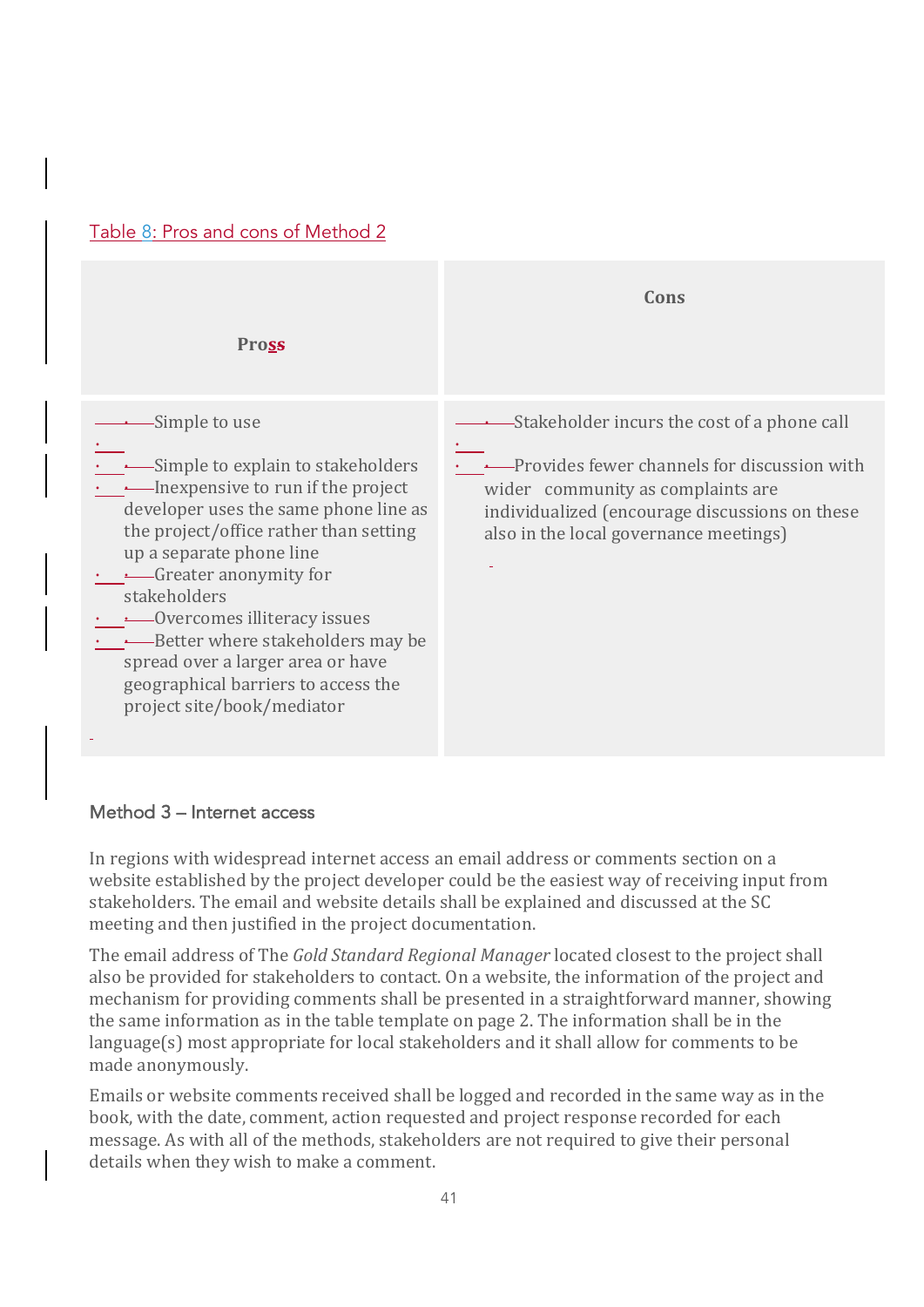| <b>Pros</b>                                                                                                                                                                                                                                                                                                            | Cons                                                                                                                                                                                                                                                                                                                                                                                                                                            |
|------------------------------------------------------------------------------------------------------------------------------------------------------------------------------------------------------------------------------------------------------------------------------------------------------------------------|-------------------------------------------------------------------------------------------------------------------------------------------------------------------------------------------------------------------------------------------------------------------------------------------------------------------------------------------------------------------------------------------------------------------------------------------------|
| Simple to use<br>Simple to explain to stakeholders<br>Useful where stakeholders are be spread<br>$\bullet$<br>over a larger area or have geographical<br>barriers to access the project<br>site/book/mediator<br>Managing an email address or website<br>section for comments is inexpensive for<br>project developer. | Assumes literacy<br>$\bullet$<br>Assumes internet connection, and access to<br>the internet for all groups of stakeholders<br>May entail some costs for the project<br>developer to set up, f a website is used<br>Provides fewer channels for discussion<br>with wider community as complaints are<br>individualised (discuss in the local governance<br>meetings)<br>Potential lower level of anonymity than<br>telephone calls/comment book. |

## Table 9: Pros and cons of Method 3

### Method 4 – Nominated Independent Mediator (Optional)

The selection of a Nominated Independent Mediator (NIM) by the project developer may be the best approach for projects in regions with low literacy rates and/or little access to telephone and internet connections. The NIM shall be someone that local stakeholders can access easily, trust to represent their views, and who is in contact with the project developer. The selected NIM shall be discussed at the SC meeting and agreed by and with the local stakeholders.

Contacts between the NIM and the local stakeholders shall be communicated to, and recorded by, the project developer using-Table 10<del>Table 9the table template from page 2</del>. This shall include the date of contact, all of the issues that have been discussed and any information or responses that were provided to the NIM in response to the stakeholders.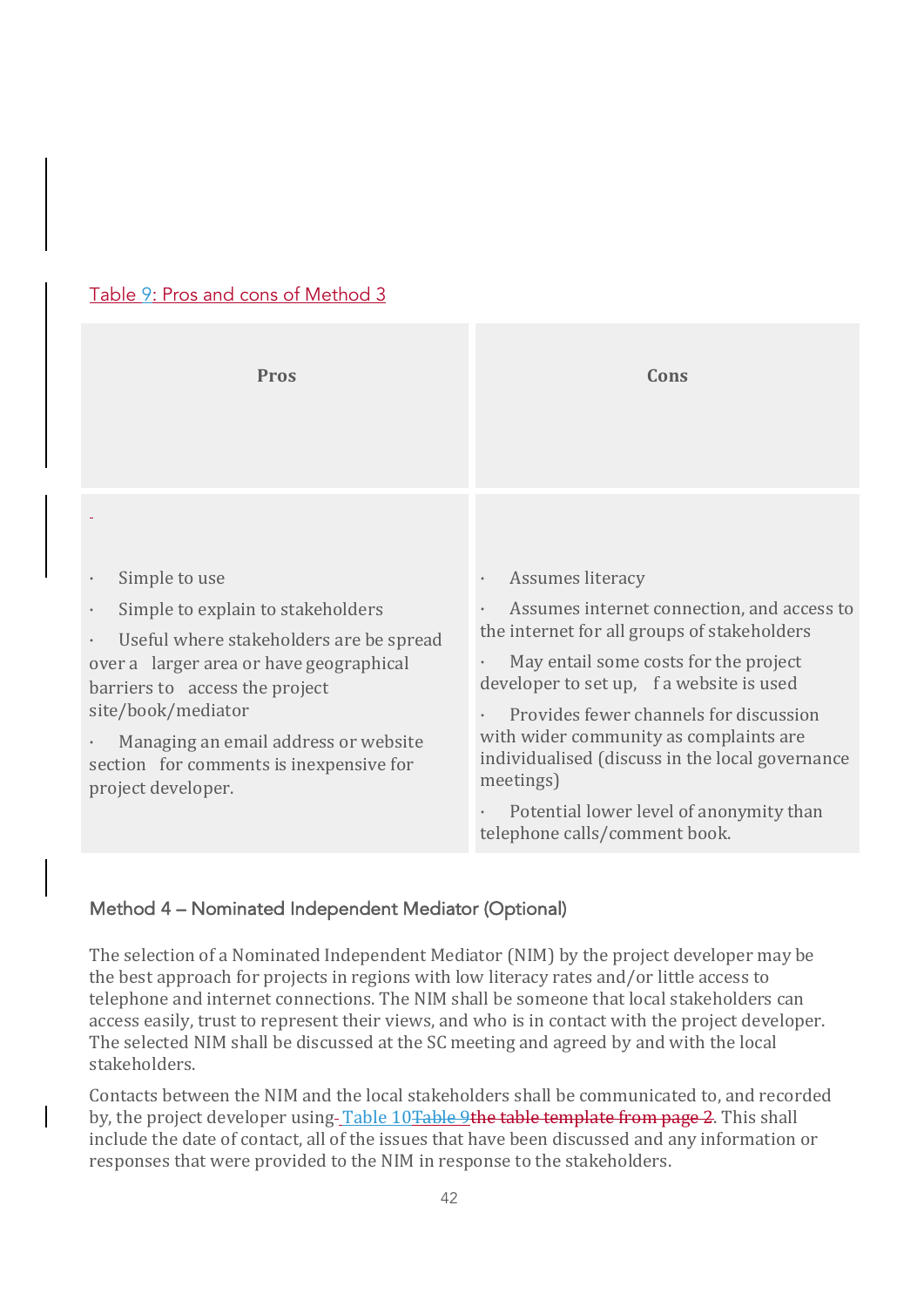The NIM shall be willing to be contacted by the auditor or The Gold Standard Secretariat to confirm their role and the comments they have received.

## Table 10: Pros and cons of Method 4

| <b>Pros</b>                                                                          |                                                                                                                                              |  |  |
|--------------------------------------------------------------------------------------|----------------------------------------------------------------------------------------------------------------------------------------------|--|--|
|                                                                                      | Cons                                                                                                                                         |  |  |
| Simple to explain to stakeholders                                                    | The mediator may be biased<br>$\bullet$<br>towards/against the project and not give<br>objective feedback (can be discussed in the           |  |  |
| Can work within (and uphold) local<br>customs for managing disputes                  | local governance meetings and a request can<br>be made to change the mediator if they are                                                    |  |  |
| Potentially provides a third party to<br>mediate relationships                       | found to be prejudiced)                                                                                                                      |  |  |
| Overcomes literacy issues                                                            | May not be approachable for<br>$\bullet$<br>stakeholders, or not to all groups (as above<br>can be resolved in local governance<br>meetings) |  |  |
| Potentially allows for community<br>$\bullet$<br>engagement and discussion of issues |                                                                                                                                              |  |  |
|                                                                                      | May require remuneration to take the<br>role seriously                                                                                       |  |  |

# **Examples of**

Table 11: Table template for communications between NIM and stakeholders

| Date | <b>Comment</b> | <b>Action</b><br>requested<br>from | <b>Response from</b><br>project |  | <b>Issue resolved?</b> |
|------|----------------|------------------------------------|---------------------------------|--|------------------------|
|------|----------------|------------------------------------|---------------------------------|--|------------------------|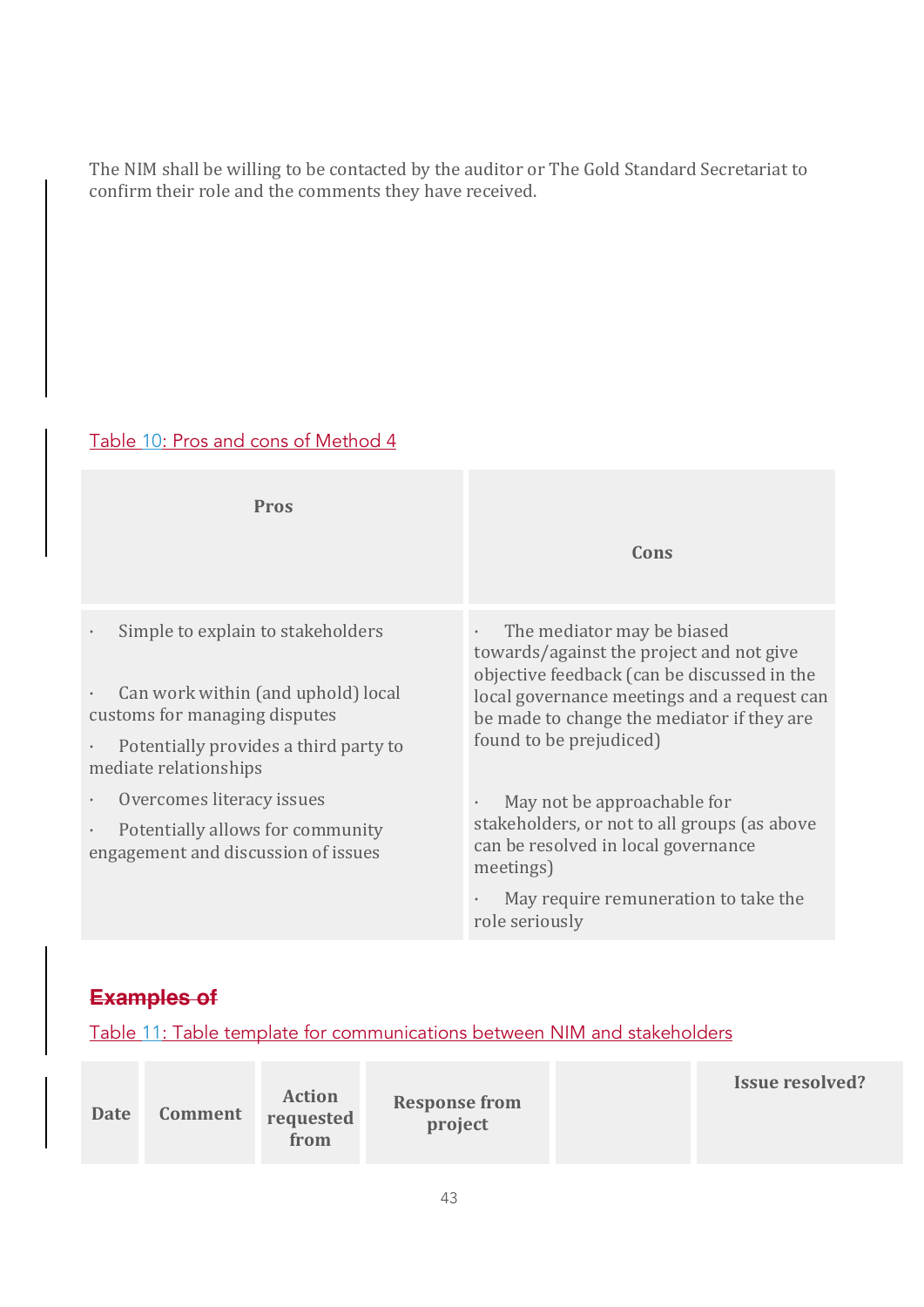|                                 |                                                                                                                                              | project<br>developer                                                                                                                       |                                                                                                                                                                                                                                                                                                                                                                                                  | <b>Person</b><br>designated<br>with<br>responsibility<br>by project<br>developer |                                                                                                                                                                                                                                                                                                                                                                                                                                                   |
|---------------------------------|----------------------------------------------------------------------------------------------------------------------------------------------|--------------------------------------------------------------------------------------------------------------------------------------------|--------------------------------------------------------------------------------------------------------------------------------------------------------------------------------------------------------------------------------------------------------------------------------------------------------------------------------------------------------------------------------------------------|----------------------------------------------------------------------------------|---------------------------------------------------------------------------------------------------------------------------------------------------------------------------------------------------------------------------------------------------------------------------------------------------------------------------------------------------------------------------------------------------------------------------------------------------|
| $\overline{2}$<br>April<br>2013 | The<br>constructio<br>n vehicles<br>that drive to<br>the site<br>make lots of<br>noise, and<br>beep their<br>horns to<br>access the<br>site. | Please<br>make less<br>noise on<br>the roads<br>around<br>the site<br>and at the<br>site<br>entrance,<br>as there<br>are houses<br>nearby. | Drivers have been<br>asked to be<br>respectful of the<br>neighbours as they<br>drive near the site,<br>and turn off their<br>engines when they<br>are waiting to enter.<br>They have also been<br>asked to telephone<br>the site office to gain<br>entry to the site,<br>instead of beeping<br>their horns. May<br>2013.                                                                         | Mr. Kajura,<br><b>Head of Site</b><br>Transport                                  | Internal monitoring<br>suggests that drivers<br>now call instead of using<br>their horns to gain entry<br>to the site. Mr Kajura<br>has spoken to project<br>neighbours, and they<br>agree that noise levels<br>from the site have<br>reduced. June 2013.                                                                                                                                                                                         |
| 3<br>April<br>2013              | There is<br>now less<br>land to<br>graze our<br>cattle<br>because the<br>area around<br>the turbines<br>has a fence.                         | Access to<br>more land<br>for grazing<br>the<br>animals.                                                                                   | For safety reasons,<br>some areas have to<br>be restricted so that<br>there are no<br>accidents. However,<br>we will hold a<br>meeting with local<br>people to explain<br>which areas are<br>dangerous and<br>therefore restricted,<br>but use a map and<br>discuss with local<br>people to see if there<br>are other areas of the<br>site that can be used<br>for grazing animals.<br>May 2013. | Ms. Mandela,<br>Site Manager.                                                    | Project community<br>meeting held 30th May<br>2013. Map produced<br>and copies distributed<br>to local people to<br>indicate which areas are<br>accessible. Explained<br>the dangers of high<br>voltages for the animals<br>to show why access to<br>some land had been<br>restricted. Community<br>members agreed, but<br>have asked for an<br>animal passage to be<br>made to access the<br>western area of the site.<br>This will be done with |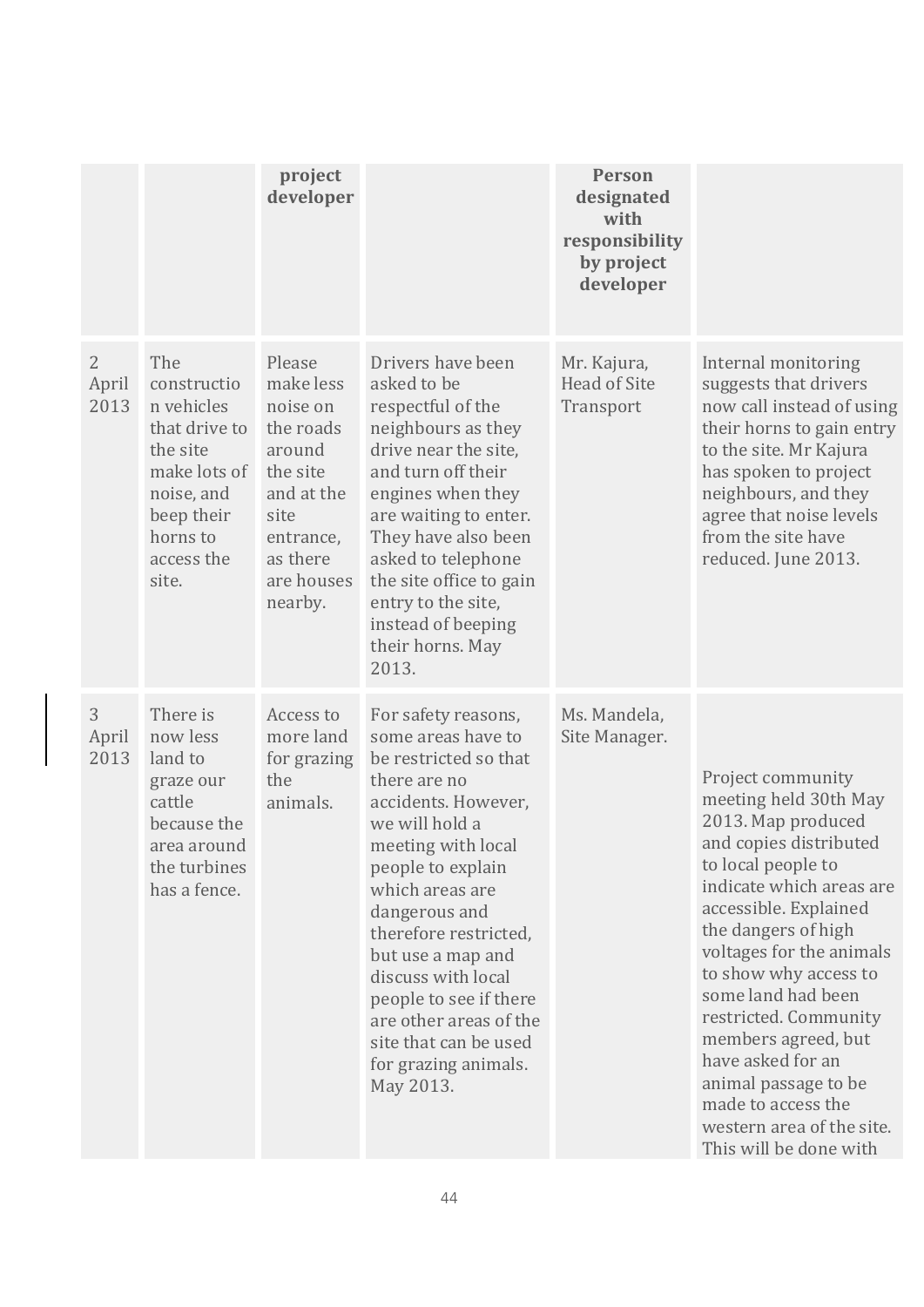new fencing in August 2013.

#### Stakeholder Consultation (SC) Meeting

At the SC meeting, the methods of input shall be explained and discussed to ensure that local stakeholders agree that the details of the selected methods will be the most appropriate e.g. the location of the book is accessible and secure, local stakeholders agree that the mediator is someone that they can approach and trust to represent their comments to the project without prejudice, the website is in appropriate language $(s)$  and will be easy for local stakeholders to use etc.

The *SC Report* shall document any comments, criticisms or improvements that were made to the continuous *input & grievance* expression methods discussed at the SC meeting.

## Recommended Best Practice for Continuous Input & Grievance Expression from Stakeholders (local governance meetings)

The Gold Standard Foundation recommends that, where practical, project developers have regular meetings to invite local stakeholders to give their feedback on the project, ensure that the project goals are understood and investigate if there are any improvements that could be made. These could be in the form of:

Annual project open days to allow local stakeholders to visit the site and see the project

A meeting (e.g. coincide with training and repairs, or at the same time as auditor *field visits*) that includes general information about the project, education about climate change and carbon offsetting, etc.

These regular meetings can be very useful for projects as they allow project developers to hear the views of local stakeholders (including employees) and, as they allow for greater communication and understanding, can improve relations between the project and the local community. If regular meetings are planned, they shall be mentioned at both rounds of the LSC and advertised in accordance with The Gold Standard requirements.

As part of the Validation, Validation, the GS-VVB shall check whether the approved/selected methods of continuous *input & grievance* from the *SC Report* or other consultations have been implemented on site and discussed in the project documentation.

The continuous *input & grievance* log (the template table in Section 2.0) is part of the project documentation that the auditor shall use to audit the project.

The GS-VVB shall check:

(a) That the project developer has responded in a reasonable manner to comments that have been raised.

(b) That the responses are adequate, timely and appropriate to address the problem or comments raised.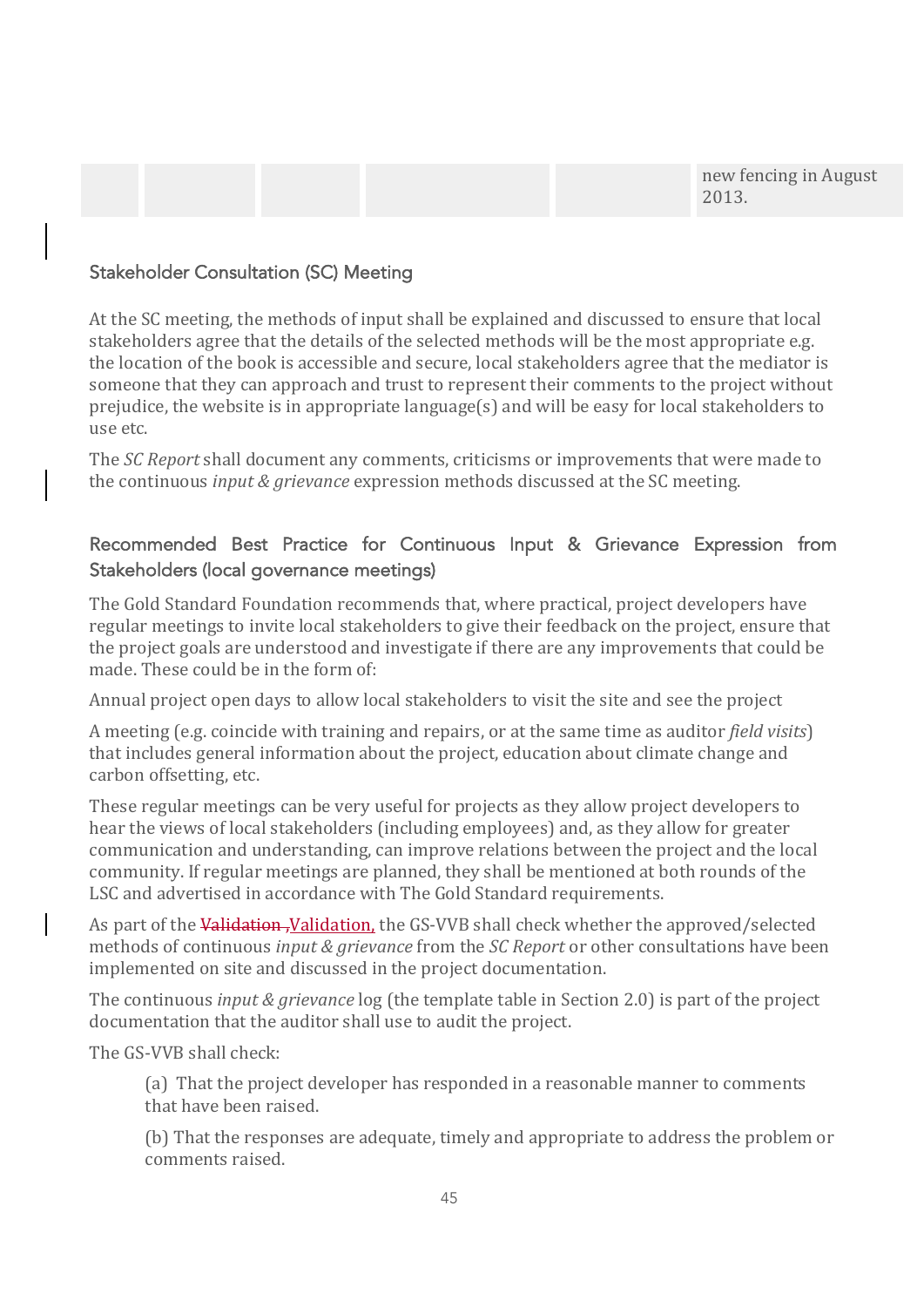(c) That any issues the auditor considers serious are taken up as a Forward Action Request (FAR) for the project as part of the certification to ensure further monitoring of the issue.

The auditor shall make use of the comments when in discussions with local stakeholders as part of the *field visits*. The comments can provide useful starting points for conversations with the local stakeholders. If there are comments from a stakeholder that has chosen not to remain anonymous, the auditor can request to speak to this individual if they think an issue is of serious concern for the project.

Where the auditor has doubts about the activities of the project, or the comments raised relate to a serious problem, the auditor shall:

(a) Confirm that the actions, as per the response from the project developer, recorded in the table have taken place.

(b) Confirm that stakeholders accept the results.

(c) Consider using a Forward Action Request (FAR) to ensure further monitoring of the issue.

If no comments have been made through the *input & grievance* mechanisms, the auditor shall record this information as part of their report. When engaging with local stakeholders they shall inquire whether stakeholders are aware of the continuous *input &* 

*grievance* mechanisms, whether there are any problems, concerns or comments about the project, and encourage the stakeholders and the project developer to use the continuous *input & grievance* mechanisms.

[1] http://katoombagroup.org/~katoomba/documents/tools/Pearson%20et%20al%20- %20Sourcebook%20for%20LULUCF.pdf

[2] (Source: FSC) The variability among living organisms from all sources including, inter alia, terrestrial, marine and other aquatic ecosystems and the ecological complexes of which they are a part; this includes diversity within species, between species and of ecosystems.

[3] High Conservation Value www.hcvnetwork.org

[4] Native tree species (Source: FSC) Species, subspecies, or lower taxon, occurring within its natural range (past or present) and dispersal potential that is, within the range it occupies naturally or could occupy without direct or indirect introduction or care by humans.

[5] Same as footnote #4

[6] All endangered and critically endangered species as defined by the IUCN Red List – www.IUCNredlist.org

[7] Same as footnote #4

[8] Same as footnote #4

[9] UNDP Human Development Indicator: http://hdr.undp.org/en/data/profiles/

[10] See footnote #9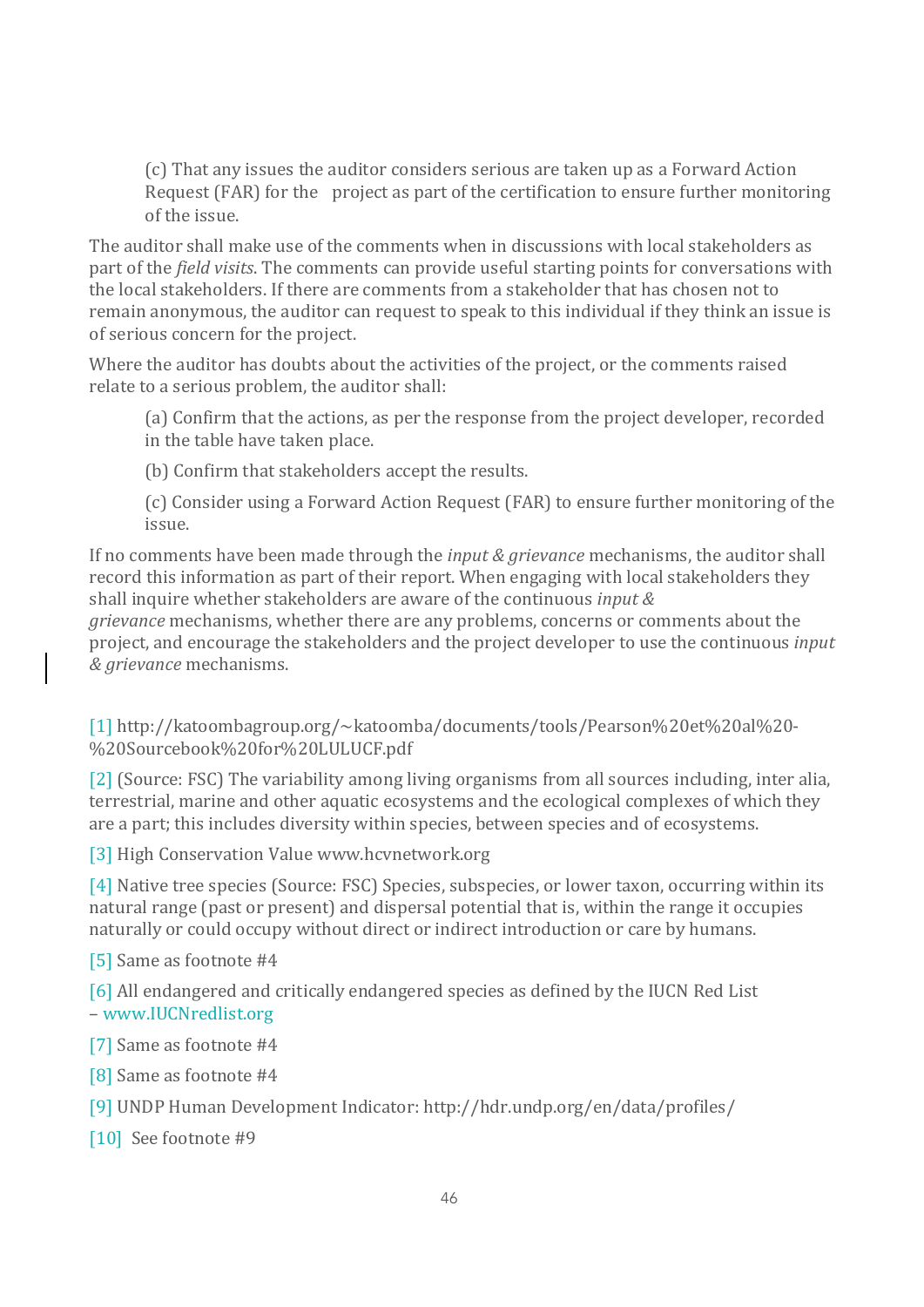## [11] SIDS: https://sustainabledevelopment.un.org/topics/sids/list

[12] Reference Area: an area with similar climatic and social conditions as defined by the Köppen-classification http://en.wikipedia.org/wiki/Köppen\_climate\_classification

### [13] See footnote #9

[14] A locally adapted agroforestry system refers to land-use systems and practices where trees are deliberately integrated with crops and/or livestock on the same land management unit adapted to the local geophysical and social conditions.

### [15] See footnote #9

[16] A *GIS* vector *layer* is any file format containing vector spatial data that can be opened and displayed with a software application. For assistance in creating *GIS vector layer* maps, contact the Gold Standard secretariat.

[17] **CO2** user rights are rights that grant the titleholder any benefit that could be generated from the certification of the carbon sequestration or greenhouse gas reduction by the project.

For land use projects, the holder of the CO2 user rights is usually the owner of the land, where the project activity takes place – except when such rights have been expressly transmitted to another person or entity by the land owner, or when an authority act / decision / order / regulation assigns such rights to a different person than the land owner.

#### [18] See footnote #17

[19] **Similar Entitlement**: It is considered that similar entitlement exists, when 1) A person or entity has been using the land of the project as its owner, for the period of time that the applicable law requires for persons or entity to acquire property by its use, AND  $2$ ) Neighbours or neighbouring community agrees that the land has been used for such time by the person or entity claiming it

[20] See footnote #17

[21] See footnote #19

[22] See footnote #2

[23] Native ecosystem (Adapted from FSC) Sites to favour or restore native species and associations of native species that are typical of the locality, and for managing these associations and other environmental values so that they form ecosystems typical of the locality.

[24] See footnote #3

[25] See footnote #4

[26] Invasive species (Source: FSC) Species that are rapidly expanding outside of their native range. Invasive species can alter ecological relationships among native species and can affect ecosystem function and human health.

[27] See footnote #6

[28] See footnote #17

[29] See footnote #9